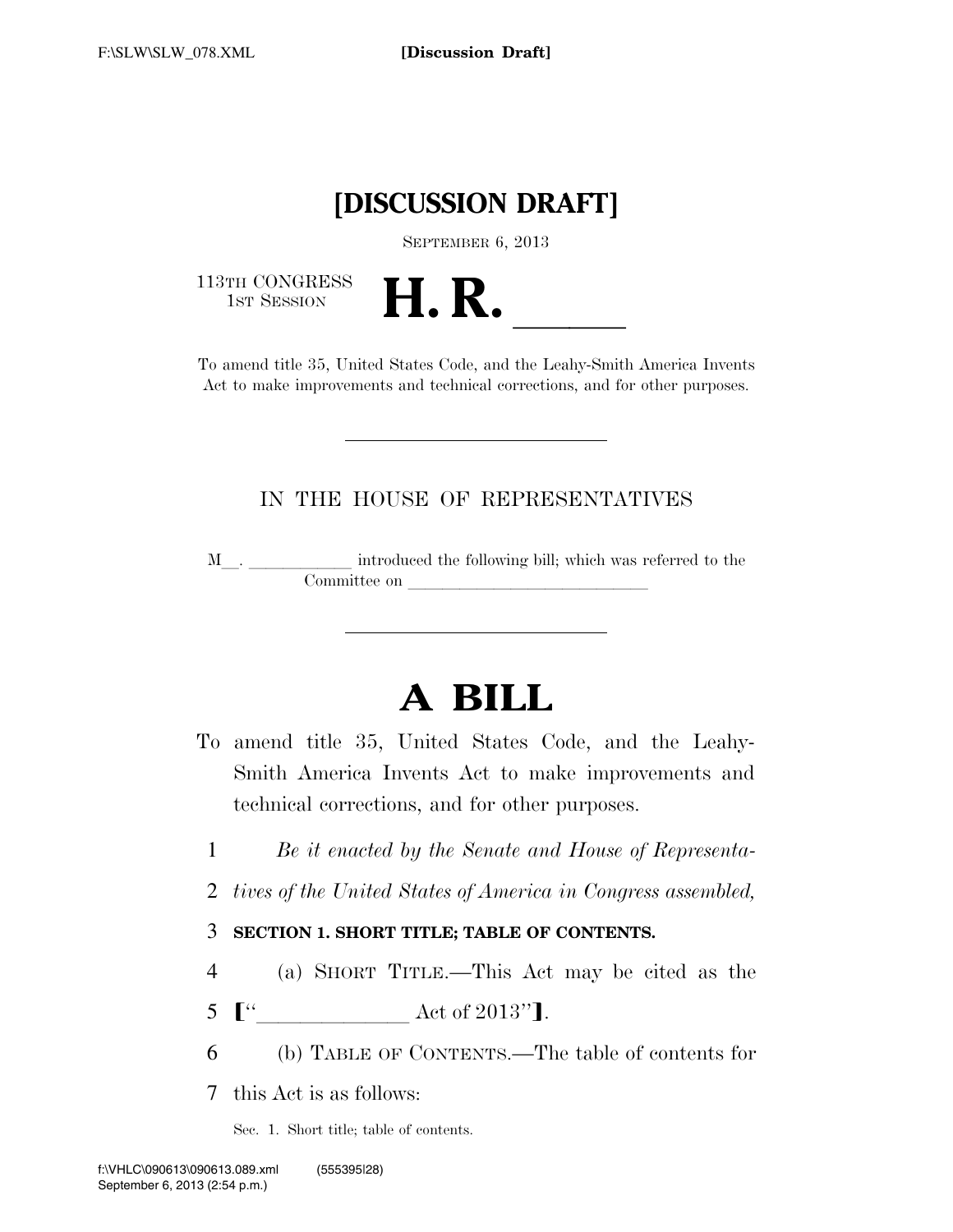|                | Sec. 2. Definitions.<br>Sec. 3. Patent infringement actions.                                                                             |
|----------------|------------------------------------------------------------------------------------------------------------------------------------------|
|                | Sec. 4. Transparency of Patent Ownership.<br>Sec. 5. Customer-suit exception.                                                            |
|                | Sec. 6. Procedures and Practices to Implement and Recommendations to the<br>Judicial Conference.                                         |
|                | Sec. 7. Small Business Education, Outreach, and Information Access.<br>Sec. 8. Studies on Patent Transactions, Quality, and Examination. |
|                | Sec. 9. Improvements and Technical Corrections to the Leahy-Smith America                                                                |
|                | Invents Act.<br>Sec. 10. Effective Date.                                                                                                 |
| 1              | SEC. 2. DEFINITIONS.                                                                                                                     |
| $\overline{2}$ | In this Act:                                                                                                                             |
| 3              | (1) DIRECTOR.—The term "Director" means                                                                                                  |
| $\overline{4}$ | the Under Secretary of Commerce for Intellectual                                                                                         |
| 5              | Property and Director of the United States Patent                                                                                        |
| 6              | and Trademark Office.                                                                                                                    |
| 7              | (2) OFFICE.—The term "Office" means the                                                                                                  |
| 8              | United States Patent and Trademark Office.                                                                                               |
| 9              | SEC. 3. PATENT INFRINGEMENT ACTIONS.                                                                                                     |
| 10             | (a) PLEADING REQUIREMENTS.—                                                                                                              |
| 11             | (1) AMENDMENT.—Chapter 29 of title 35,                                                                                                   |
| 12             | United States Code, is amended by inserting after                                                                                        |
| 13             | section 281 the following:                                                                                                               |
| 14             | "§281A. Pleading requirements for patent infringe-                                                                                       |
| 15             | ment actions                                                                                                                             |
| 16             | "(a) PLEADING REQUIREMENTS.-Except as pro-                                                                                               |
| 17             | vided in subsection (b), in a civil action in which a party                                                                              |
| 18             | asserts a claim for relief arising under any Act of Con-                                                                                 |
| 19             | gress relating to patents, a party alleging infringement                                                                                 |
| 20             | shall include in the initial complaint, counterclaim, or                                                                                 |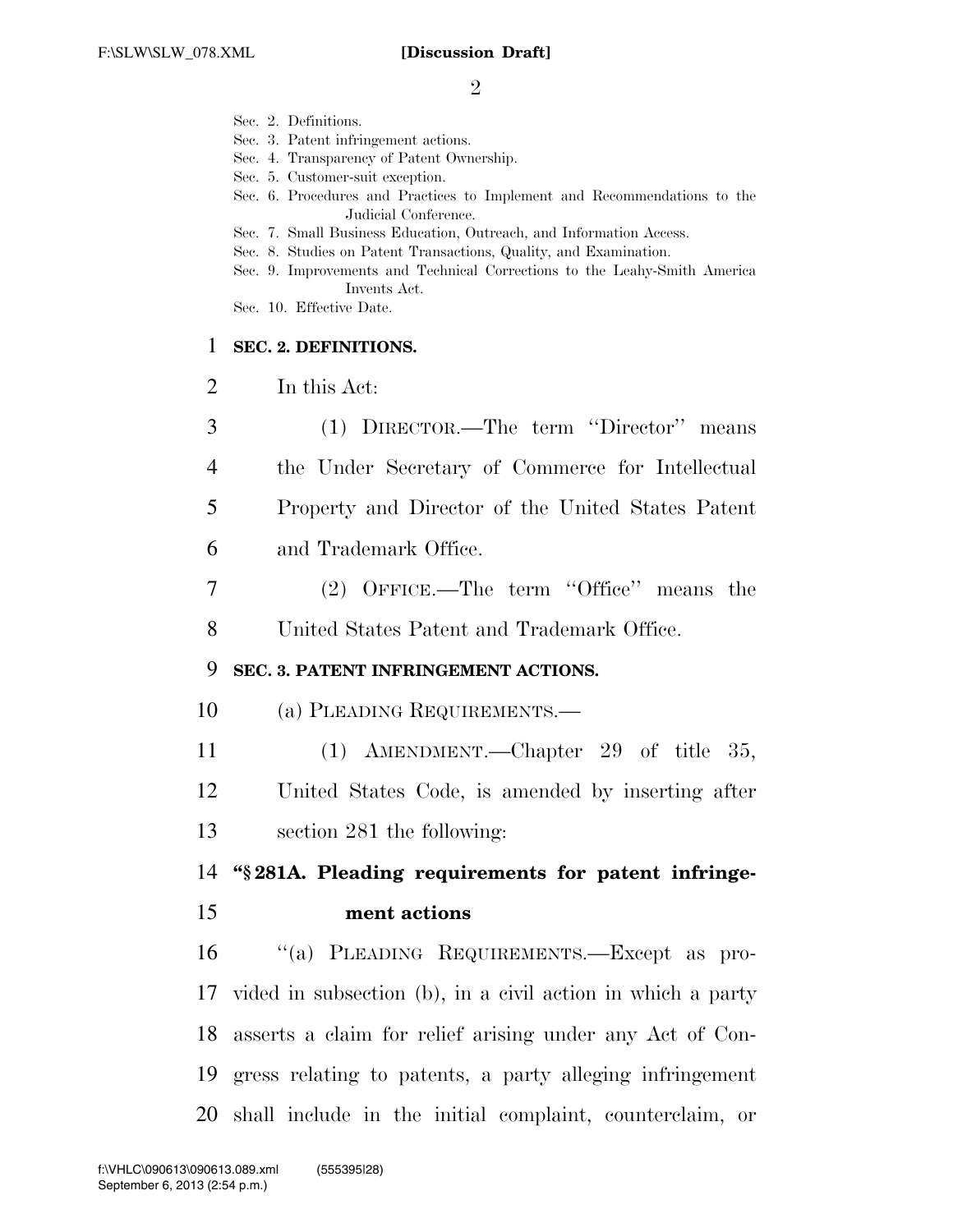cross-claim for patent infringement, unless the informa- tion is not reasonable accessible, the following: 3 "(1) An identification of each patent allegedly infringed. ''(2) An identification of each claim of each pat- ent identified under paragraph (1) that is allegedly infringed. 8 "(3) For each claim identified under paragraph (2), an identification of each accused apparatus, product, feature, device, method, system, process, function, act, service, or other instrumentality (re- ferred to in this section as an 'accused instrumen- tality') alleged to infringe the claim. 14 ''(4) For each accused instrumentality identi- fied under paragraph (3), an identification with par-16 ticularity, if known, of 17 ''(A) the name or model number of each accused instrumentality; and  $\text{``(B)}$  the name of each accused method, system, process, function, act, or service, or the name or model number of each apparatus, product, feature, or device that, when used, al- legedly results in the practice of the claimed in-vention.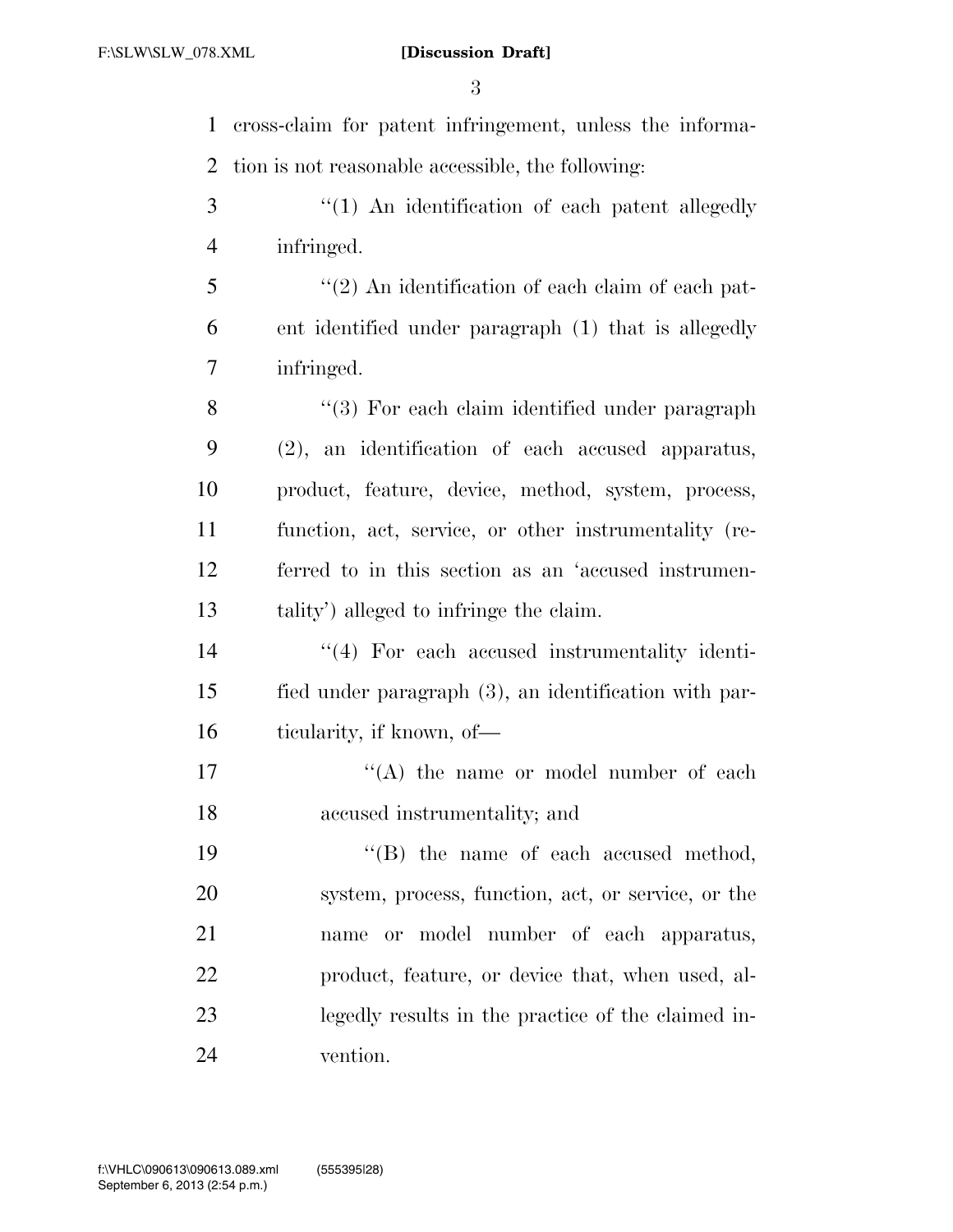| $\mathbf{1}$   | $\lq(5)$ For each accused instrumentality identi-            |
|----------------|--------------------------------------------------------------|
| $\overline{2}$ | fied under paragraph $(3)$ , an explanation of —             |
| 3              | $\lq\lq$ where each element of each claim                    |
| $\overline{4}$ | identified under paragraph $(2)$ is found within             |
| 5              | the accused instrumentality;                                 |
| 6              | $\lq\lq$ whether each such element is in-                    |
| 7              | fringed literally or under the doctrine of equiva-           |
| 8              | lents; and                                                   |
| 9              | "(C) with detailed specificity, how the                      |
| 10             | terms in each claim identified under paragraph               |
| 11             | $(2)$ correspond to the functionality of the ac-             |
| 12             | cused instrumentality.                                       |
| 13             | $\cdot\cdot$ (6) For each claim that is alleged to have been |
| 14             | infringed indirectly, a description of—                      |
| 15             | $\lq\lq$ the direct infringement;                            |
| 16             | "(B) any person alleged to be a direct in-                   |
| 17             | fringer known to the party alleging infringe-                |
| 18             | ment; and                                                    |
| 19             | $\cdot$ (C) the acts of the alleged indirect in-             |
| 20             | fringer that contribute to or are inducing the               |
| 21             | direct infringement.                                         |
| 22             | $\lq(7)$ A description of the right of the party al-         |
| 23             | leging infringement to assert each—                          |
| 24             | "(A) patent identified under paragraph                       |
| 25             | $(1)$ ; and                                                  |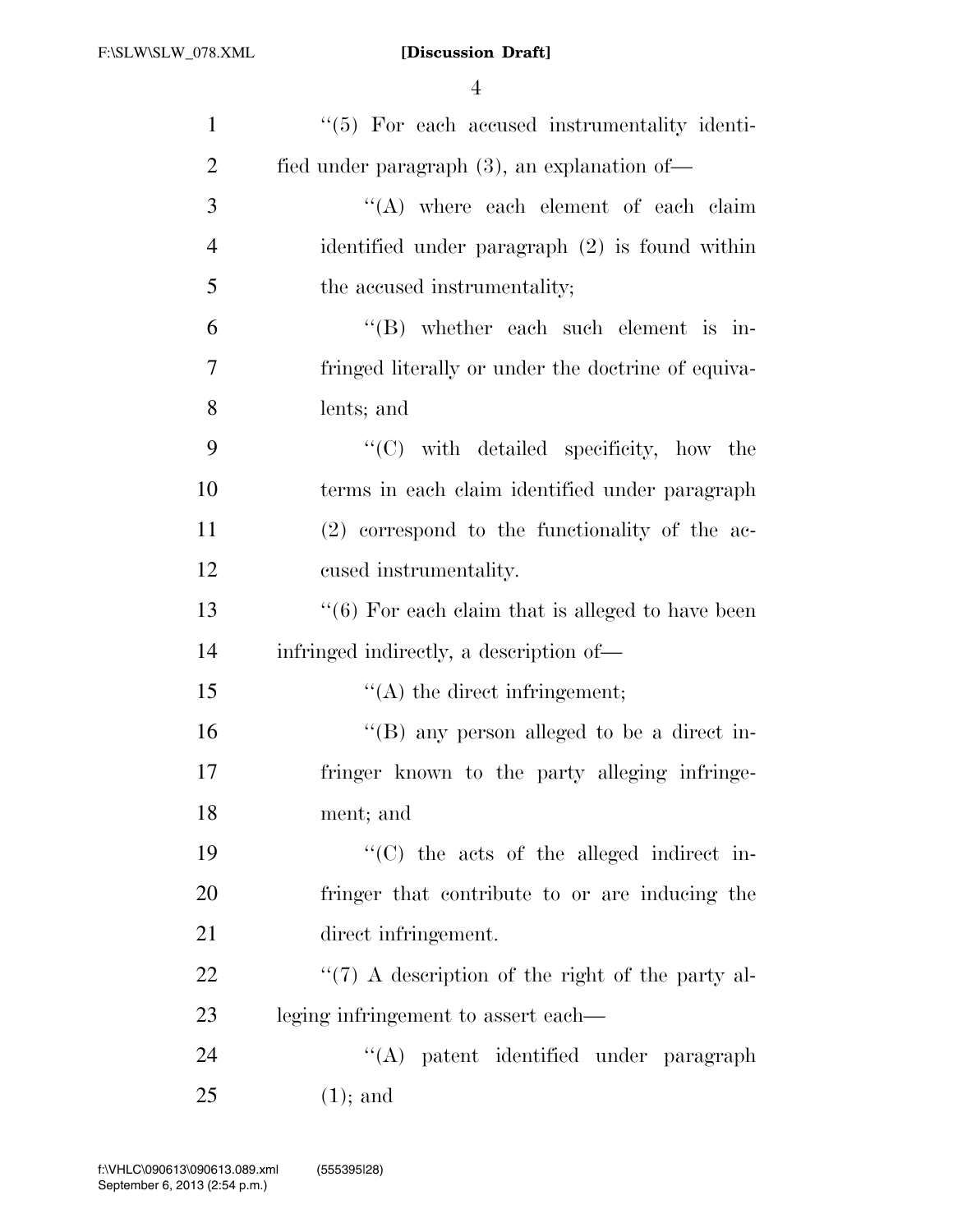''(B) patent claim identified under para-2 graph  $(2)$ . 3 ''(8) A description of the principal business of the party alleging infringement. ''(9) A list of each complaint filed, of which the party alleging infringement has knowledge, that as- serts or asserted any of the patents identified under paragraph (1). 9 "(10) For each patent identified under para- graph (1), whether such patent is subject to any li- censing term or pricing commitments through any agency or standard-setting body. ''(b) EXEMPTION.—A claim for relief arising under 14 section  $271(e)(2)$  shall not be subject to the requirements of subsection (a).''. (2) CONFORMING AMENDMENT.—The table of sections for chapter 29 of title 35, United States Code, is amended by inserting after the item relating to section 281 the following new item: ''281A. Pleading requirements for patent infringement actions.''. 20 (b) FEES AND OTHER EXPENSES.— (1) AMENDMENT.—Section 285 of title 35, United States Code, is amended to read as follows: **''§ 285. Fees and other expenses**   $\%$  (a) AWARD.—The court shall award, to a prevailing party, reasonable fees and other expenses incurred by that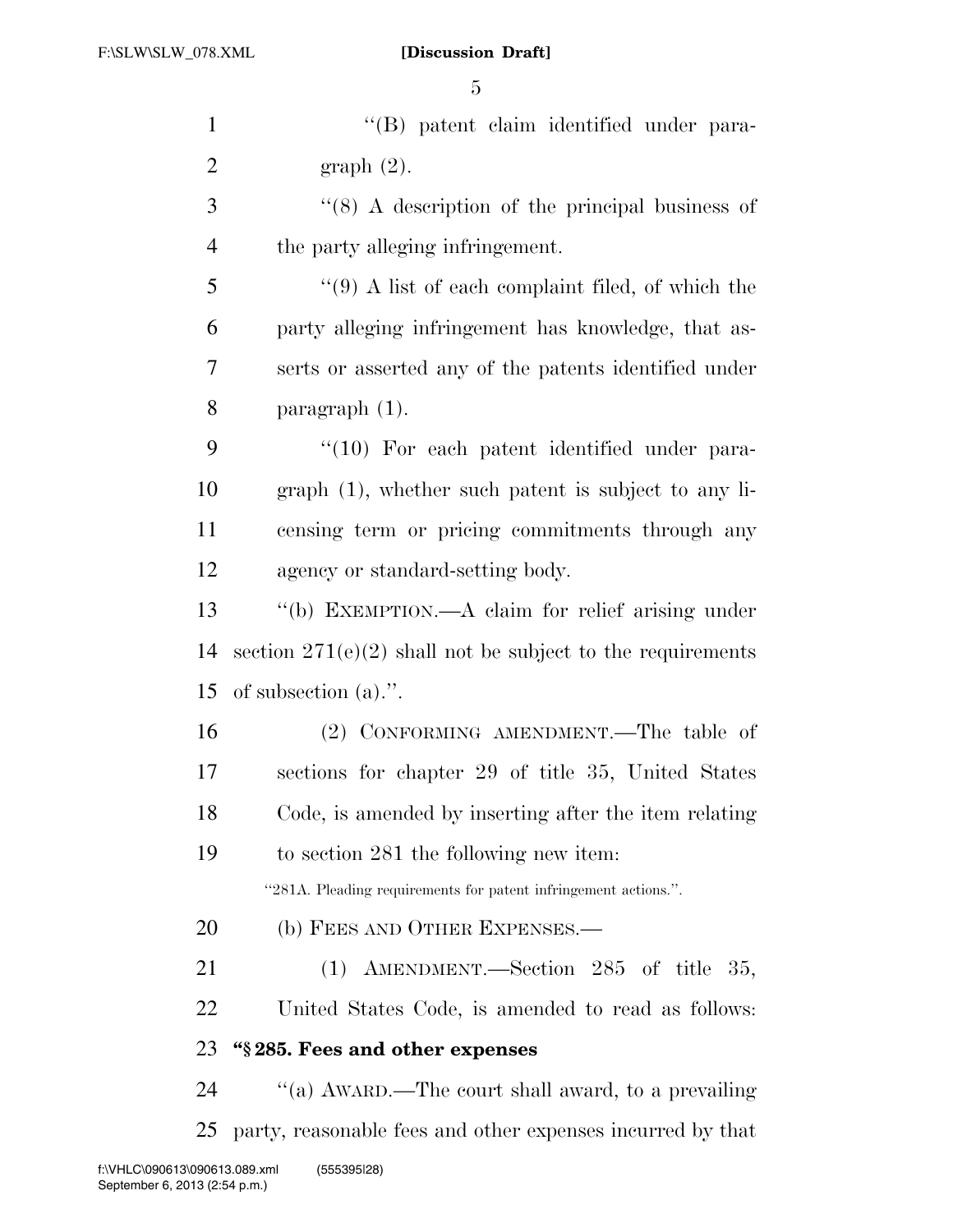party in connection with a civil action in which any party asserts a claim for relief arising under any Act of Con- gress relating to patents, unless the court finds that the position of the nonprevailing party or parties was substan- tially justified or that special circumstances make an award unjust.

 ''(b) RECOVERY.—If a nonprevailing party is unable to pay reasonable costs and other expenses awarded by the court pursuant to subsection (a), the court may make the reasonable costs and other expenses recoverable against any interested party joined pursuant to section  $12 \quad 299(d).$ ".

 (2) TECHNICAL AND CONFORMING AMEND-MENTS.—

 (A) TECHNICAL AND CONFORMING AMEND- MENT.—The item relating to section 285 of the table of sections for chapter 29 of title 35, United States Code, is amended to read as fol-lows:

''285. Fees and other expenses.''.

 (B) CONFORMING AMENDMENT.—Section 273 of title 35, United States Code, is amended 22 by striking subsections (f) and  $(g)$ .

 (3) EFFECTIVE DATE.—The amendments made by this subsection shall take effect on the date of the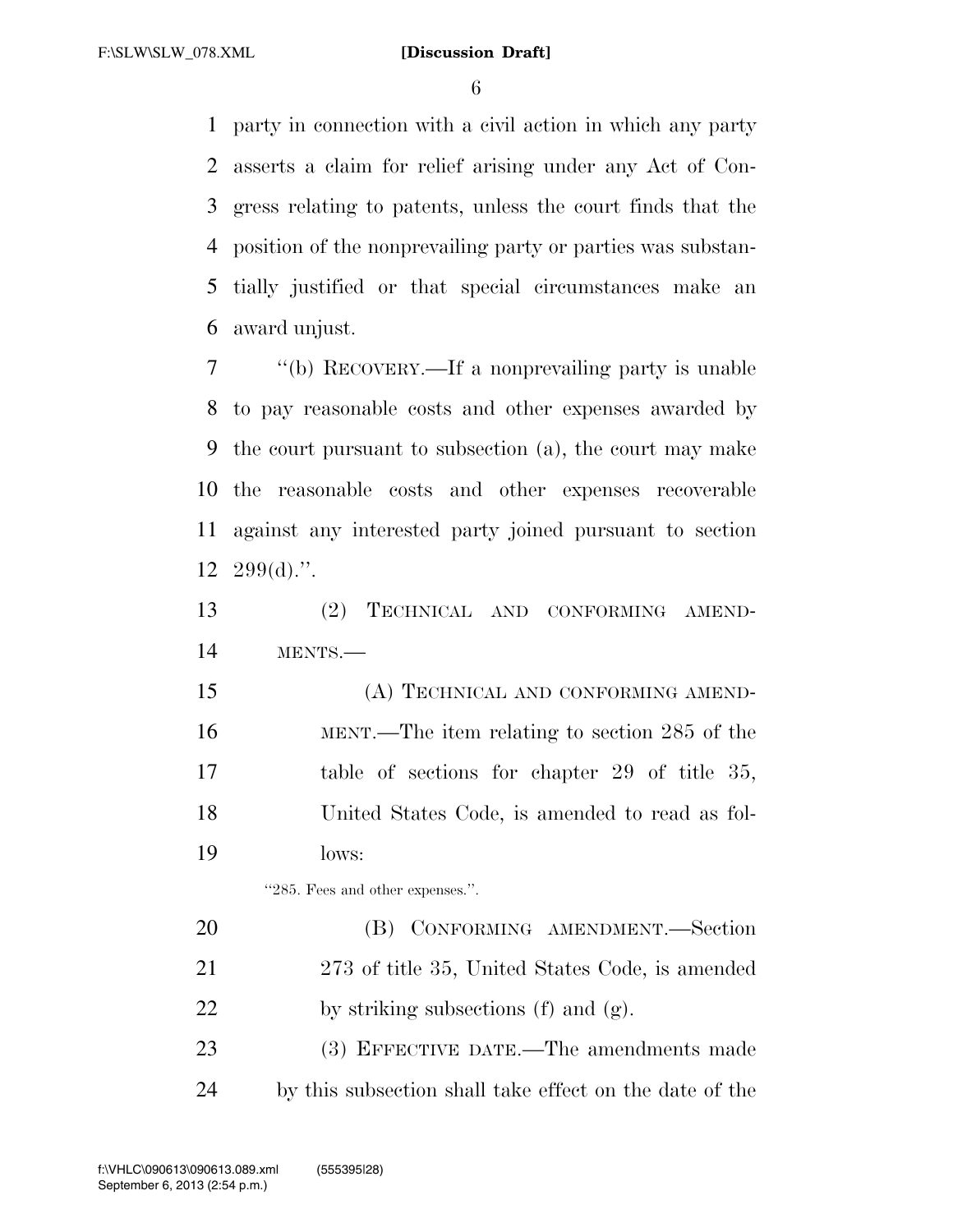enactment of this Act and shall apply to any action for which a complaint is filed on or after that date. (c) JOINDER OF INTERESTED PARTIES.—Section 299 of title 35, United States Code, is amended by adding at the end the following new subsection:

''(d) JOINDER OF INTERESTED PARTIES.—

 ''(1) JOINDER.—In a civil action arising under any Act of Congress relating to patents, the court shall grant a motion by a party defending against an allegation of infringement of a patent claim to join an interested party if such defending party shows that the party alleging infringement has no substan- tial interest in the patent or patents at issue other than asserting such patent claim in litigation.

15 "(2) LIMITATION ON JOINDER.—The court may deny a motion to join an interested party under paragraph (1) if—

18  $\langle (A)$  the interested party is not subject to service of process; or

20 "'(B) joinder under paragraph (1) would deprive the court of subject matter jurisdiction or make venue improper.

23 "(3) INTERESTED PARTY DEFINED.—In this subsection, the term 'interested party' means a per-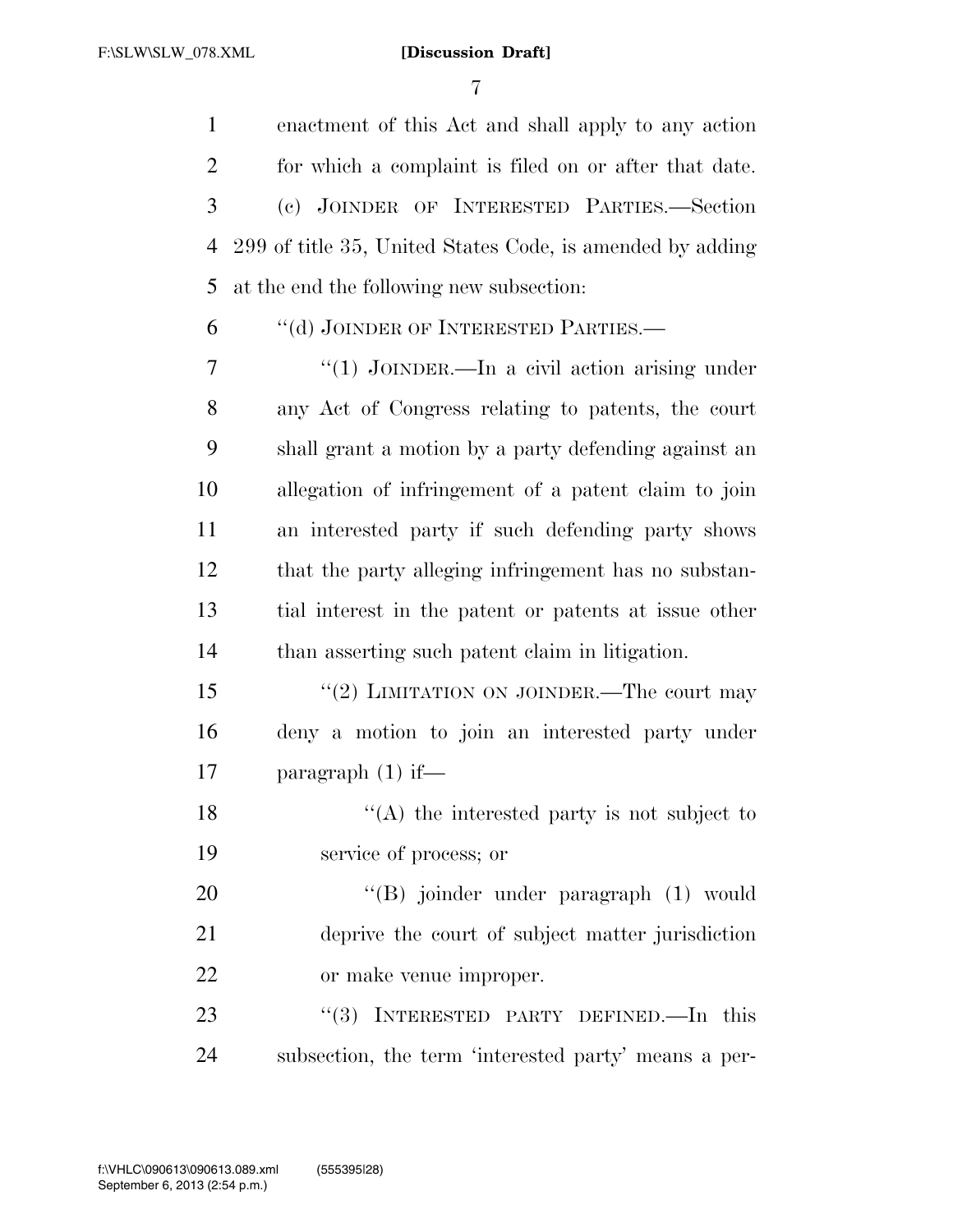| $\mathbf{1}$   | son, other than the party alleging infringement,    |
|----------------|-----------------------------------------------------|
| $\overline{2}$ | that—                                               |
| 3              | $\lq\lq$ is an assignee of the patent or pat-       |
| $\overline{4}$ | ents at issue;                                      |
| 5              | $\lq\lq$ (B) has a right, including a contingent    |
| 6              | right, to enforce or sublicense the patent or pat-  |
| 7              | ents at issue; or                                   |
| 8              | $\lq\lq$ (C) has a direct financial interest in the |
| 9              | patent or patents at issue, including the right     |
| 10             | to any part of an award of damages or any part      |
| 11             | of licensing revenue, except that a person with     |
| 12             | a direct financial interest does not include—       |
| 13             | "(i) an attorney or law firm providing              |
| 14             | legal representation in the civil action if         |
| 15             | the sole basis for the financial interest of        |
| 16             | the attorney or law firm in the outcome of          |
| 17             | the action arises from the attorney or law          |
| 18             | firm's receipt of compensation reasonably           |
| 19             | related to the provision of the legal rep-          |
| 20             | resentation; or                                     |
| 21             | "(ii) a person whose sole financial in-             |
| 22             | terest in the patent or patents at issue is         |
| 23             | ownership of an equity interest in the              |
| 24             | party alleging infringement, unless such            |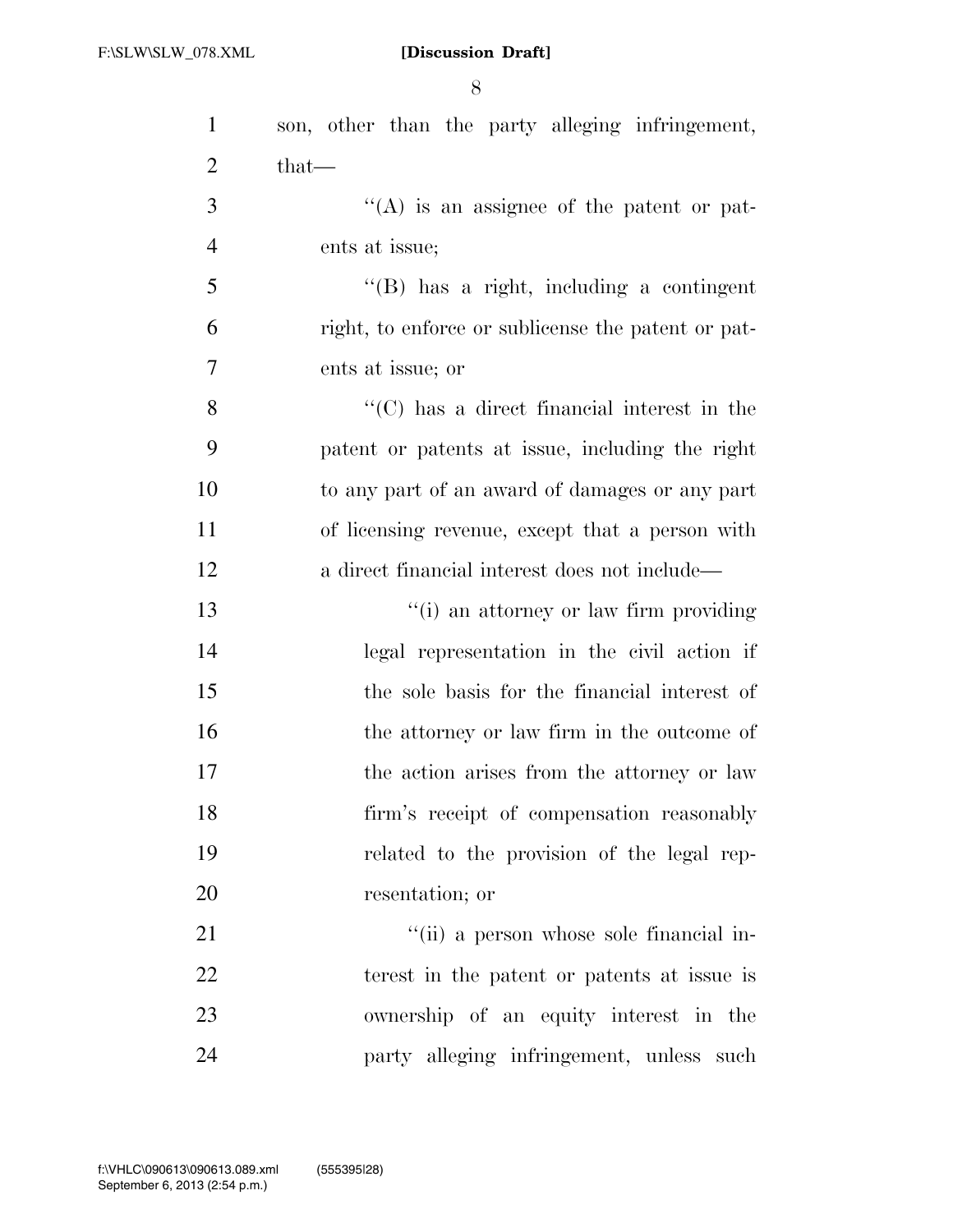|   | person also has the right or ability to influ-  |
|---|-------------------------------------------------|
| 2 | ence, direct, or control the civil action.".    |
| 3 | (d) DISCOVERY LIMITS.—                          |
|   | (1) AMENDMENT.—Chapter 29 of title 35,          |
| 5 | United States Code, is amended by adding at the |

end the following new section:

**''§ 299A. Discovery in patent infringement action** 

8 "(a) DISCOVERY IN PATENT INFRINGEMENT AC- TION.—Except as provided in subsection (b), in a civil ac- tion arising under any Act of Congress relating to patents, if the court determines that a ruling relating to the con- struction of terms used in a patent claim asserted in the complaint is required, discovery shall be limited, until such ruling is issued, to information necessary for the court to determine the meaning of the terms used in the patent claim, including any interpretation of those terms used to support the claim of infringement.

 ''(b) DISCRETION TO EXPAND SCOPE OF DIS-COVERY.—

20 "(1) TIMELY RESOLUTION OF ACTIONS.—If, under any provision of Federal law (including the amendments made by the Drug Price Competition and Patent Term Restoration Act of 1984 (Public Law 98–417)), resolution within a specified period of time of a civil action arising under any Act of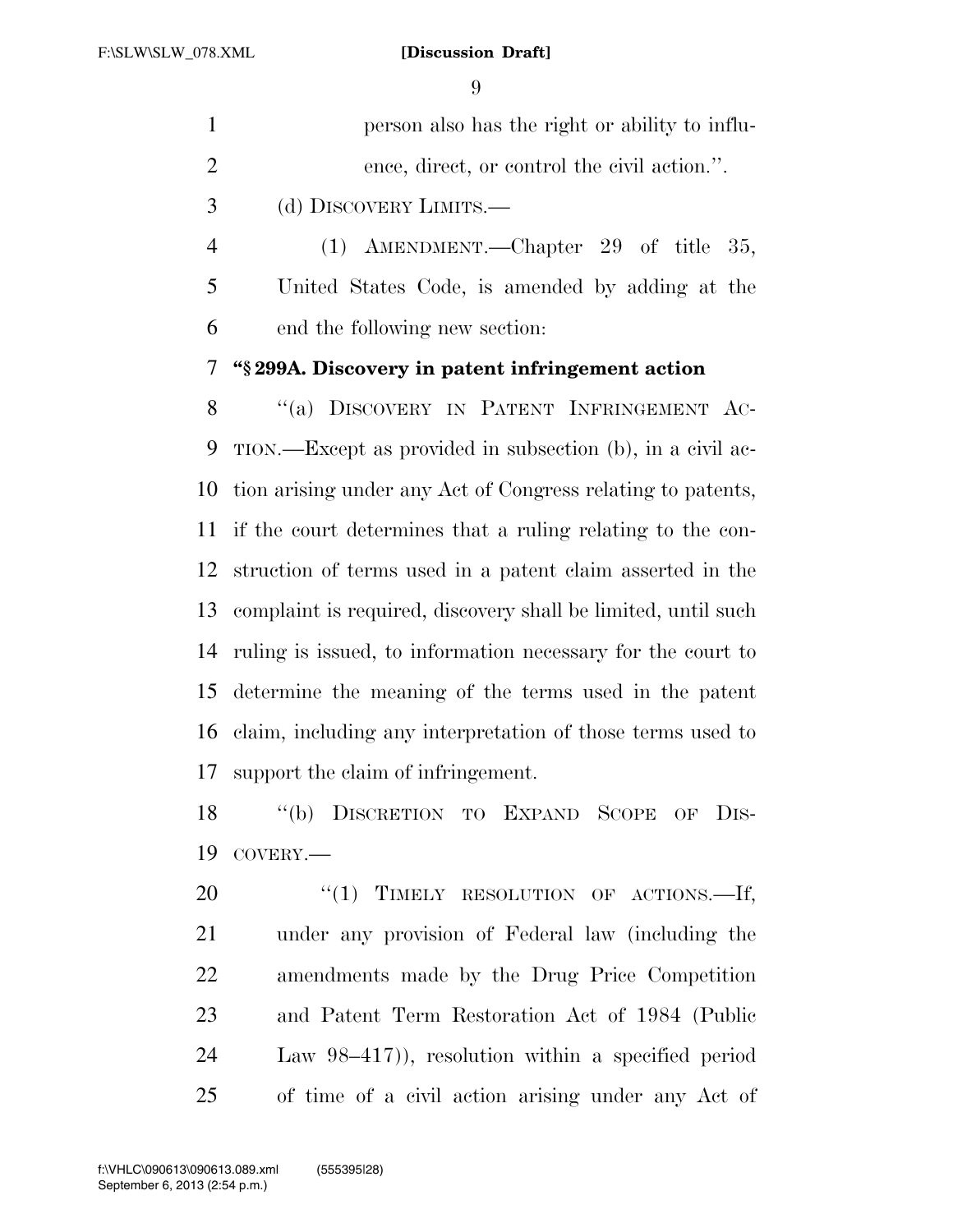Congress relating to patents will necessarily affect the rights of a party with respect to the patent, the court may permit discovery in addition to the dis- covery authorized under subsection (a) before the ruling described in subsection (a) is issued as nec-essary to ensure timely resolution of the action.

7 "(2) RESOLUTION OF MOTIONS.—When nec- essary to resolve a motion properly raised by a party before a ruling relating to the construction of terms described in subsection (a), the court may allow lim- ited discovery in addition to the discovery authorized under subsection (a) as necessary to resolve the mo-tion.''.

 (2) CONFORMING AMENDMENT.—The table of sections for chapter 29 of title 35, United States Code, is amended by adding at the end the following new item:

''299A. Discovery in patent infringement action''.

 (e) EFFECTIVE DATE.—Except as otherwise provided in this section, the amendments made by this section shall take effect on the date of the enactment of this Act and shall apply to any action for which a complaint is filed on or after that date.

## **SEC. 4. TRANSPARENCY OF PATENT OWNERSHIP.**

 (a) AMENDMENTS.—Section 290 of title 35, United States Code, is amended—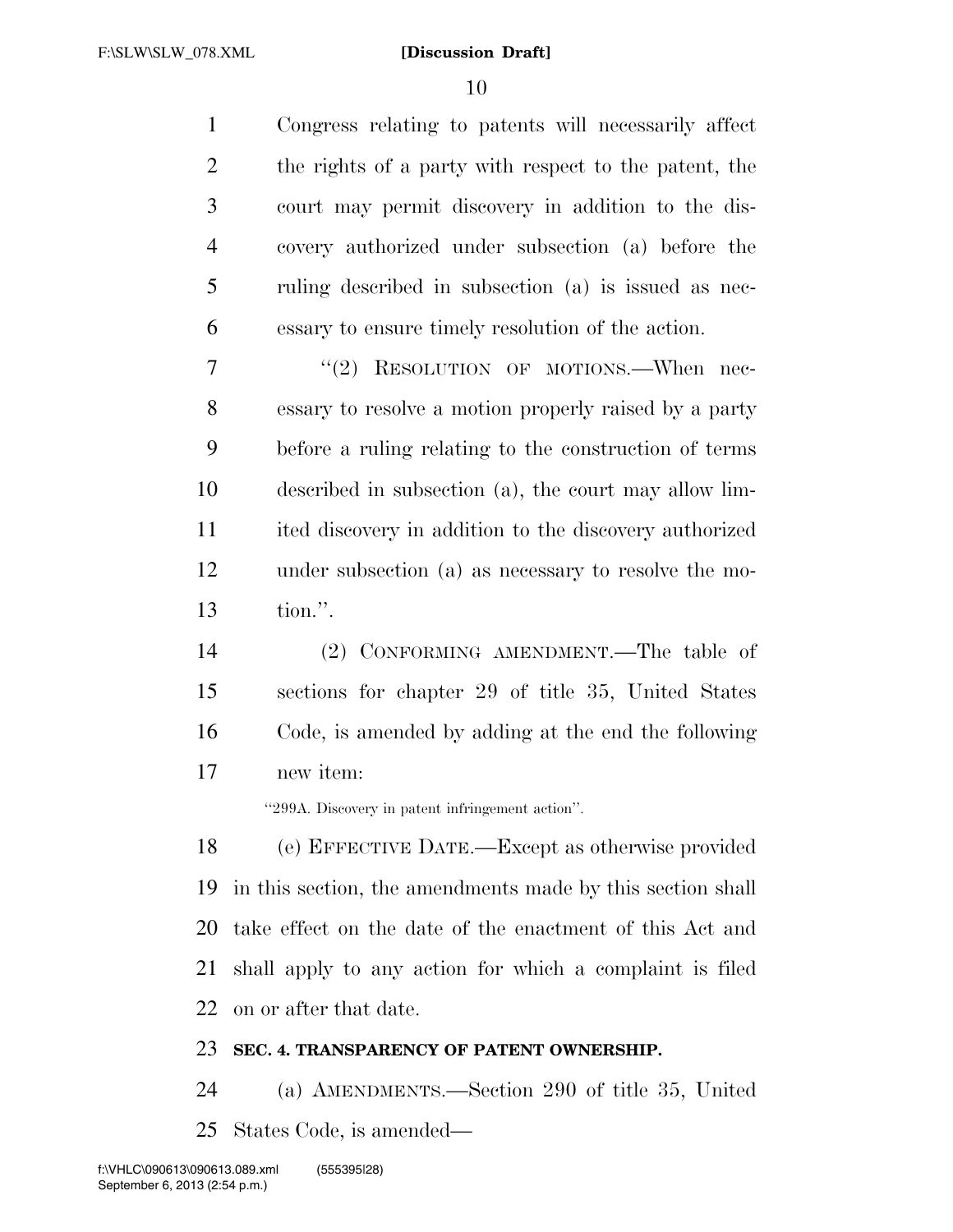| $\mathbf{1}$   | (1) in the heading, by striking "suits" and in-          |
|----------------|----------------------------------------------------------|
| $\overline{2}$ | serting "suits; disclosure of interests";                |
| 3              | $(2)$ by striking "The clerks" and inserting " $(a)$     |
| $\overline{4}$ | <b>Notice of patent suits.—The clerks"</b> ; and         |
| 5              | (3) by adding at the end the following new sub-          |
| 6              | sections:                                                |
| 7              | "(b) INITIAL DISCLOSURE.—                                |
| 8              | "(1) IN GENERAL.—Except as provided in para-             |
| 9              | $graph(2)$ , upon the filing of an initial complaint for |
| 10             | patent infringement, the plaintiff shall disclose to     |
| 11             | the Patent and Trademark Office, the court, and          |
| 12             | each adverse party the identity of each of the fol-      |
| 13             | lowing:                                                  |
| 14             | $\lq\lq$ . The assignee of the patent or patents         |
| 15             | at issue.                                                |
| 16             | "(B) Any entity with a right to sublicense               |
| 17             | or enforce the patent or patents at issue.               |
| 18             | $\lq\lq$ (C) Any entity, other than the plaintiff,       |
| 19             | that the plaintiff knows to have a financial in-         |
| 20             | terest in-                                               |
| 21             | "(i) the patent or patents at issue; or                  |
| 22             | $\lq$ (ii) the plaintiff.                                |
| 23             | "(D) The ultimate parent entity of any as-               |
| 24             | signee identified under subparagraph (A) and             |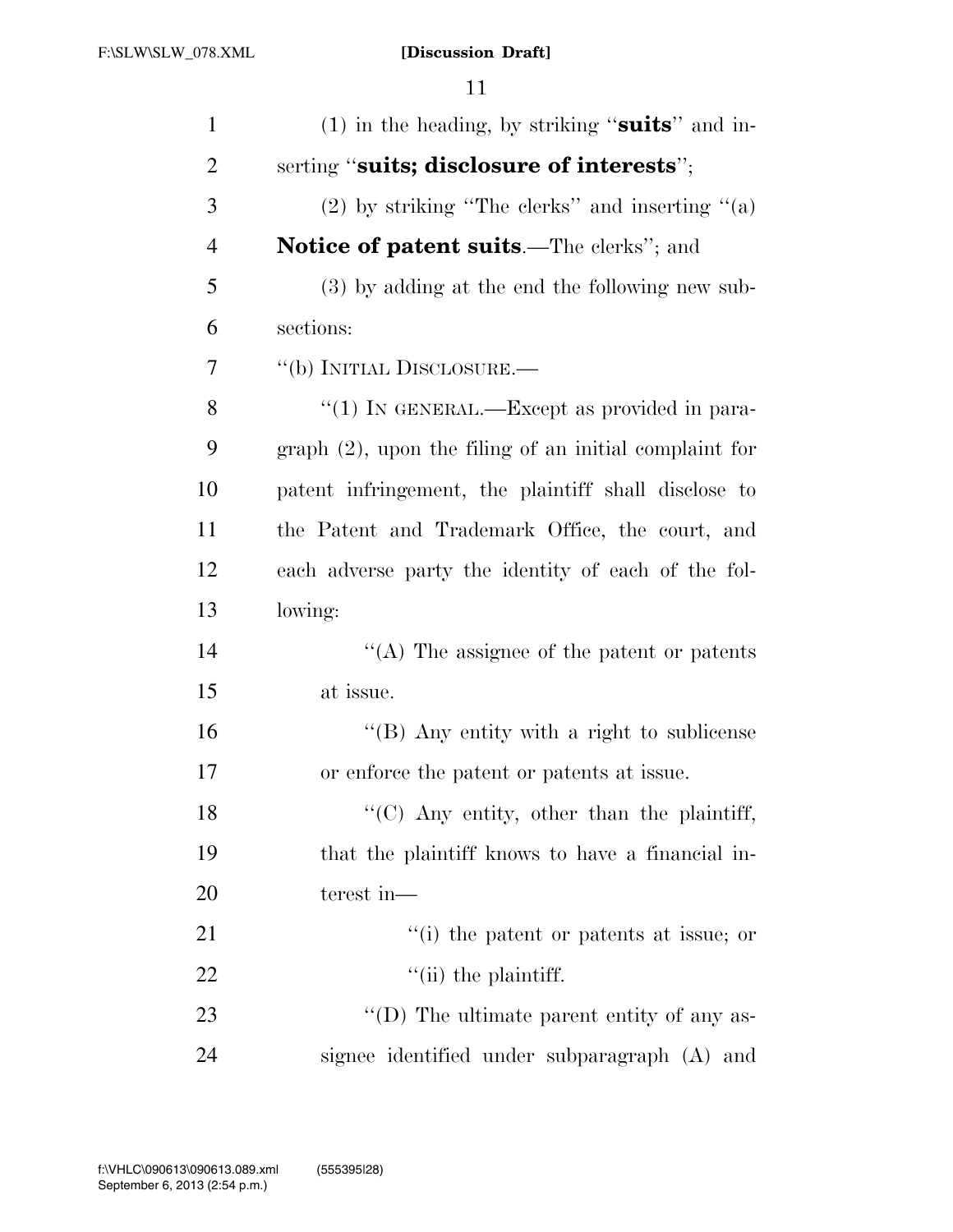| $\mathbf{1}$   | any entity identified under subparagraphs (B)            |
|----------------|----------------------------------------------------------|
| $\overline{2}$ | and $(C)$ .                                              |
| 3              | "(2) EXEMPTION.—The requirements of para-                |
| $\overline{4}$ | graph (1) shall not apply with respect to a civil ac-    |
| 5              | tion filed under subsection (a) that includes a cause    |
| 6              | of action described under section $271(e)(2)$ .          |
| 7              | "(c) DISCLOSURE COMPLIANCE.—                             |
| 8              | "(1) PUBLICLY TRADED.—For purposes of sub-               |
| 9              | section (b), if the financial interest is held by a cor- |
| 10             | poration traded on a public stock exchange, an iden-     |
| 11             | tification of the name of the corporation and the        |
| 12             | public exchange listing shall satisfy the disclosure re- |
| 13             | quirement.                                               |
| 14             | "(2) NOT PUBLICLY TRADED.—For purposes of                |
| 15             | subsection (b), if the financial interest is not held by |
| 16             | a publicly traded corporation, the disclosure shall      |
| 17             | satisfy the disclosure requirement if the information    |
| 18             | identifies—                                              |
| 19             | $\lq\lq$ in the case of a partnership, the               |
| 20             | name of the partnership and the name and cor-            |
| 21             | respondence address of each partner or other             |
| 22             | entity that holds more than a 5 percent share            |
| 23             | of that partnership;                                     |
| 24             | $\lq\lq$ (B) in the case of a corporation, the           |
| 25             | name of the corporation, the location of incor-          |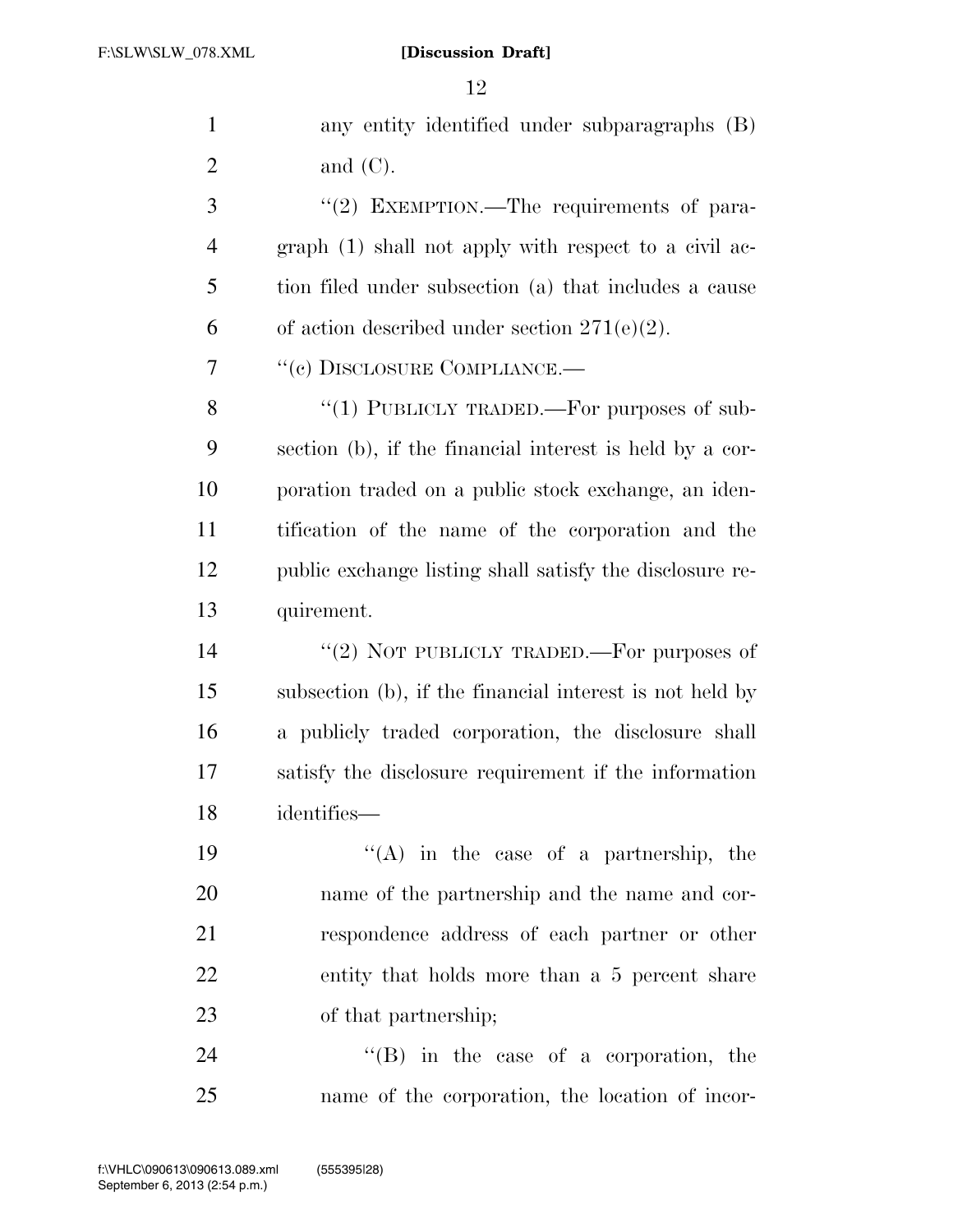| $\mathbf{1}$   | poration, the address of the principal place of       |
|----------------|-------------------------------------------------------|
| $\overline{2}$ | business, and the name of each officer of the         |
| 3              | corporation; and                                      |
| $\overline{4}$ | "(C) for each individual, the name and                |
| 5              | correspondence address of that individual.            |
| 6              | "(d) ONGOING DUTY OF DISCLOSURE TO THE PAT-           |
| 7              | ENT AND TRADEMARK OFFICE.-                            |
| 8              | "(1) IN GENERAL.—A plaintiff required to sub-         |
| 9              | mit information under subsection (b) or a subse-      |
| 10             | quent owner of the patent or patents at issue shall,  |
| 11             | not later than 90 days after any change in the as-    |
| 12             | signee of the patent or patents at issue or an entity |
| 13             | described under subparagraphs $(B)$ and $(D)$ of sub- |
| 14             | section $(b)(1)$ , submit to the Patent and Trademark |
| 15             | Office the updated identification of such assignee or |
| 16             | entity.                                               |
| 17             | "(2) FAILURE TO COMPLY.—With respect to a             |
| 18             | patent for which the requirement of paragraph (1)     |
| 19             | has not been met—                                     |
| 20             | $\lq\lq$ the plaintiff or subsequent owner            |
| 21             | shall not be entitled to recover fees and other       |
| 22             | expenses under section 285 or increased dam-          |
| 23             | ages under section 284 with respect to infring-       |
| 24             | ing activities taking place during any period of      |
| 25             | noncompliance with paragraph (1), unless the          |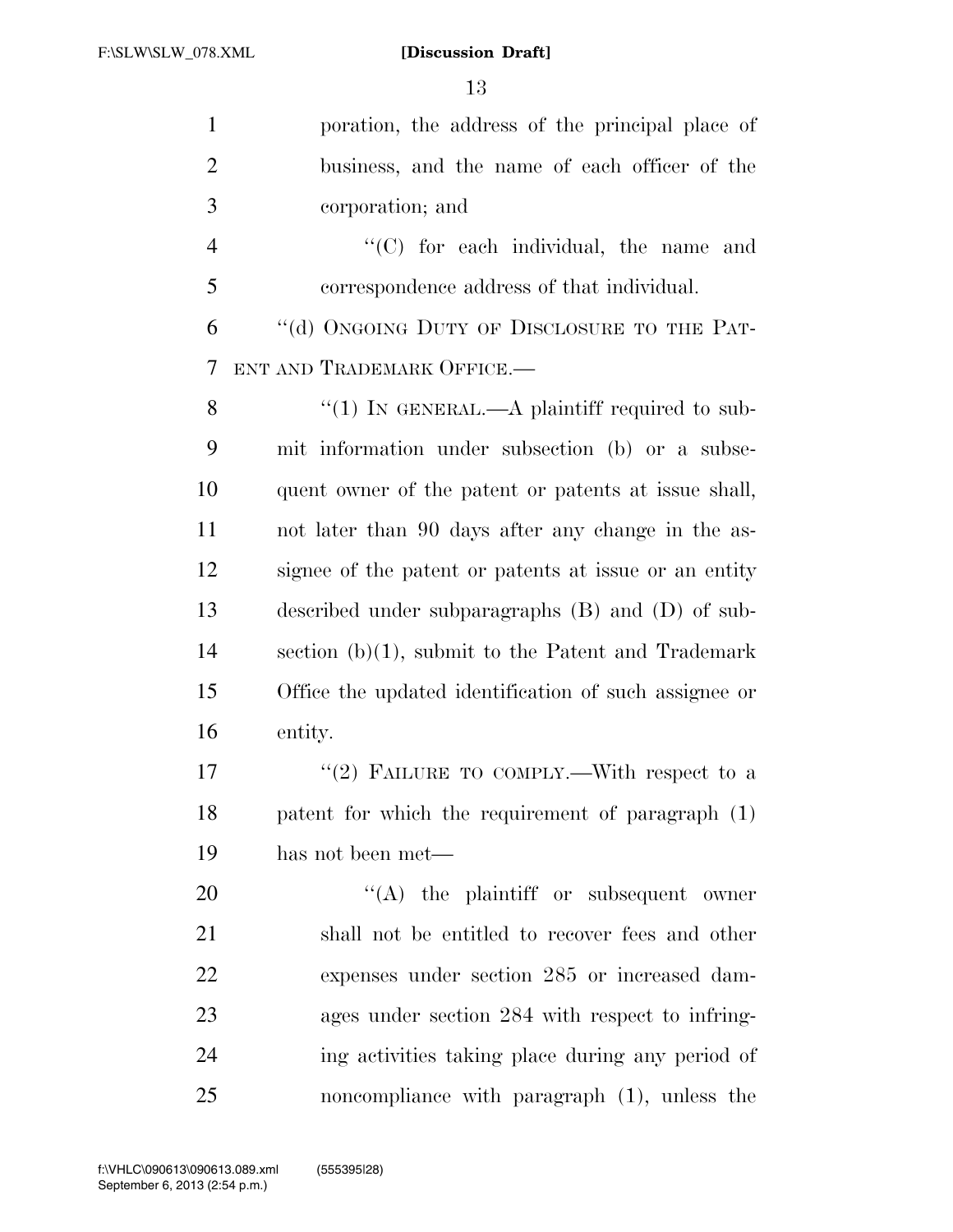| $\mathbf{1}$   | denial of such damages or fees would be mani-   |
|----------------|-------------------------------------------------|
| $\overline{2}$ | festly unjust; and                              |
| 3              | $\lq\lq$ the court shall award to a prevailing  |
| $\overline{4}$ | party accused of infringement reasonable attor- |
| 5              | ney fees and expenses incurred to discover the  |
| 6              | updated assignee or entity described under      |
| 7              | paragraph (1), unless such sanctions would be   |
| 8              | unjust.                                         |
| 9              | "(e) DEFINITIONS.—In this section:              |
| 10             | "(1) FINANCIAL INTEREST.—The term 'finan-       |
| 11             | cial interest'—                                 |
| 12             | "(A) means ownership of a legal or equi-        |
| 13             | table interest, such as—                        |
| 14             | "(i) any person who directly or indi-           |
| 15             | rectly owns or controls more than $5\%$ of      |
| 16             | the party alleging infringement of the pat-     |
| 17             | ent; or                                         |
| 18             | "(ii) any person with a right to re-            |
| 19             | ceive proceeds from the action, including a     |
| 20             | fixed or variable portion of such proceeds;     |
| 21             | and                                             |
| 22             | "(B) does not mean—                             |
| 23             | "(i) ownership of shares or other in-           |
| 24             | terests in a mutual or common investment        |
| 25             | fund, unless the owner of such interest         |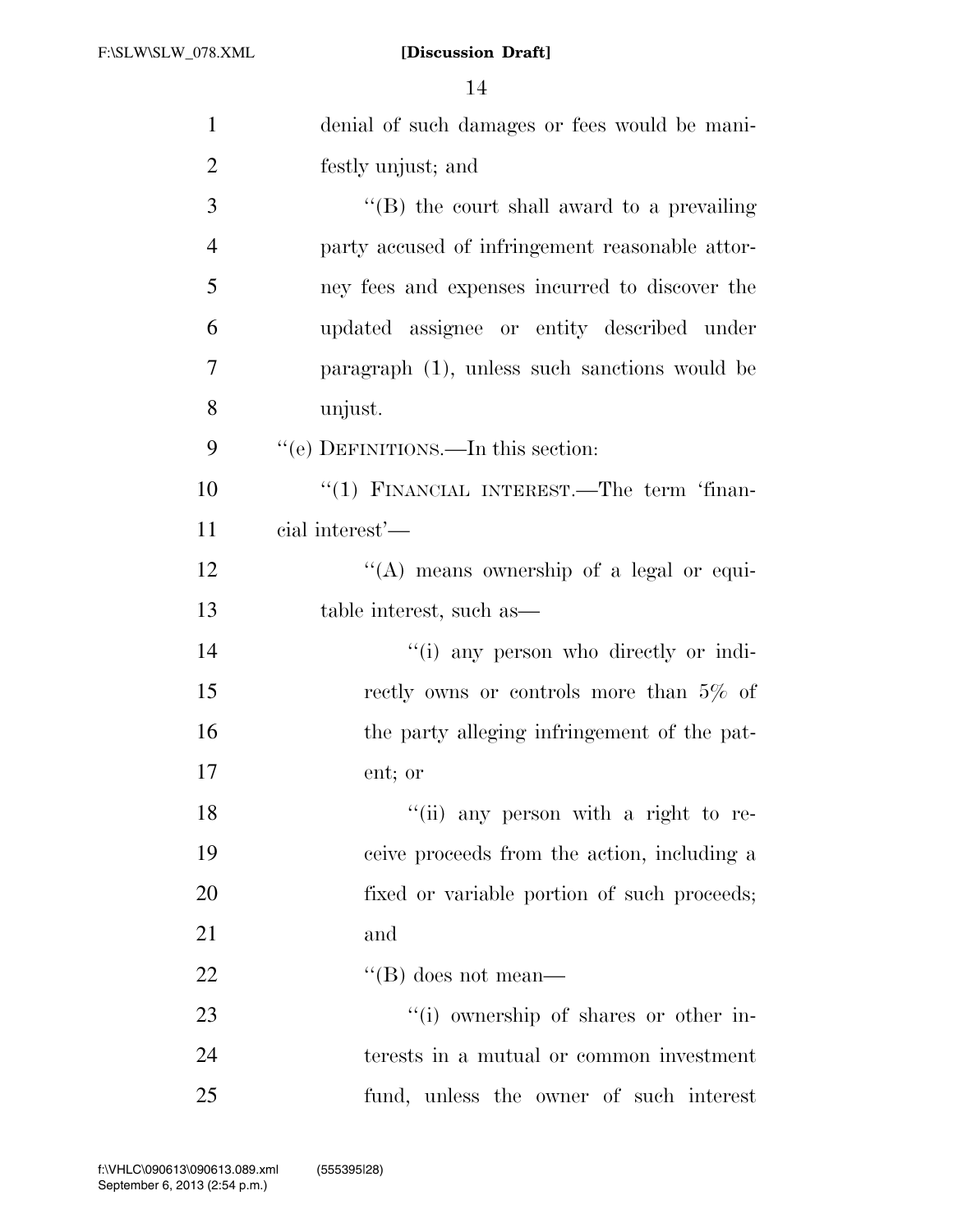F:\SLW\SLW\_078.XML

## **[Discussion Draft]**

| $\mathbf{1}$   | participates in the management of such                     |
|----------------|------------------------------------------------------------|
| $\overline{2}$ | fund; or                                                   |
| 3              | "(ii) the proprietary interest of a pol-                   |
| $\overline{4}$ | icyholder in a mutual insurance company,                   |
| 5              | of a depositor in a mutual savings associa-                |
| 6              | tion, or a similar proprietary interest, un-               |
| $\overline{7}$ | less the outcome of the proceeding could                   |
| 8              | substantially affect the value of such inter-              |
| 9              | est.                                                       |
| 10             | "(2) PROCEEDING.—The term 'proceeding'                     |
| 11             | means all stages of a civil action, including pretrial     |
| 12             | and trial proceedings and appellate review.                |
| 13             | $``(3)$ ULTIMATE PARENT ENTITY.—                           |
| 14             | "(A) IN GENERAL.—Except as provided in                     |
| 15             | subparagraph (B), the term 'ultimate parent                |
| 16             | entity' has the meaning given such term in sec-            |
| 17             | tion $801.1(a)(3)$ of title 16, Code of Federal            |
| 18             | Regulations, or any successor regulation.                  |
| 19             | "(B) MODIFICATION OF DEFINITION.—The                       |
| 20             | Director may modify the definition of 'ultimate            |
| 21             | parent entity' by regulation.".                            |
| 22             | (b) TECHNICAL AND CONFORMING AMENDMENT.                    |
| 23             | The item relating to section 290 in the table of sections  |
| 24             | for chapter 29 of title 35, United States Code, is amended |
| 25             | to read as follows:                                        |

''290. Notice of patent suits; disclosure of interests''.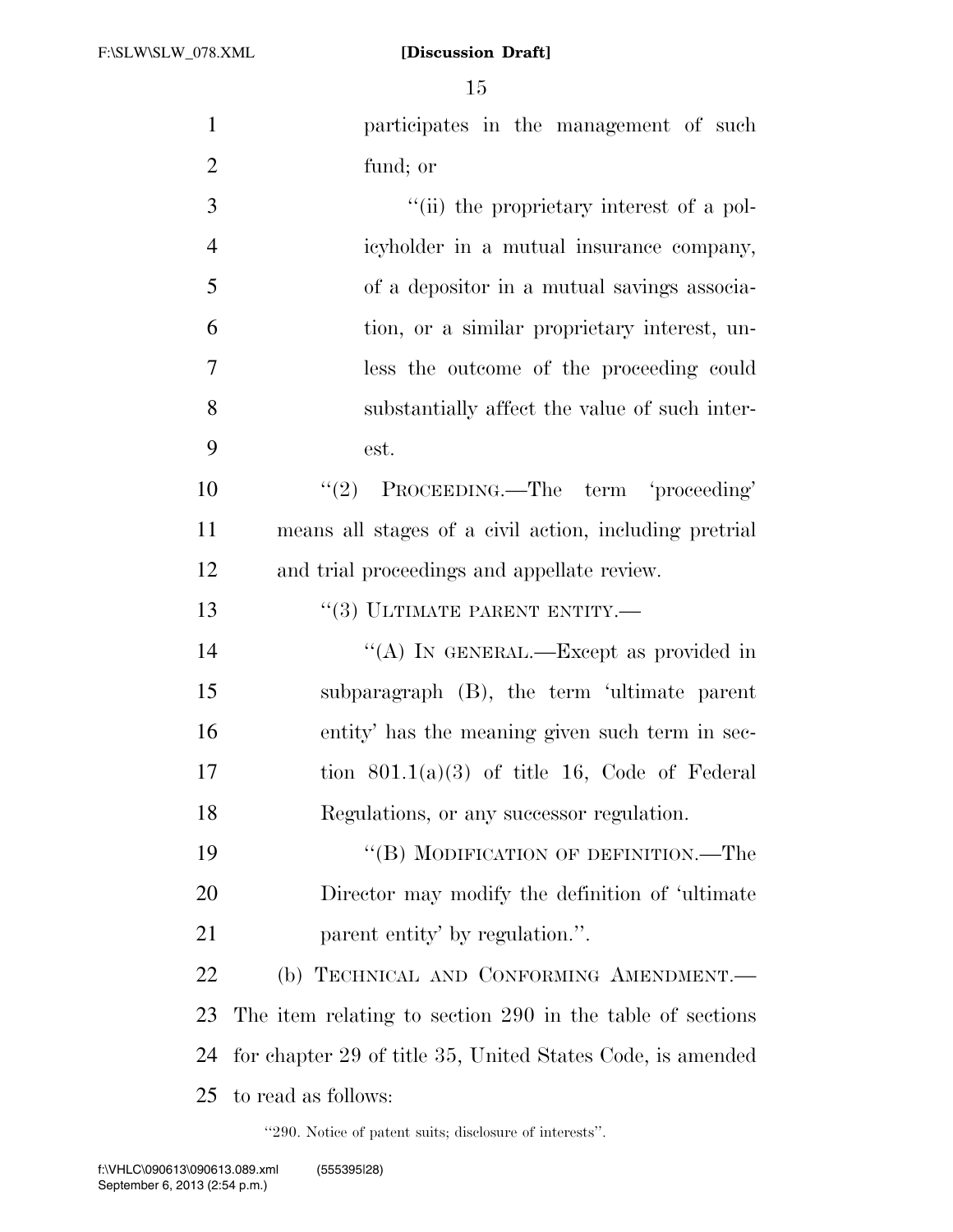(c) REGULATIONS.—The Director may promulgate such regulations as are necessary to establish a registra- tion fee in an amount sufficient to recover the estimated costs of administering subsections (b) through (e) of sec- tion 290 of title 35, United States Code, as added by sub- section (a), to facilitate the collection and maintenance of the information required by such subsections, and to en- sure the timely disclosure of such information to the pub-lic.

 (d) EFFECTIVE DATE.—The amendments made by this section shall take effect upon the expiration of the 6-month period beginning on the date of the enactment of this Act and shall apply to any action for which a com-plaint is filed on or after such effective date.

## **SEC. 5. CUSTOMER-SUIT EXCEPTION.**

 (a) AMENDMENT.—Section 296 of title 35, United States Code, is amended to read as follows:

## **''§ 296. Stay of action against customer**

 ''(a) STAY OF ACTION AGAINST CUSTOMER.—In any civil action arising under any Act of Congress relating to patents, the court shall grant a motion to stay at least the portion of the action against a covered customer re- lated to infringement of a patent involving a covered prod-uct or process if the following requirements are met: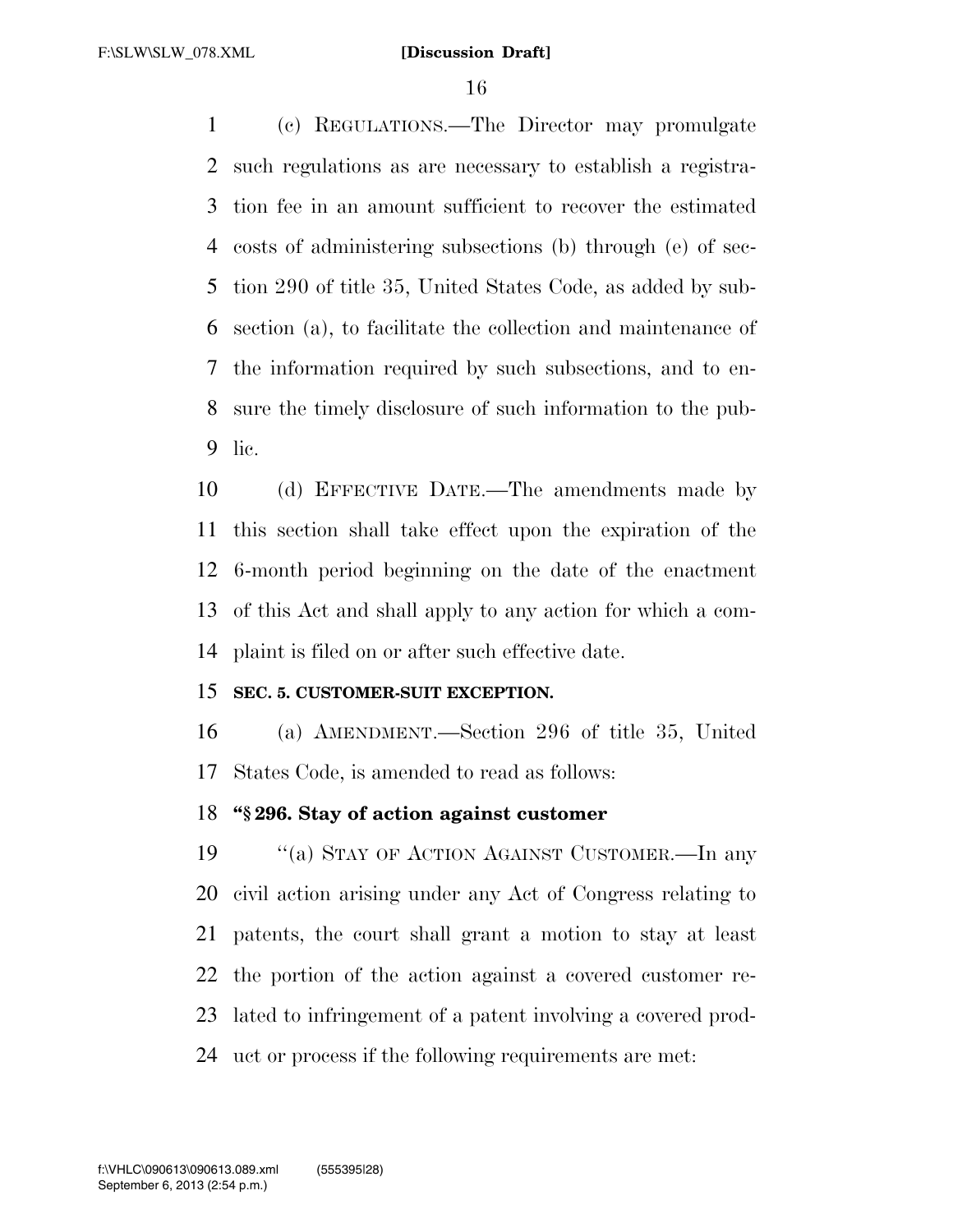| $\mathbf{1}$   | $\lq(1)$ The covered manufacturer and the covered            |
|----------------|--------------------------------------------------------------|
| $\overline{2}$ | customer consent in writing to the stay.                     |
| 3              | "(2) The covered manufacturer is a party to                  |
| $\overline{4}$ | the action or to a separate action involving the same        |
| 5              | patent or patents related to the same covered prod-          |
| 6              | uct or process.                                              |
| $\overline{7}$ | $\cdot\cdot\cdot(3)$ The covered customer agrees to be bound |
| 8              | by any judgment entered against the covered manu-            |
| 9              | facturer to the same extent that the manufacturer            |
| 10             | may be bound with respect to issues that covered             |
| 11             | manufacturer and the covered customer have in                |
| 12             | common.                                                      |
| 13             | $\lq(4)$ The motion is filed after the first pleading        |
| 14             | in the action and not later than 120 days after serv-        |
| 15             | ice of the first pleading in the action that specifically    |
| 16             | identifies—                                                  |
| 17             | "(A) the covered product or process as a                     |
| 18             | basis for the alleged infringement of the patent             |
| 19             | by the covered customer; and                                 |
| 20             | $\lq\lq$ (B) how the covered product or process is           |
| 21             | alleged to infringe the patent.                              |
| 22             | "(b) APPLICABILITY OF STAY.—A stay issued pursu-             |
| 23             | ant to subsection (a) shall apply only to the patents, prod- |
| 24             | ucts, systems, or components accused of infringement in      |
| 25             | the action.                                                  |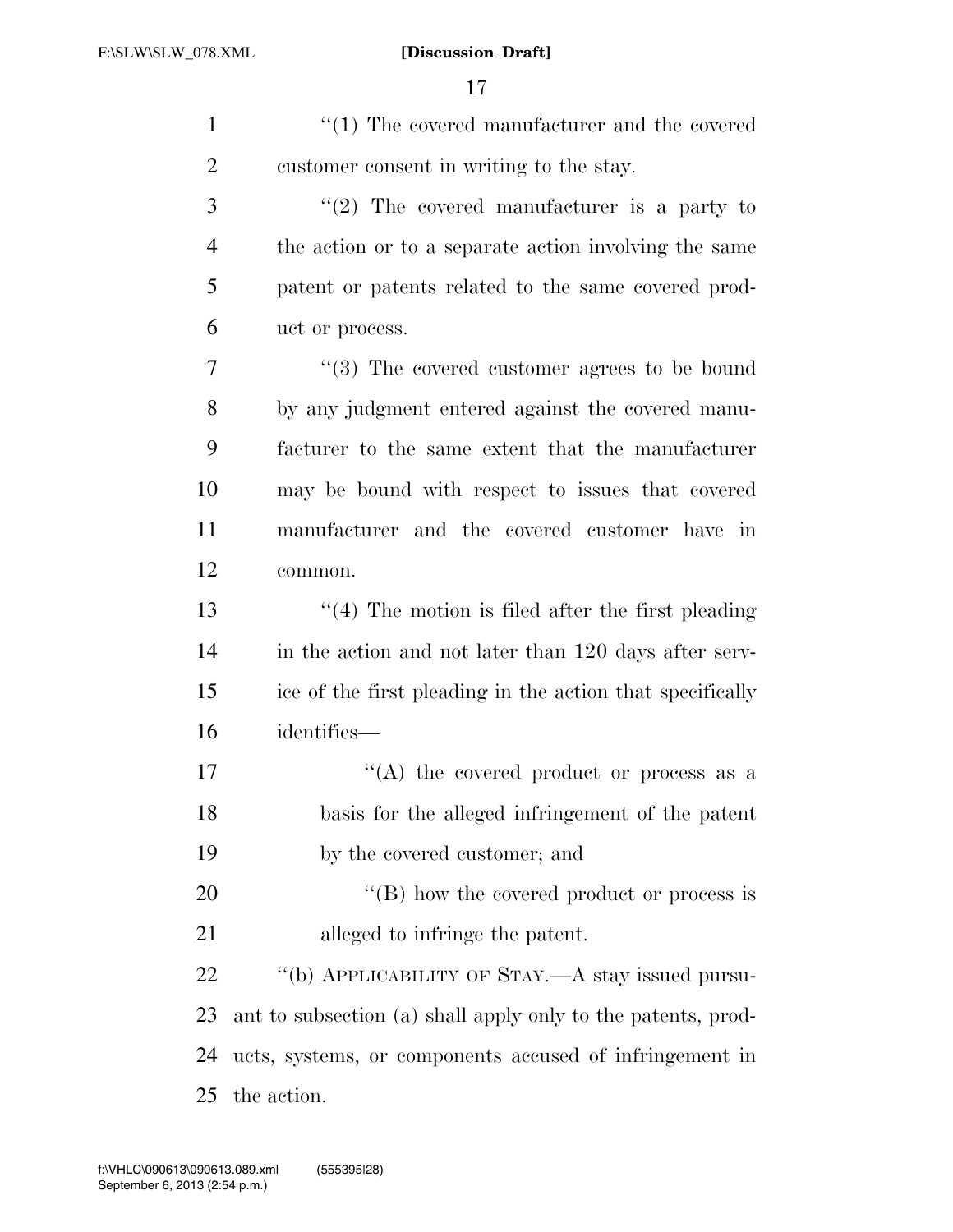| $\mathbf{1}$   | $``(e)$ LIFT OF STAY.—                                     |
|----------------|------------------------------------------------------------|
| $\overline{2}$ | "(1) In GENERAL.—A stay entered pursuant to                |
| 3              | this section may be lifted upon grant of a motion          |
| $\overline{4}$ | based on a showing that—                                   |
| 5              | $\lq\lq$ the action involving the covered man-             |
| 6              | ufacturer will not resolve a major issue in suit           |
| 7              | against the covered customer; or                           |
| 8              | "(B) the stay unreasonably prejudices and                  |
| 9              | would be manifestly unjust to the party seeking            |
| 10             | to lift the stay.                                          |
| 11             | "(2) SEPARATE MANUFACTURER ACTION IN-                      |
| 12             | VOLVED.—In the case of a stay entered based on the         |
| 13             | participation of the covered manufacturer in a sepa-       |
| 14             | rate action involving the same patent or patents re-       |
| 15             | lated to the same covered product or process, a mo-        |
| 16             | tion under this subsection may only be made if the         |
| 17             | court in such separate action determines the show-         |
| 18             | ing required under this paragraph has been met.            |
| 19             | "(d) RULE OF CONSTRUCTION.—Nothing in this sec-            |
| 20             | tion shall be construed to limit the ability of a court to |
| 21             | grant any stay, or expand any stay granted pursuant to     |
| 22             | this section, if otherwise permitted by law.               |
| 23             | "(e) DEFINITIONS.—In this section:                         |
| 24             | "(1) COVERED CUSTOMER.—The term 'covered                   |
| 25             | customer' means a party accused of infringing a pat-       |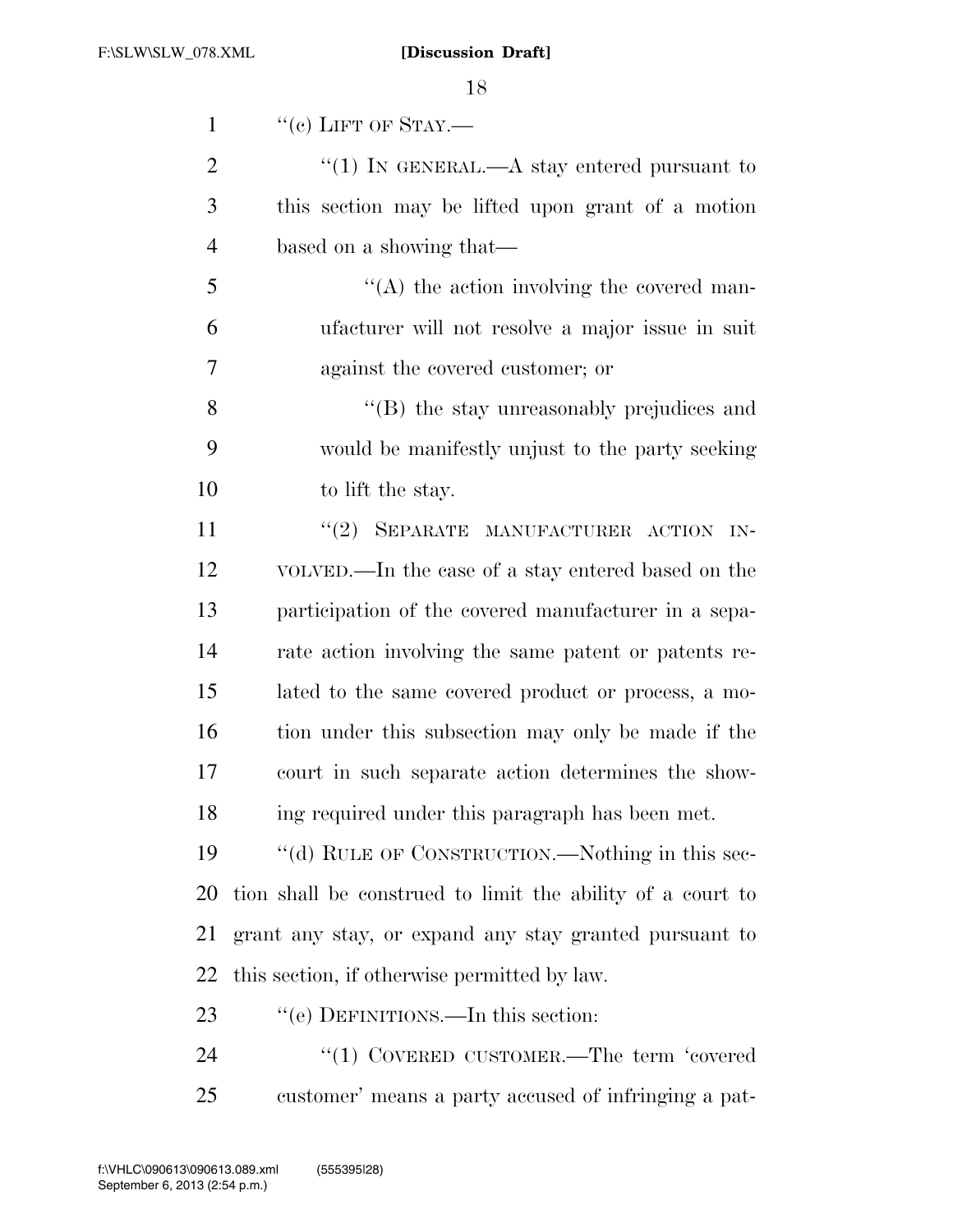| $\mathbf{1}$   | ent or patents in dispute based on a covered product        |
|----------------|-------------------------------------------------------------|
| $\overline{2}$ | or process.                                                 |
| 3              | "(2) COVERED MANUFACTURER.—The term                         |
| $\overline{4}$ | 'covered manufacturer' means a person that manu-            |
| 5              | factures or supplies, or causes the manufacture or          |
| 6              | supply of, a covered product or process or a relevant       |
| 7              | part of such product or process.                            |
| 8              | "(3) COVERED PRODUCT OR PROCESS.—The                        |
| 9              | term 'eovered product or process' means a product,          |
| 10             | process, system, service, component, material, or ap-       |
| 11             | paratus, or relevant part thereof, that—                    |
| 12             | $\lq\lq$ is alleged to infringe the patent or               |
| 13             | patents in dispute; or                                      |
| 14             | $\lq\lq$ (B) implements a process alleged to in-            |
| 15             | fringe the patent or patents in dispute.".                  |
| 16             | (b) CONFORMING AMENDMENT.—The table of sec-                 |
| 17             | tions for chapter 29 of title 35, United States Code, is    |
| 18             | amended by striking the item relating to section 296 and    |
| 19             | inserting the following:                                    |
|                | "296. Stay of action against customer.".                    |
| 20             | (c) EFFECTIVE DATE.—The amendments made by                  |
| 21             | this section shall take effect on the date of the enactment |
| 22             | of this Act and shall apply to any action for which a com-  |
| 23             | plaint is filed on or after that date.                      |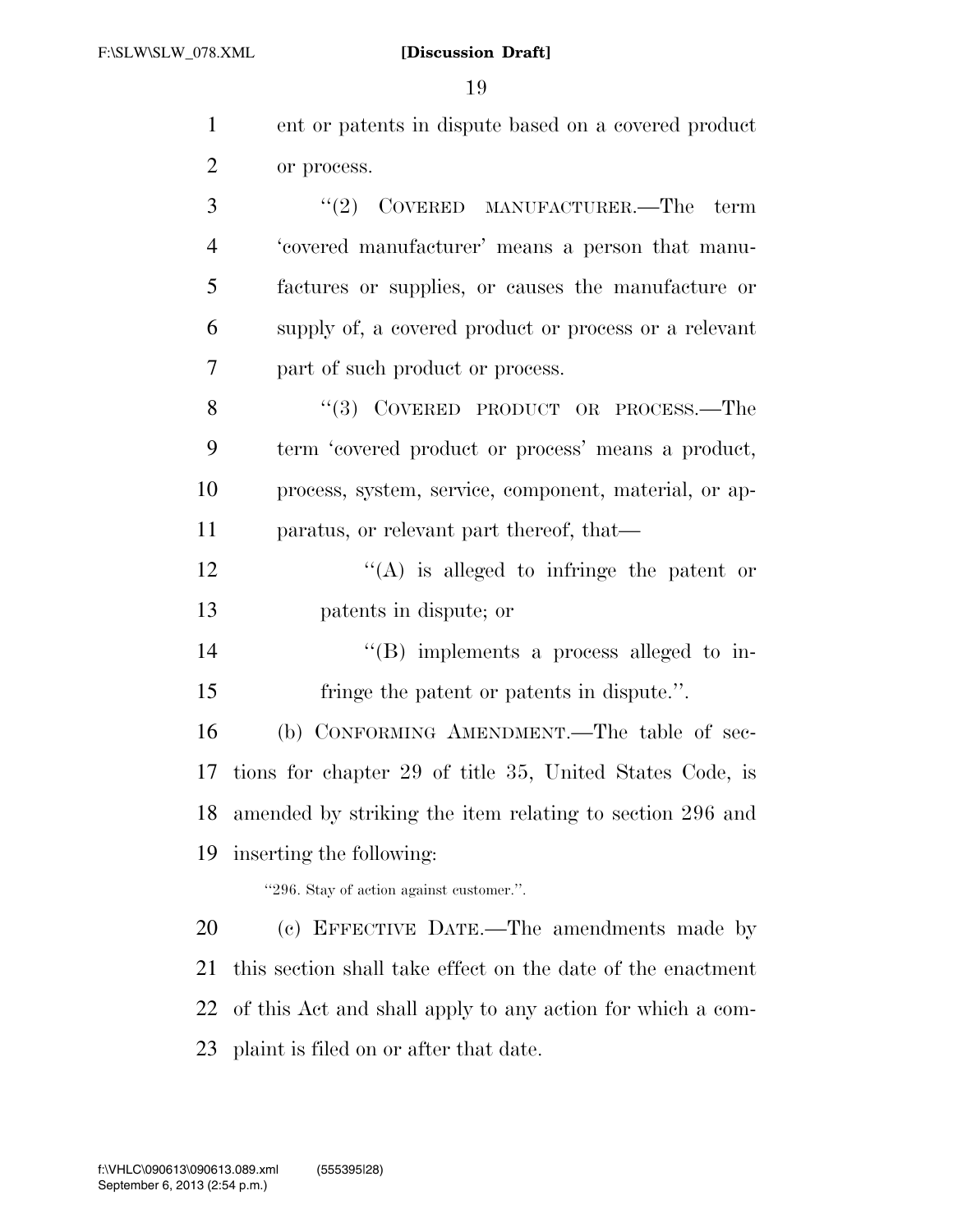## **SEC. 6. PROCEDURES AND PRACTICES TO IMPLEMENT AND RECOMMENDATIONS TO THE JUDICIAL CON-FERENCE.**

 (a) JUDICIAL CONFERENCE RULES AND PROCE-DURES ON DISCOVERY BURDENS AND COSTS.—

 (1) RULES AND PROCEDURES.—The Judicial Conference of the United States shall develop rules and procedures to implement the requirements de- scribed in paragraph (2) to address the asymmetries in discovery burdens and costs in any civil action arising under any Act of Congress relating to pat- ents. Such rules and procedures shall include how and when payment for discovery in addition to the discovery of core documentary evidence is to occur, and what information must be presented to dem- onstrate financial capacity before permitting dis-covery in addition to core documentary evidence.

 (2) RULES AND PROCEDURES TO BE CONSID- ERED.—The rules and procedures required under paragraph (1) shall include each of the following re-21 quirements:

22 (A) DISCOVERY OF CORE DOCUMENTARY EVIDENCE.—Each party to the action is enti- tled to receive core documentary evidence and shall be responsible for the costs of producing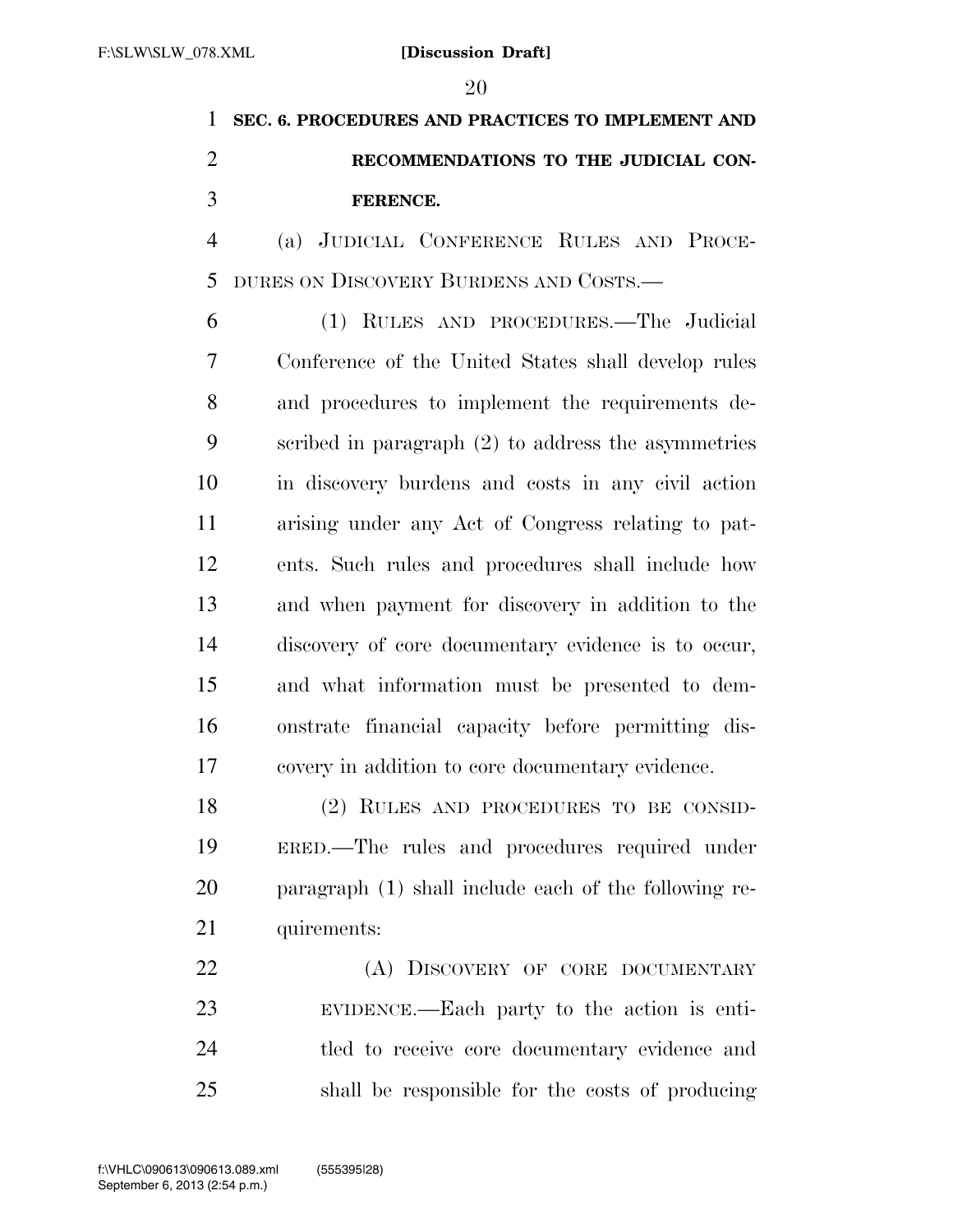core documentary evidence within the posses-2 sion or control of each such party. (B) ELECTRONIC COMMUNICATION.—If the parties determine that the discovery of elec- tronic communication is necessary, such dis- covery shall occur after the parties have ex- changed initial disclosures and core documen- tary evidence and shall be in accordance with the following: (i) Any request for the production of electronic communication shall be specific and may not be a general request for the production of information relating to a **product or business.** 

 (ii) Each request shall identify the custodian of the information requested, the search terms, and a time frame. The par- ties shall cooperate to identify the proper custodians, the proper search terms, and 20 the proper time frame.

21 (iii) A party may not submit more 22 than 5 production requests to a custodian, unless the parties jointly agree to modify 24 the number of production requests without leave of the court.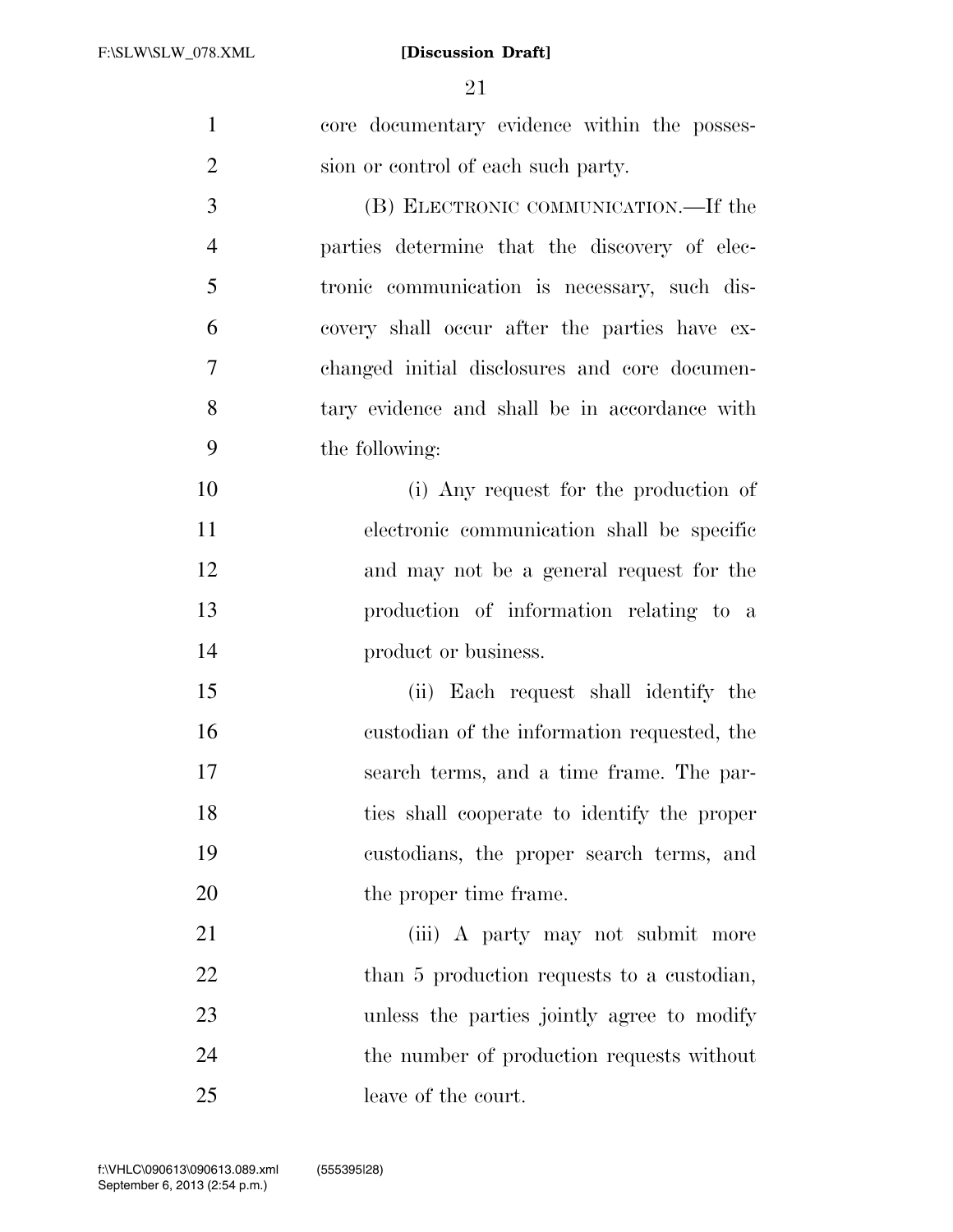(iv) The court may consider contested 2 requests for up to five additional custodians per producing party, upon a showing of a distinct need based on the size, complexity, and issues of the case. (v) If a party requests the discovery of electronic communication for additional custodians beyond the limits agreed to by the parties or granted by the court, the re- questing party shall bear all reasonable costs caused by such additional discovery. 12 (C) ADDITIONAL DISCOVERY.— (i) IN GENERAL.—Each party to the

 action may seek any additional discovery otherwise permitted under the Federal Rules of Civil Procedure, if such party bears the costs, including reasonable attor-ney's fees, of the additional discovery.

19 (ii) REQUIREMENTS FOR ADDITIONAL DISCOVERY.—Unless the parties mutually agree otherwise, no party shall be per- mitted additional discovery unless such **party posts a bond, or provides other secu-** rity, in an amount sufficient to cover the expected costs of such additional discovery,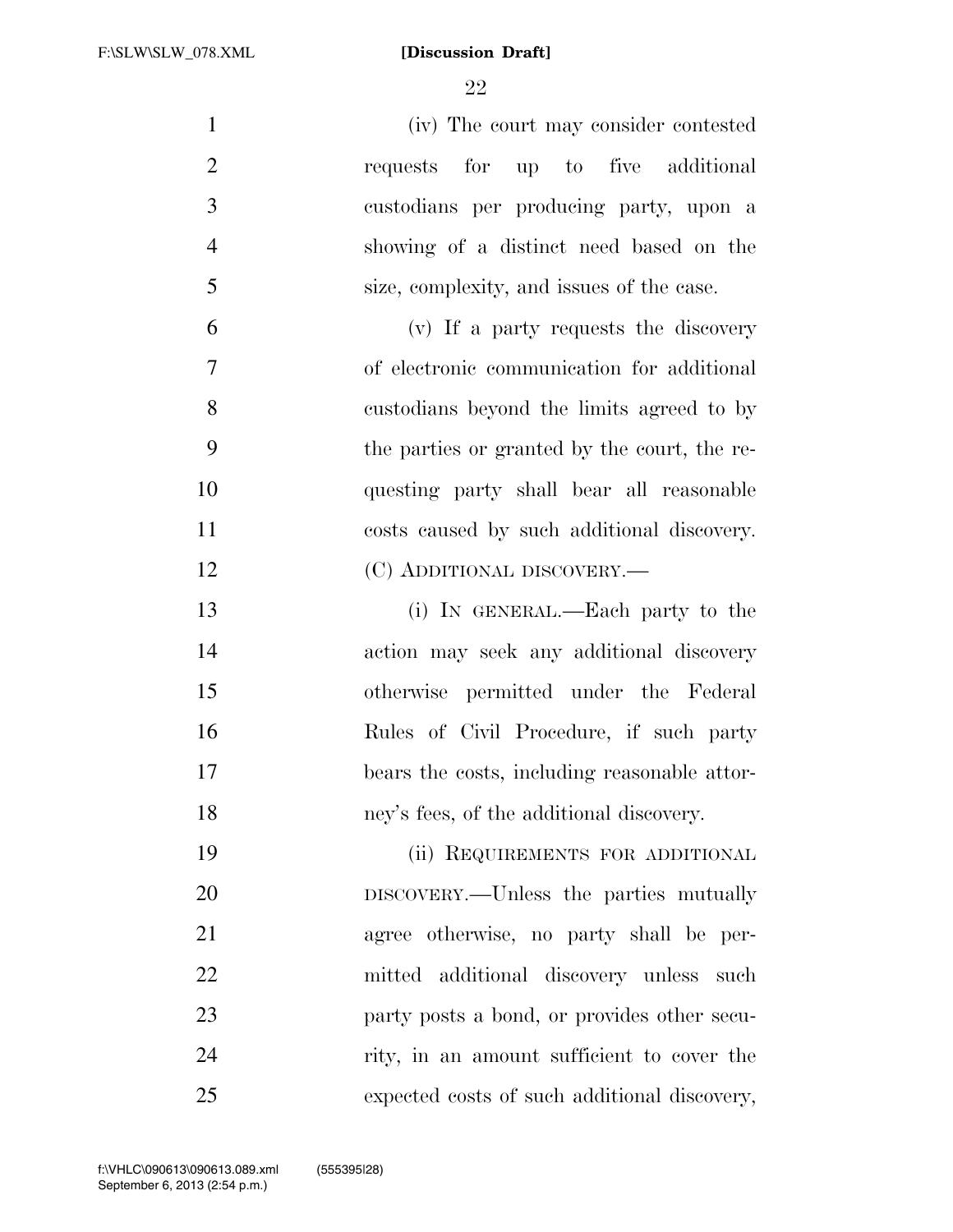or makes a showing to the court that such party has the financial capacity to pay the costs of the discovery.

 (iii) LIMITS ON ADDITIONAL DIS- COVERY.—A court, upon motion, may de- termine that a request for additional dis- covery is excessive, irrelevant, or otherwise abusive and may set limits on such addi-tional discovery.

10 (iv) GOOD CAUSE MODIFICATION.—A court, upon motion and for good cause shown, may modify the requirements of subparagraphs (A) and (B) and any defini- tion under paragraph (3). Not later than 30 days after the pretrial conference under Rule 16 of the Federal Rules of Civil Pro- cedure, the parties shall jointly submit any proposed modifications of the requirements of subparagraphs (A) and (B) and any def- inition under paragraph (3), unless the parties do not agree, in which case each 22 party shall submit any proposed modifica- tion of such party and a summary of the disagreement over the modification.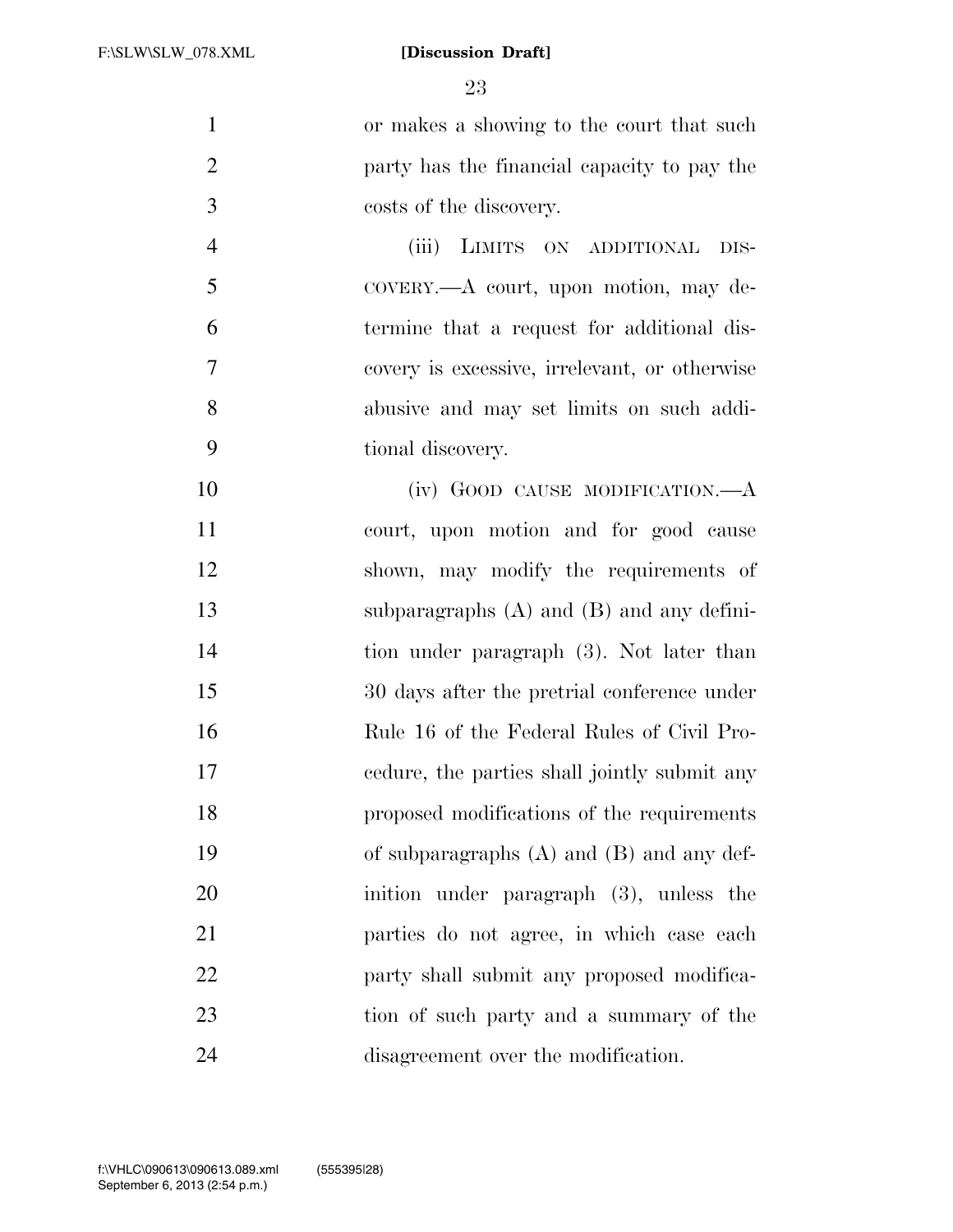| $\mathbf{1}$   | $(v)$ COMPUTER CODE.—A court, upon               |
|----------------|--------------------------------------------------|
|                |                                                  |
| $\overline{2}$ | motion and for good cause shown, may de-         |
| 3              | termine that computer code should be in-         |
| $\overline{4}$ | cluded in the discovery of core documen-         |
| 5              | tary evidence. The discovery of computer         |
| 6              | code shall occur after the parties have ex-      |
| 7              | changed initial disclosures and core docu-       |
| 8              | mentary evidence.                                |
| 9              | (D) DISCOVERY SEQUENCE AND SCOPE.-               |
| 10             | The parties shall discuss and address in the     |
| 11             | written report filed pursuant to Rule $26(f)$ of |
| 12             | the Federal Rules of Civil Procedure the views   |
| 13             | and proposals of each party on the following:    |
| 14             | (i) When the discovery of core docu-             |
| 15             | mentary evidence should be completed.            |
| 16             | (ii) Whether additional discovery will           |
| 17             | be sought under subparagraph $(C)$ .             |
| 18             | (iii) Any issues about infringement,             |
| 19             | invalidity, or damages that, if resolved be-     |
| 20             | fore the additional discovery described in       |
| 21             | subparagraph (C) commences, might sim-           |
| 22             | plify or streamline the case, including the      |
| 23             | identification of any terms or phrases re-       |
| 24             | lating to any patent claim at issue to be        |
| 25             | construed by the court and whether the           |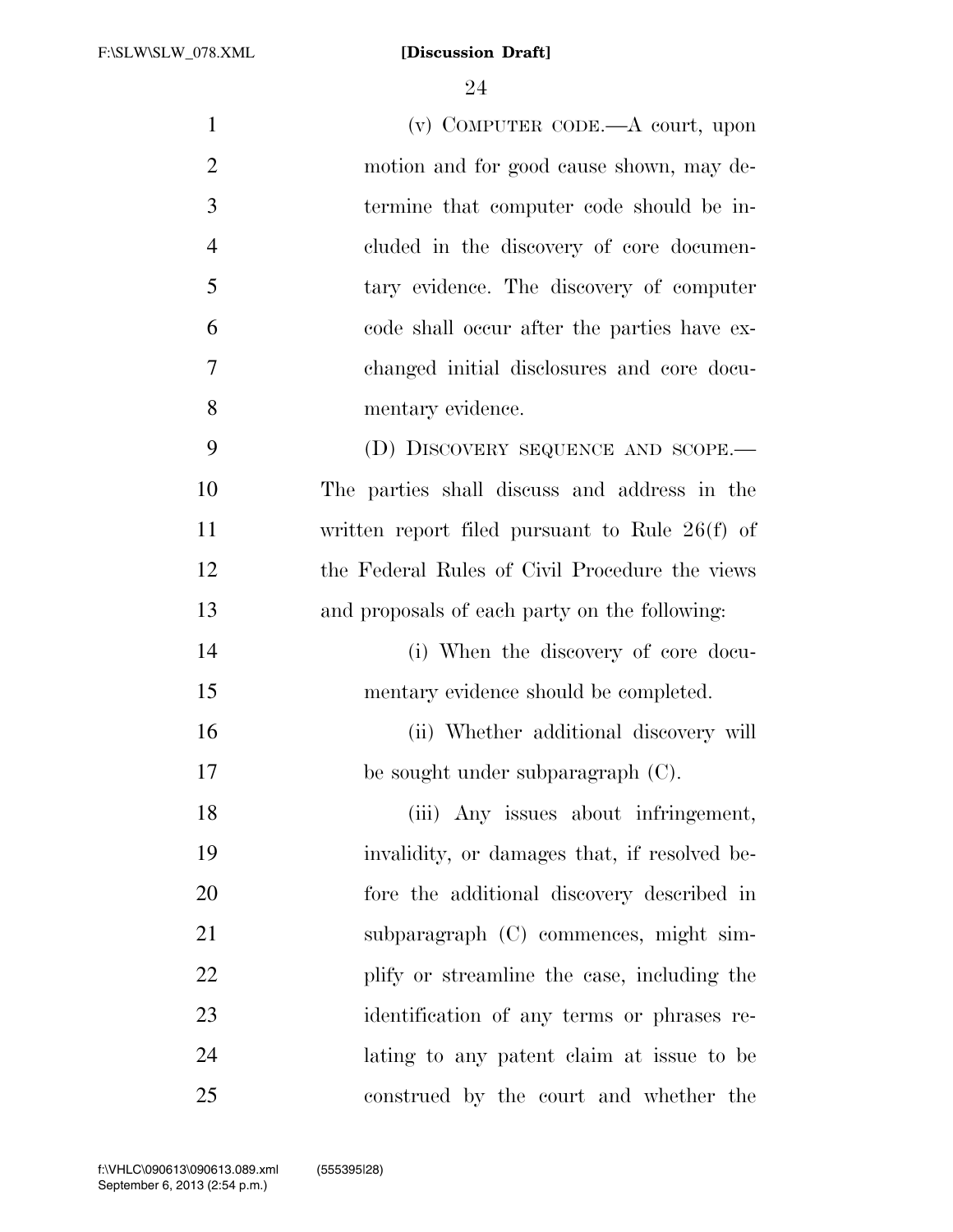| $\mathbf{1}$   | early construction of any of those terms or |
|----------------|---------------------------------------------|
| $\overline{2}$ | phrases would be helpful.                   |
| 3              | (3) DEFINITIONS.—In this subsection:        |
| $\overline{4}$ | (A) CORE DOCUMENTARY EVIDENCE.—In           |
| 5              | this subsection, the term "core documentary |
| 6              | evidence"-                                  |
| $\overline{7}$ | (i) includes documents—                     |
| 8              | (I) relating to the conception of,          |
| 9              | reduction to practice of, and applica-      |
| 10             | tion for, the patent or patents at          |
| 11             | issue;                                      |
| 12             | (II) sufficient to show the tech-           |
| 13             | nical operation of the product or proc-     |
| 14             | ess identified in the complaint as in-      |
| 15             | fringing the patent or patents at           |
| 16             | issue;                                      |
| 17             | (III) relating to potentially invali-       |
| 18             | dating prior art;                           |
| 19             | (IV) relating to any licensing of           |
| 20             | the patent or patents at issue before       |
| 21             | the date on which the complaint is          |
| 22             | filed;                                      |
| 23             | (V) sufficient to show profit at-           |
| 24             | tributable to the claimed invention of      |
| 25             | the patent or patents at issue;             |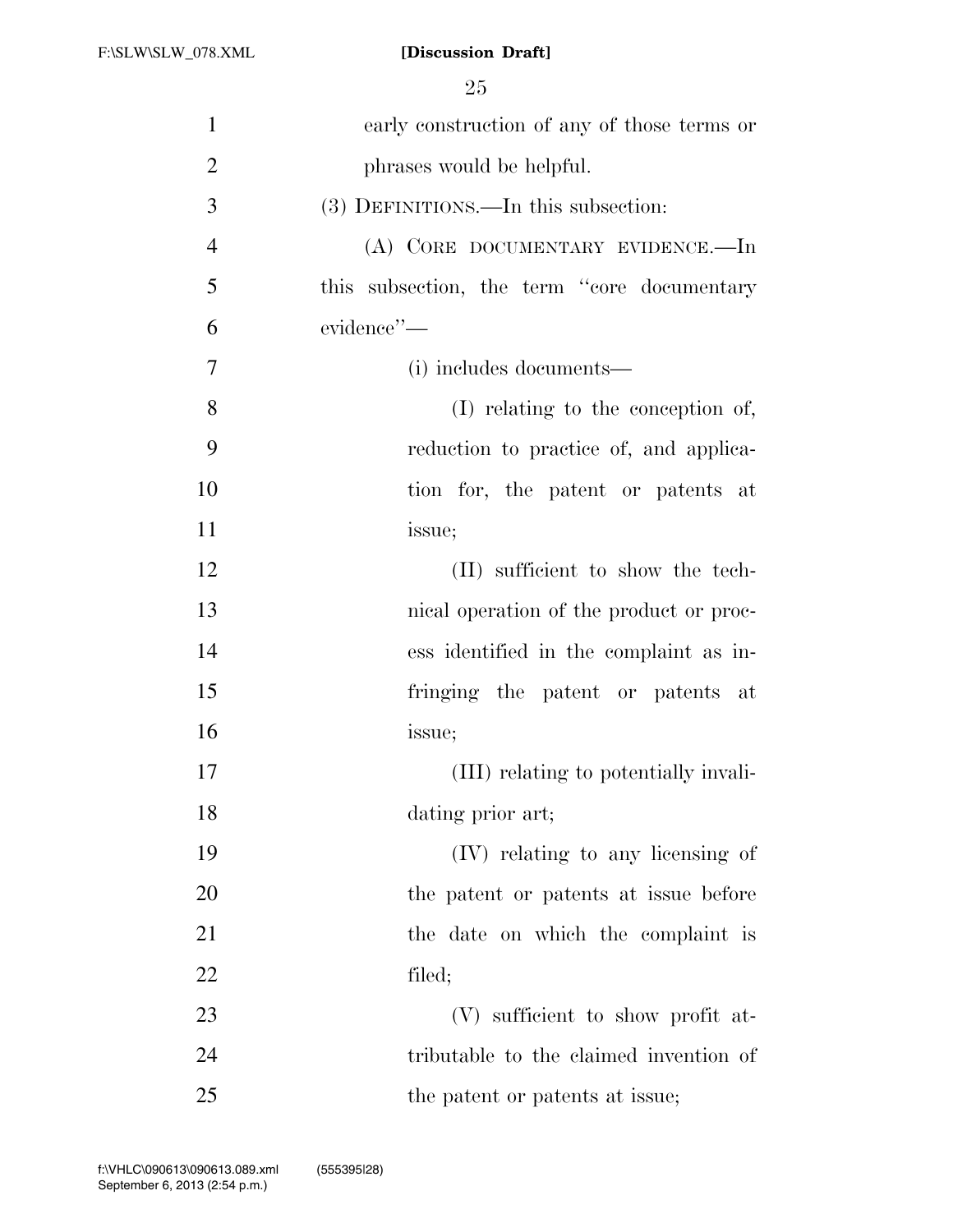(VI) relating to any knowledge by the accused infringer of the patent or patents at issue before the date on which the complaint is filed; and (VII) sufficient to show any marking or other notice provided of the patent or patents at issue; and (ii) does not include computer code, 9 except as specified in paragraph  $(2)(C)(v)$ . (B) ELECTRONIC COMMUNICATION.—The 11 term "electronic communication" means any form of electronic communication, including email, text message, or instant message. (4) IMPLEMENTATION BY THE DISTRICT COURTS.—Not later than 6 months after the date on which the Judicial Conference has developed the rules and procedures required by this subsection, each district court and the United States Court of Federal Claims shall revise the applicable local rules for such court to implement such rules and proce- dures. 22 (b) JUDICIAL CONFERENCE RECOMMENDATIONS ON CASE MANAGEMENT.—Not later than 6 months after the date of the enactment of this Act, the Judicial Conference

of the United States shall recommend case management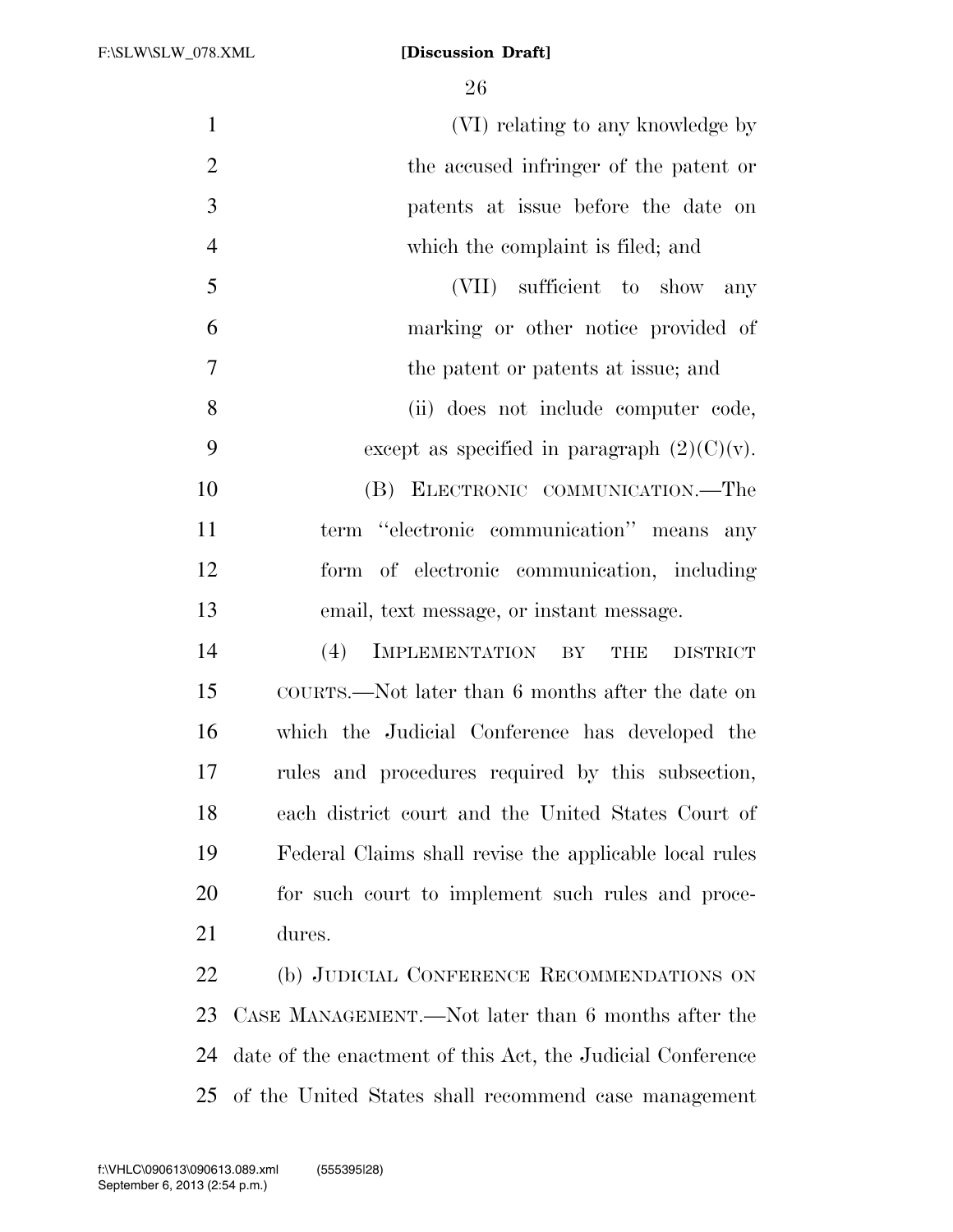procedures to be implemented by the district courts and the United States Court of Federal Claims for any civil action arising under any Act of Congress relating to pat- ents, including initial disclosure and early case manage-ment conference practices that—

 (1) will identify any potential dispositive issues of the case; and

 (2) focus on early summary judgment motions when resolution of issues may lead to expedited dis-position of the case.

 (c) REVISION OF FORM FOR PATENT INFRINGE-MENT.—

 (1) ELIMINATION OF FORM.—The Supreme Court shall eliminate Form 18 in the Appendix to the Federal Rules of Civil Procedure (relating to Complaint for Patent Infringement), effective on the date of the enactment of this Act.

 (2) REVISED FORM.—The Supreme Court may prescribe a new form or forms setting out model al- legations of patent infringement that, at a minimum, notify accused infringers of the asserted claim or claims, the products or services accused of infringe- ment, and the plaintiff's theory for how each ac- cused product or service meets each limitation of each asserted claim. The Judicial Conference should

September 6, 2013 (2:54 p.m.) f:\VHLC\090613\090613.089.xml (555395|28)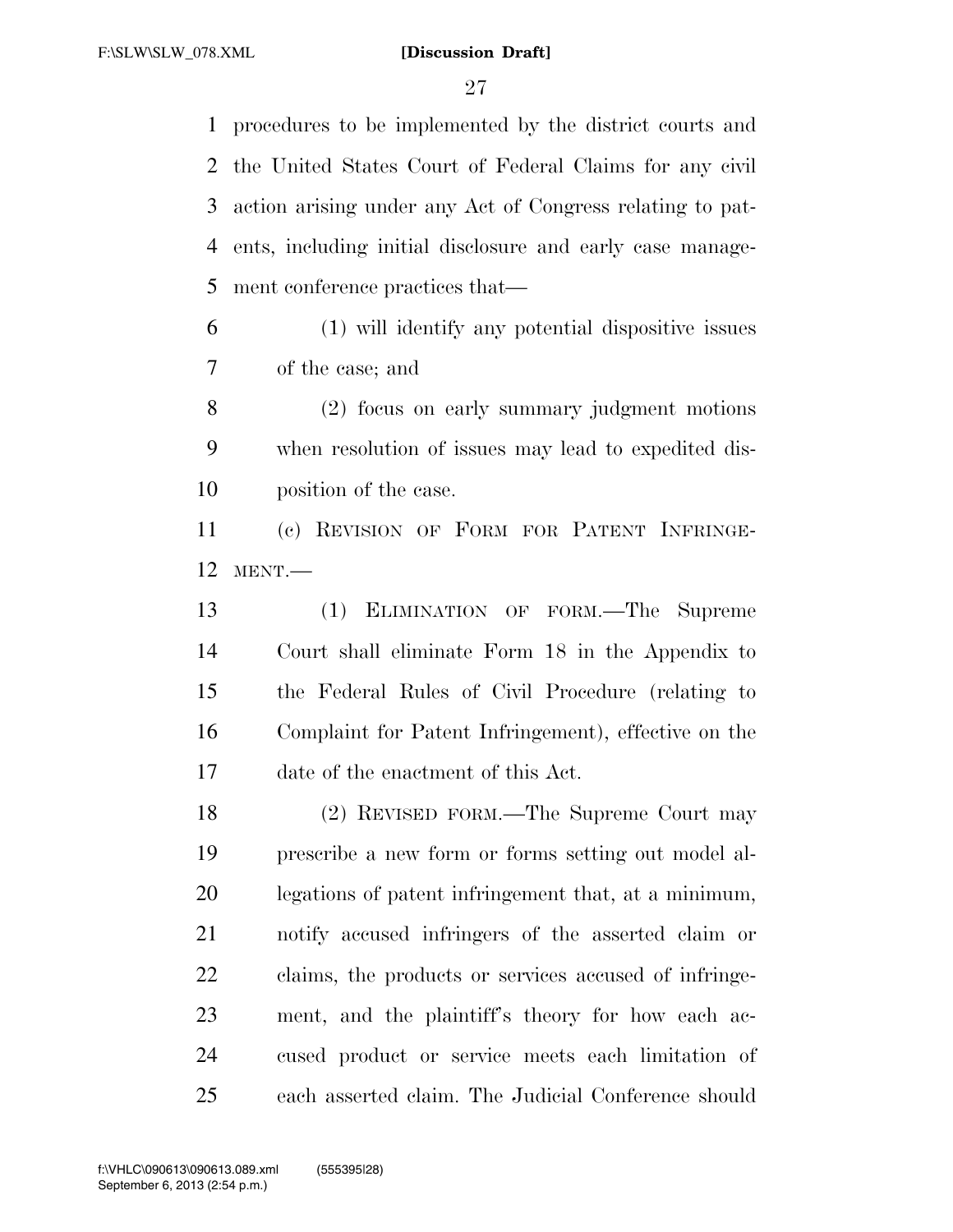| $\mathbf{1}$   | exercise the authority under section 2073 of title 28,  |
|----------------|---------------------------------------------------------|
| $\overline{2}$ | United States Code, to make recommendations with        |
| 3              | respect to such new form or forms.                      |
| $\overline{4}$ | (d) PROTECTION OF INTELLECTUAL-PROPERTY LI-             |
| 5              | CENSES IN BANKRUPTCY.-                                  |
| 6              | (1) IN GENERAL.—Section $1520(a)$ of title 11,          |
| 7              | United States Code, is amended—                         |
| 8              | $(A)$ in paragraph $(3)$ , by striking "; and"          |
| 9              | and inserting a semicolon;                              |
| 10             | $(B)$ in paragraph $(4)$ , by striking the pe-          |
| 11             | riod at the end and inserting "; and"; and              |
| 12             | (C) by inserting at the end the following               |
| 13             | new paragraph:                                          |
| 14             | $\lq(5)$ section 365(n) applies to intellectual prop-   |
| 15             | erty of which the debtor is a licensor or which the     |
| 16             | debtor has transferred.".                               |
| 17             | (2) EFFECTIVE DATE.—The amendments made                 |
| 18             | by this subsection shall take effect on the date of the |
| 19             | enactment of this Act and shall apply to any action     |
| 20             | for which a complaint is pending on, or filed on or     |
| 21             | after, such date of enactment.                          |
| 22             | SEC. 7. SMALL BUSINESS EDUCATION, OUTREACH, AND IN-     |
| 23             | FORMATION ACCESS.                                       |
| 24             | SMALL BUSINESS EDUCATION AND<br>(a)<br>OUT-             |
| 25             | REACH.                                                  |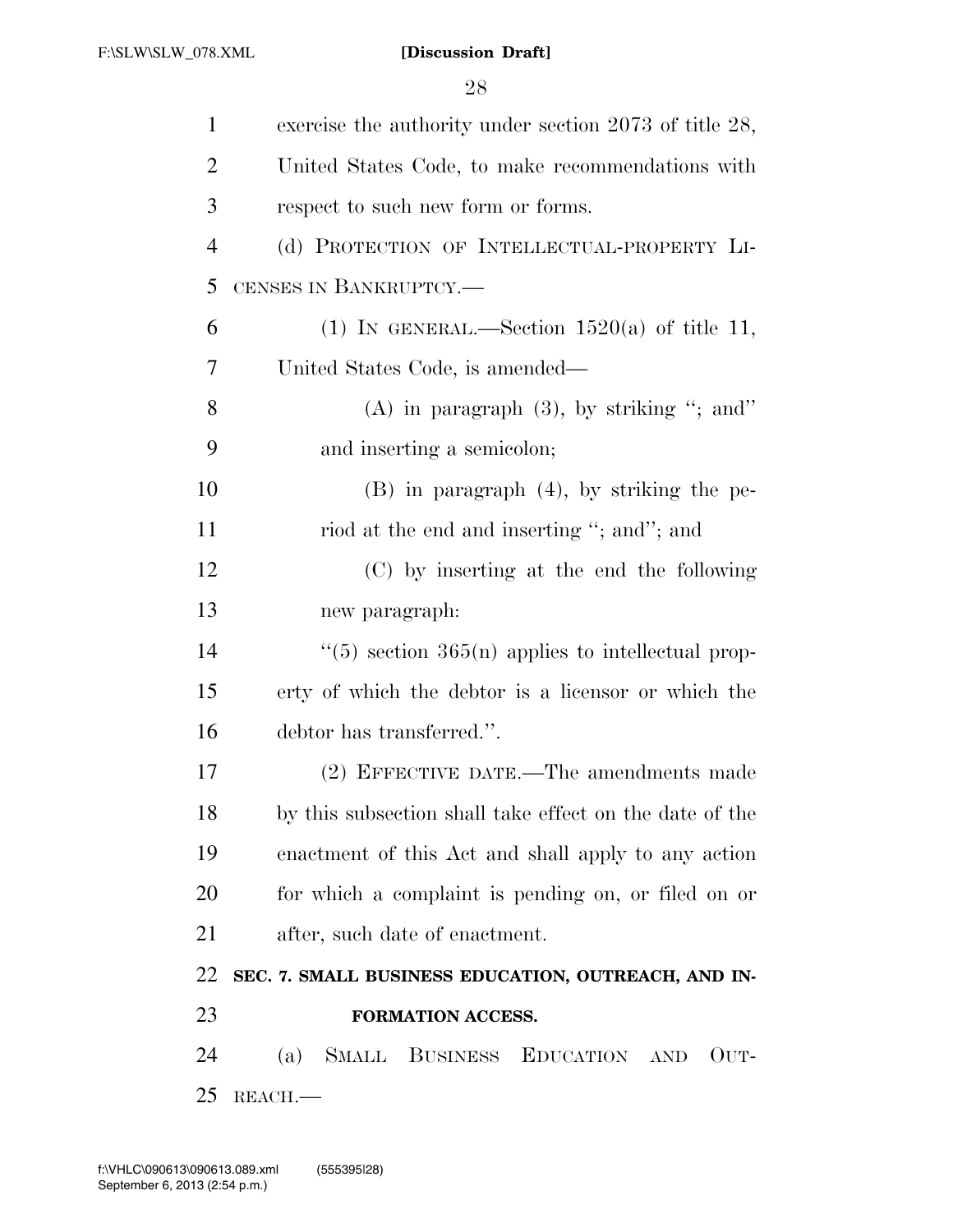(1) RESOURCES FOR SMALL BUSINESS.—Using existing resources, the Director shall develop edu- cational resources for small businesses to address concerns arising from patent infringement.

 (2) SMALL BUSINESS PATENT OMBUDSMAN.— The Patent Ombudsman Program established under section 28 of the Leahy-Smith America Invents Act (Public Law 112–29; 125 Stat. 339; 35 U.S.C. 2 note) shall coordinate with the existing small busi- ness outreach programs of the Office to provide edu- cation and awareness on abusive patent litigation practices.

 (b) IMPROVING INFORMATION TRANSPARENCY FOR SMALL BUSINESS AND THE UNITED STATES PATENT AND TRADEMARK OFFICE USERS.—

 (1) WEBSITE.—Using existing resources, the Director shall create a user-friendly section on the official website of the Office to notify the public when a patent case is brought in Federal court and with respect to each patent at issue in such case, the Director shall include—

 (A) information disclosed pursuant to sub- sections (b) and (d) of section 290 of title 35, United States Code, as added by section 4(a) of this Act; and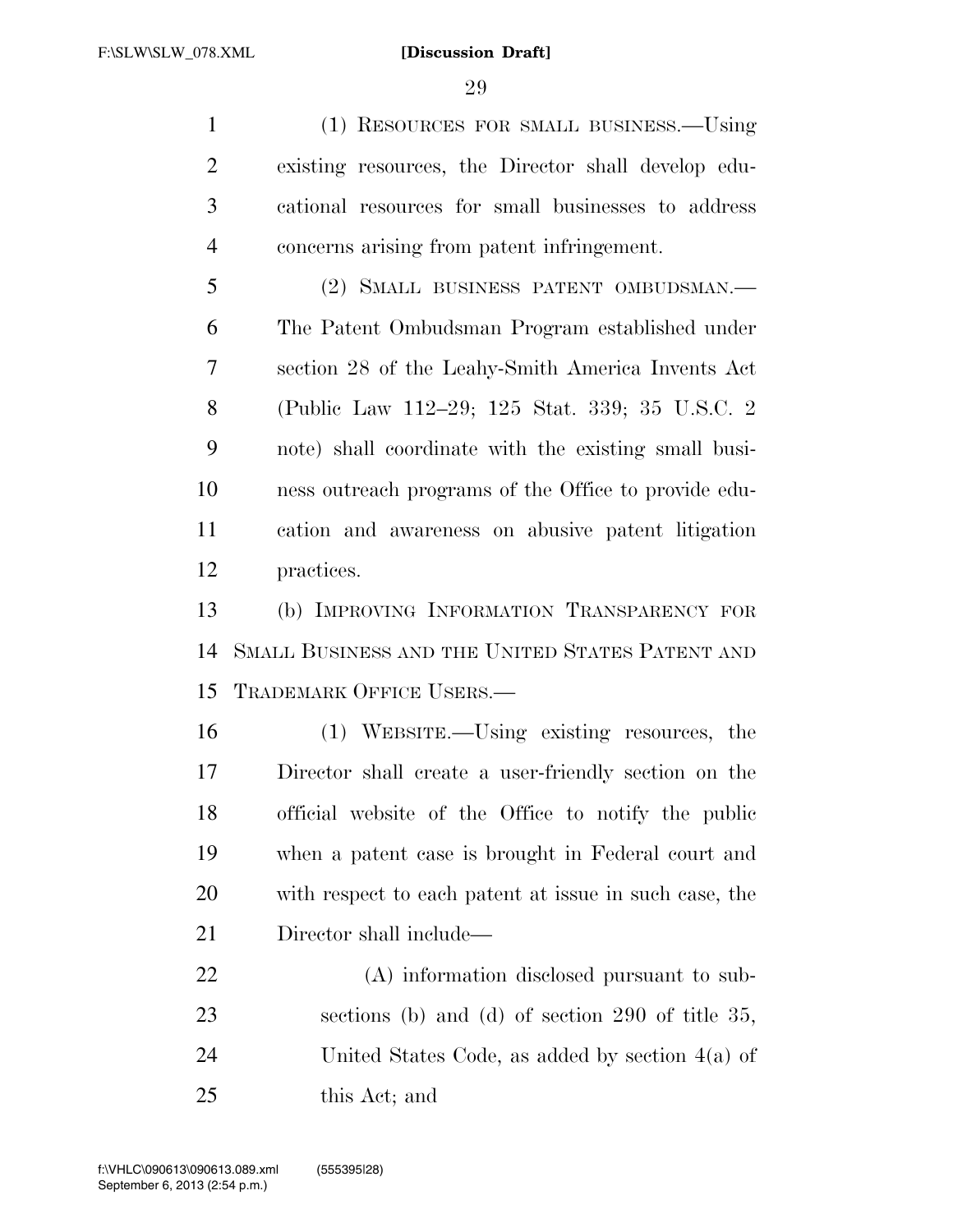(B) any other information the Director de-termines to be relevant.

 (2) FORMAT.—The information described in paragraph (1) shall be searchable by patent number, patent art area, and entity to promote accessibility for the public.

## **SEC. 8. STUDIES ON PATENT TRANSACTIONS, QUALITY, AND EXAMINATION.**

 (a) STUDY ON SECONDARY MARKET OVERSIGHT FOR PATENT TRANSACTIONS TO PROMOTE TRANSPARENCY AND ETHICAL BUSINESS PRACTICES.—

 (1) STUDY REQUIRED.—The Director, in con- sultation with the Secretary of Commerce, the Sec- retary of the Treasury, the Chairman of the Securi- ties and Exchange Commission, the heads of other relevant agencies, and interested parties, shall, using existing resources of the Office, conduct a study—

 (A) to develop legislative recommendations to ensure greater transparency and account- ability in patent transactions occurring on the 21 secondary market;

 (B) to examine the economic impact that the patent secondary market has on the United States;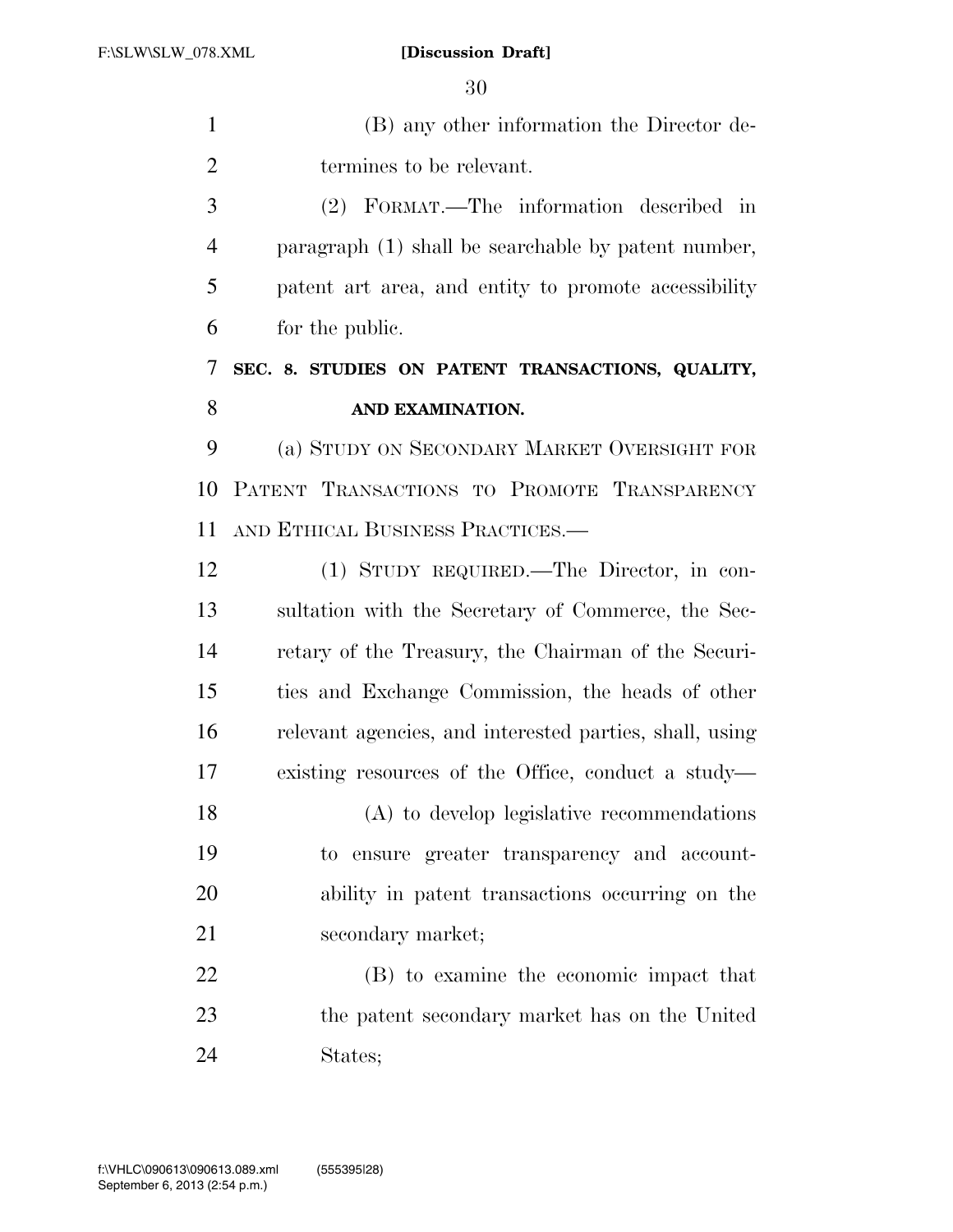$\overline{2}$ 

|                | ðТ                                                    |
|----------------|-------------------------------------------------------|
| $\mathbf{1}$   | (C) to examine licensing and other over-              |
| $\overline{2}$ | sight requirements that may be placed on the          |
| 3              | patent secondary market, including the partici-       |
| $\overline{4}$ | pants in such markets, to ensure that the mar-        |
| 5              | ket is a level playing field and that brokers in      |
| 6              | the market have the requisite expertise and ad-       |
| 7              | here to ethical business practices; and               |
| 8              | (D) to examine the requirements placed on             |
| 9              | other markets.                                        |
| 10             | (2) SUBMISSION OF STUDY.—Not later than               |
| 11             | seven months after the date of the enactment of this  |
| 12             | Act, the Director shall submit a report to the Com-   |
| 13             | mittee on the Judiciary of the House of Representa-   |
| 14             | tives and the Committee on the Judiciary of the       |
| 15             | Senate on the findings and recommendations of the     |
| 16             | Director from the study required under paragraph      |
| 17             | (1).                                                  |
| 18             | (b) STUDY ON PATENTS OWNED BY THE UNITED              |
| 19             | STATES GOVERNMENT.                                    |
| 20             | (1) STUDY REQUIRED.—The Director, in con-             |
| 21             | sultation with the heads of relevant agencies and in- |

 sultation with the heads of relevant agencies and in- terested parties, shall, using existing resources of the Office, conduct a study on patents owned by the United States Government that—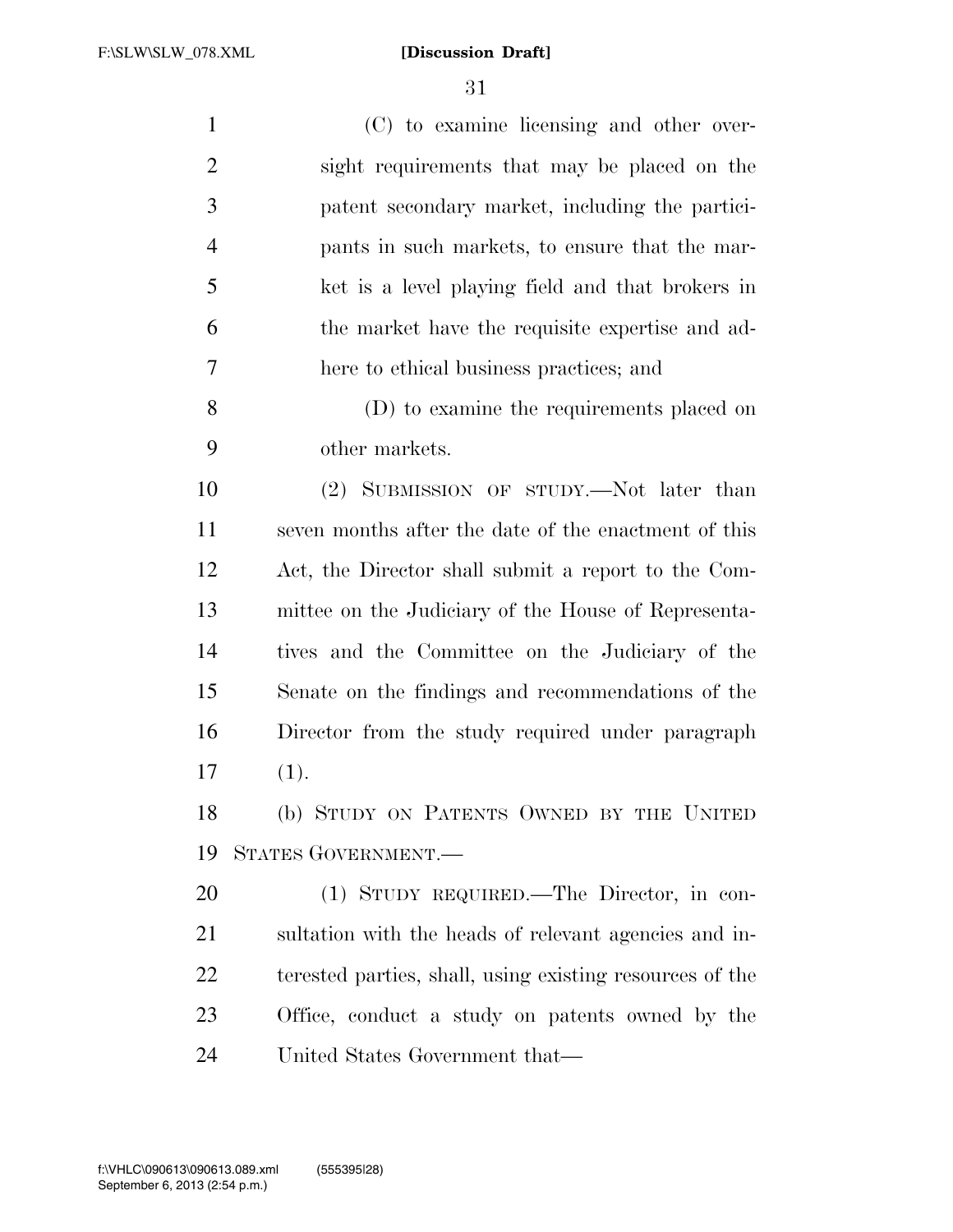(A) examines how such patents are li- censed and sold, and any litigation relating to the licensing or sale of such patents;

 (B) provides legislative and administrative recommendations on whether there should be restrictions placed on patents acquired from the United States Government;

 (C) examines whether or not each relevant agency maintains adequate records on the pat- ents owned by such agency, specifically whether such agency addresses licensing, assignment, and Government grants for technology related to such patents; and

 (D) provides recommendations to ensure that each relevant agency has an adequate point of contact that is responsible for man-aging the patent portfolio of the agency.

 (2) REPORT ON STUDY.—Not later than six months after the date of the enactment of this Act, the Director shall submit to the Committee on the Judiciary of the House of Representatives and the Committee on the Judiciary of the Senate a report on the findings and recommendations of the Director from the study required under paragraph (1).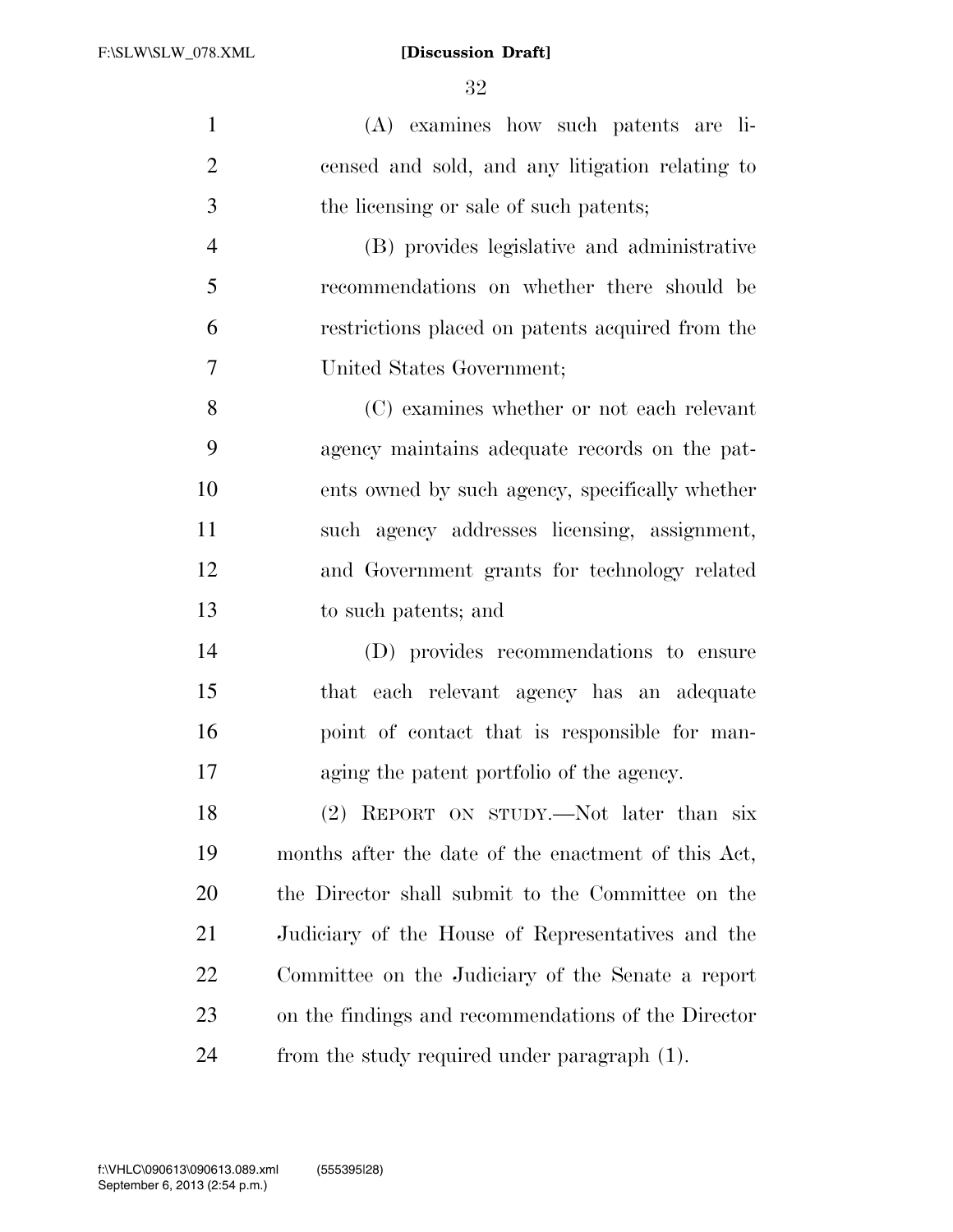| $\mathbf{1}$   | (c) STUDY ON PATENT QUALITY AND ACCESS TO             |
|----------------|-------------------------------------------------------|
| $\overline{2}$ | THE BEST INFORMATION DURING EXAMINATION.—             |
| 3              | (1) GAO sTUDY.—The Comptroller General of             |
| $\overline{4}$ | the United States shall conduct a study on patent     |
| 5              | examination at the Office and the technologies avail- |
| 6              | able to improve examination and improve patent        |
| 7              | quality.                                              |
| 8              | (2) CONTENTS OF THE STUDY.—The study re-              |
| 9              | quired under paragraph (1) shall include the fol-     |
| 10             | lowing:                                               |
| 11             | (A) An examination of patent quality at               |
| 12             | the Office.                                           |
| 13             | (B) An examination of ways to improve                 |
| 14             | quality, specifically through technology, that        |
| 15             | shall include examining best practices at foreign     |
| 16             | patent offices and the use of existing off-the-       |
| 17             | shelf technologies to improve patent examina-         |
| 18             | tion.                                                 |
| 19             | (C) A description of how patents are clas-            |
| 20             | sified.                                               |
| 21             | (D) An examination of procedures in place             |
| 22             | to prevent double patenting through filing by         |
| 23             | applicants in multiple art areas.                     |
| 24             | (E) An examination of the types of off-the-           |
| 25             | shelf prior art databases and search software         |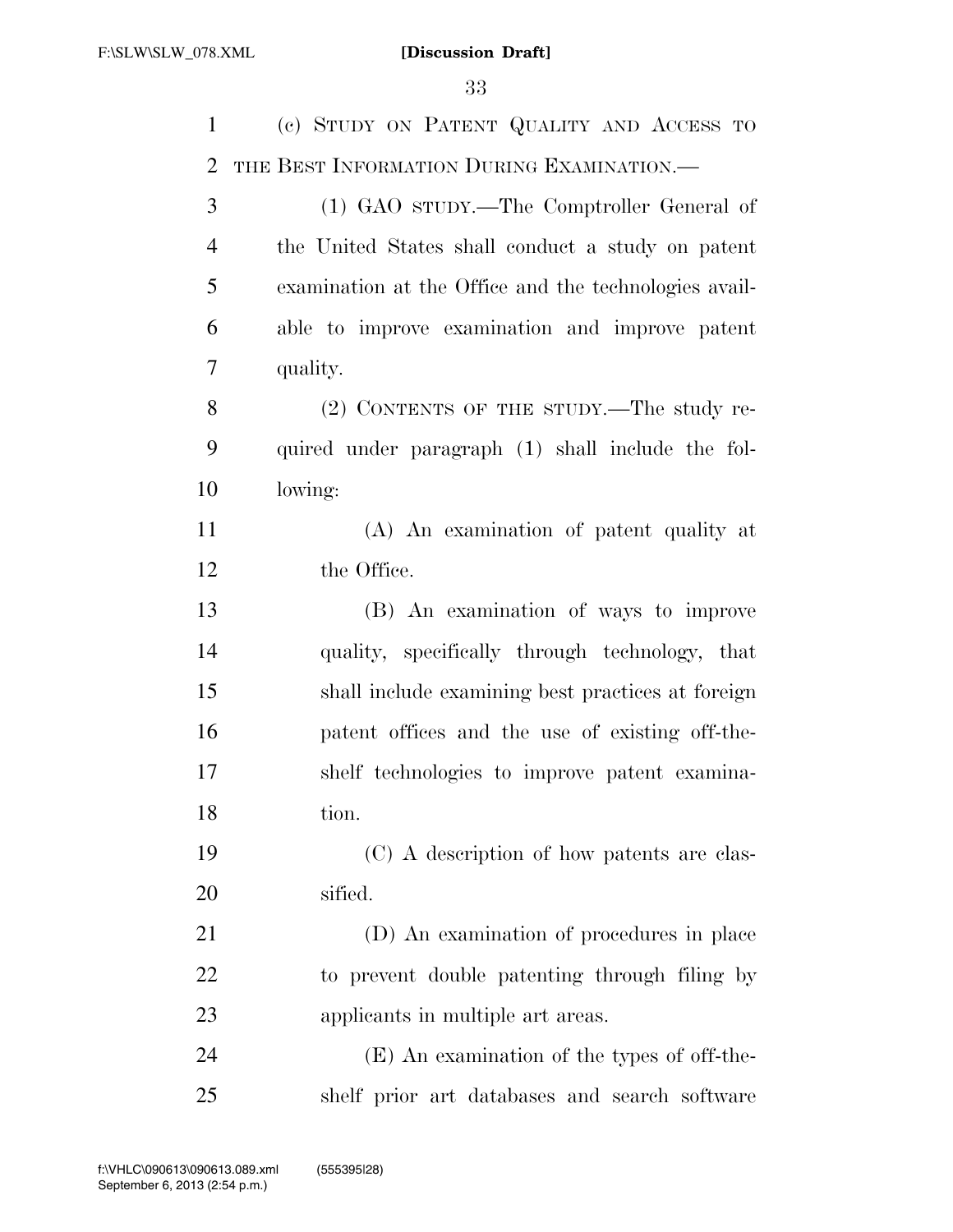used by foreign patent offices and governments, particularly in Europe and Asia, and whether those databases and search tools could be used by the Office to improve patent examination. (F) An examination of any other areas the Comptroller General determines to be relevant. (3) REPORT TO CONGRESS.—Not later than 6 months after the date of the enactment of this Act, the Comptroller General shall submit to the Com- mittee on the Judiciary of the House of Representa- tives and the Committee on the Judiciary of the Senate a report on the findings and recommenda- tions of the study required by this subsection, in- cluding recommendations for any changes to laws and regulations that will improve the examination of patent applications and patent quality. **SEC. 9. IMPROVEMENTS AND TECHNICAL CORRECTIONS TO THE LEAHY-SMITH AMERICA INVENTS ACT.**  (a) REPEAL OF CIVIL ACTION TO OBTAIN A PAT- ENT.— (1) REPEAL.—Section 145 of title 35, United States Code, is repealed. 23 (2) CONFORMING AMENDMENTS.—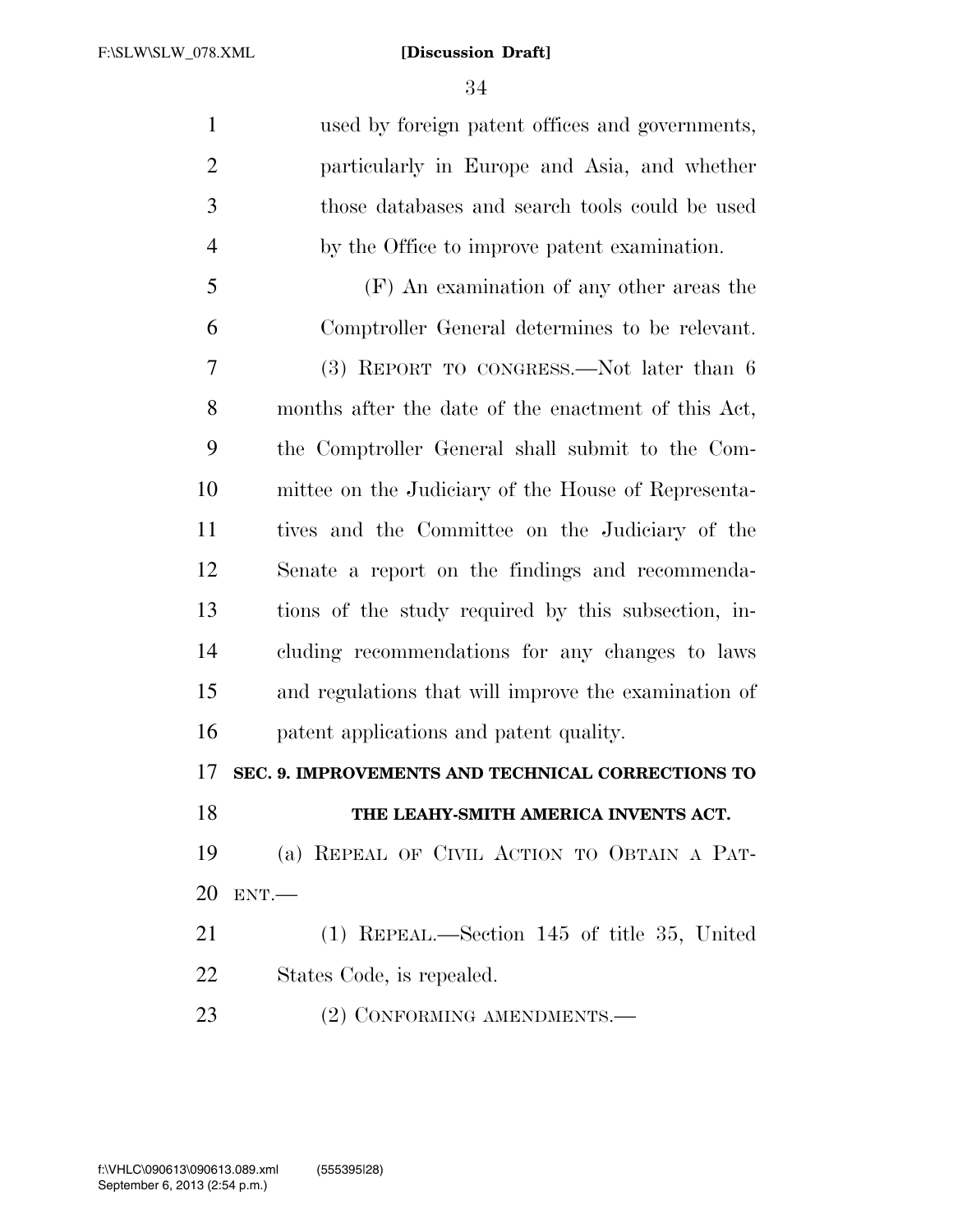(A) FEDERAL CIRCUIT JURISDICTION.— 2 Section  $1295(a)(4)$  of title 28, United States Code, is amended—

 (i) in subparagraph (A), by striking ''except that an applicant or a party'' and all that follows through the end of the sub- paragraph and inserting the following: ''ex- cept that a party to a derivation pro- ceeding may also have remedy by civil ac-10 tion pursuant to section 146 of title 35; an appeal under this subparagraph of a deci- sion of the Board with respect to a deriva- tion proceeding shall waive the right of such party to proceed under section 146 of 15 title 35;"; and 16 (ii) in subparagraph (C), by striking 17 "Section 145, 146, or" and inserting "sec-tion 146 or''.

 (B) FEDERAL CIRCUIT APPEAL.—Section 141(a) of title 35, United States Code, is amended—

22 (i) by striking "may appeal the Board's decision to'' and inserting ''may appeal the Board's decision only to''; and (ii) by striking the second sentence.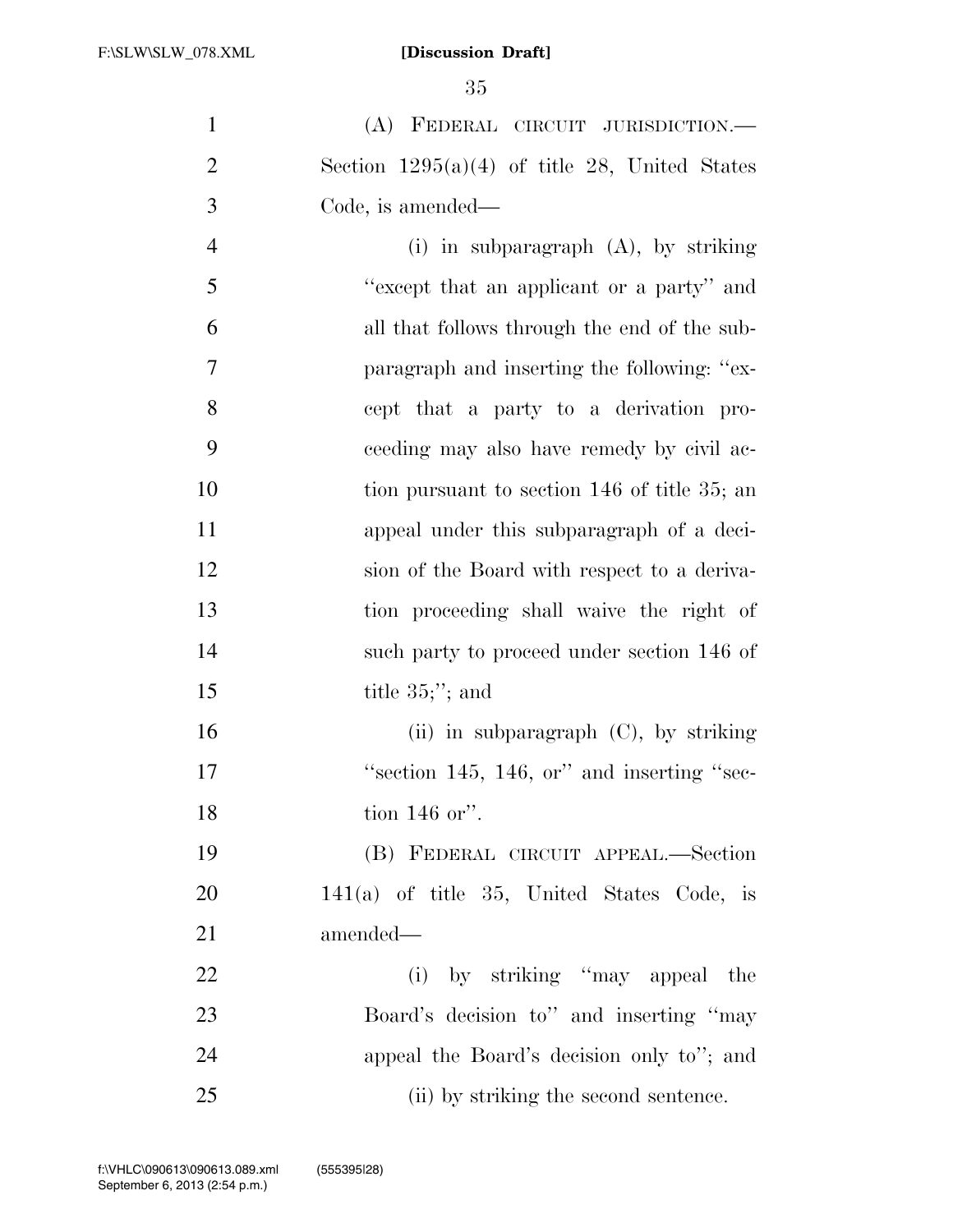| $\mathbf{1}$   | (C) ADJUSTMENT OF PATENT TERM.—Sec-                       |
|----------------|-----------------------------------------------------------|
| $\overline{2}$ | tion $154(b)(1)(A)(iii)$ of title 35, United States       |
| 3              | Code, is amended by striking "section 141, 145,           |
| $\overline{4}$ | or $146$ " and inserting "section 141 or $146$ ".         |
| 5              | (D) CLERICAL AMENDMENT.—The table of                      |
| 6              | sections for chapter 13 of title 35, United               |
| $\tau$         | States Code, is amended by repealing the item             |
| 8              | relating to section 145.                                  |
| 9              | (3) EFFECTIVE DATE.—The amendments made                   |
| 10             | by this subsection shall apply to any proceeding in       |
| 11             | which a decision is made by the Patent Trial and          |
| 12             | Appeal Board on or after the date of the enactment        |
| 13             | of this Act.                                              |
| 14             | (b) POST-GRANT REVIEW AMENDMENT.-Section                  |
| 15             | $325(e)(2)$ of title 35, United States Code is amended by |
| 16             | striking "or reasonably could have raised".               |
| 17             | (c) USE OF DISTRICT-COURT CLAIM CONSTRUCTION              |
| 18             | IN POST-GRANT AND INTER PARTES REVIEWS.                   |
| 19             | (1) INTER PARTES REVIEW.—Section $316(a)$ of              |
| 20             | title 35, United States Code, is amended—                 |
| 21             | $(A)$ in paragraph $(12)$ , by striking "; and"           |
| 22             | and inserting a semicolon;                                |
| 23             | $(B)$ in paragraph $(13)$ , by striking the pe-           |
| 24             | riod at the end and inserting "; and"; and                |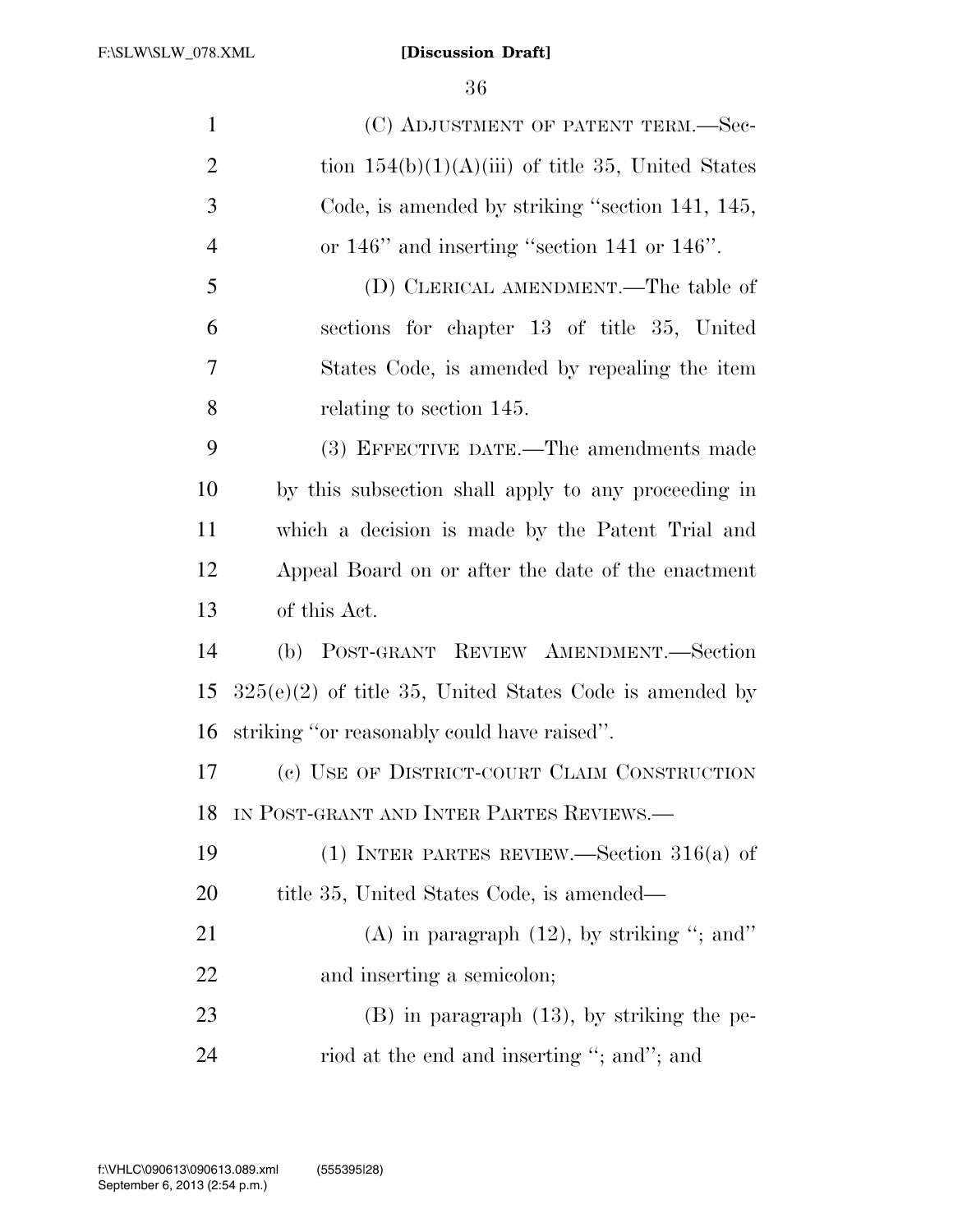| $\mathbf{1}$   | (C) by adding at the end the following new              |
|----------------|---------------------------------------------------------|
| $\overline{2}$ | paragraph:                                              |
| 3              | $\cdot$ (14) providing that for all purposes under this |
| $\overline{4}$ | chapter—                                                |
| 5              | "(A) each claim of a patent shall be con-               |
| 6              | strued as such claim would be in a civil action         |
| $\overline{7}$ | to invalidate a patent under section $282(b)$ , in-     |
| 8              | cluding construing each claim of the patent in          |
| 9              | accordance with the ordinary and customary              |
| 10             | meaning of such claim as understood by one of           |
| 11             | ordinary skill in the art and the prosecution           |
| 12             | history pertaining to the patent; and                   |
| 13             | "(B) if a court has previously construed                |
| 14             | the claim or a claim term in a civil action in          |
| 15             | which the patent owner was a party, the Office          |
| 16             | shall consider such claim construction.".               |
| 17             | $(2)$ POST-GRANT REVIEW.—Section 326(a) of              |
| 18             | title 35, United States Code, is amended—               |
| 19             | $(A)$ in paragraph $(11)$ , by striking "; and"         |
| 20             | and inserting a semicolon;                              |
| 21             | $(B)$ in paragraph $(12)$ , by striking the pe-         |
| 22             | riod at the end and inserting "; and"; and              |
| 23             | (C) by adding at the end the following new              |
| 24             | paragraph:                                              |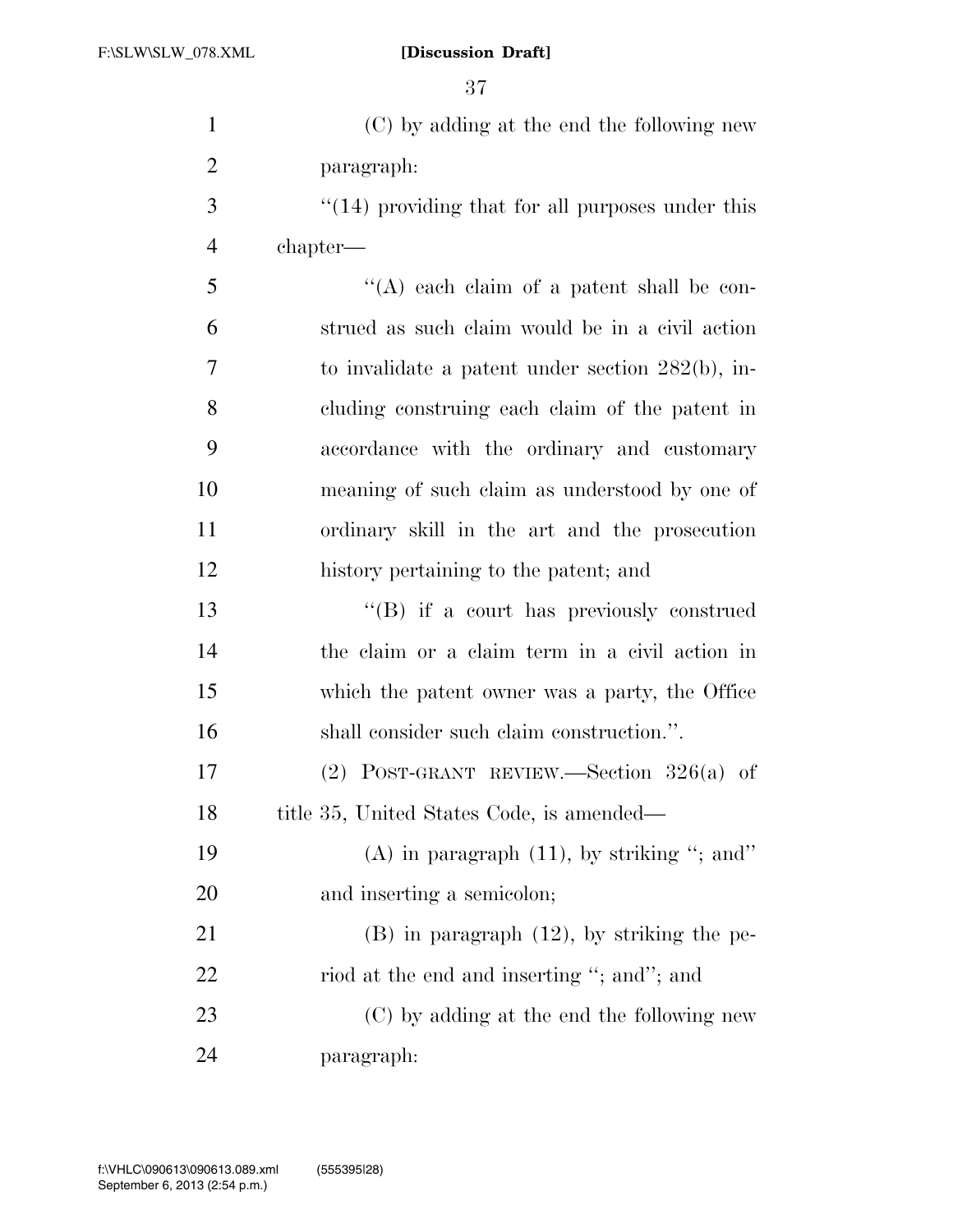1 ''(13) providing that for all purposes under this chapter—

3 ''(A) each claim of a patent shall be con- strued as such claim has been or would be in a civil action to invalidate a patent under sec- tion 282(b), including construing each claim of the patent in accordance with the ordinary and customary meaning of such claim as understood by one of ordinary skill in the art and the pros-ecution history pertaining to the patent; and

11 ""(B) if a court has previously construed the claim or a claim term in a civil action in which the patent owner was a party, the Office shall consider such claim construction.''.

 (3) TECHNICAL AND CONFORMING AMEND-16 MENT.—Section  $18(a)(1)(A)$  of the Leahy-Smith America Invents Act (Public Law 112–29; 126 Stat. 18 is amended by striking "Section  $321(e)$ " and 19 inserting "Sections  $321(c)$  and  $326(a)(13)$ ".

 (4) EFFECTIVE DATE.—The amendments made by this subsection shall take effect upon the expira- tion of the 90-day period beginning on the date of the enactment of this Act, and shall apply to any proceeding under chapter 31 or 32 of title 35,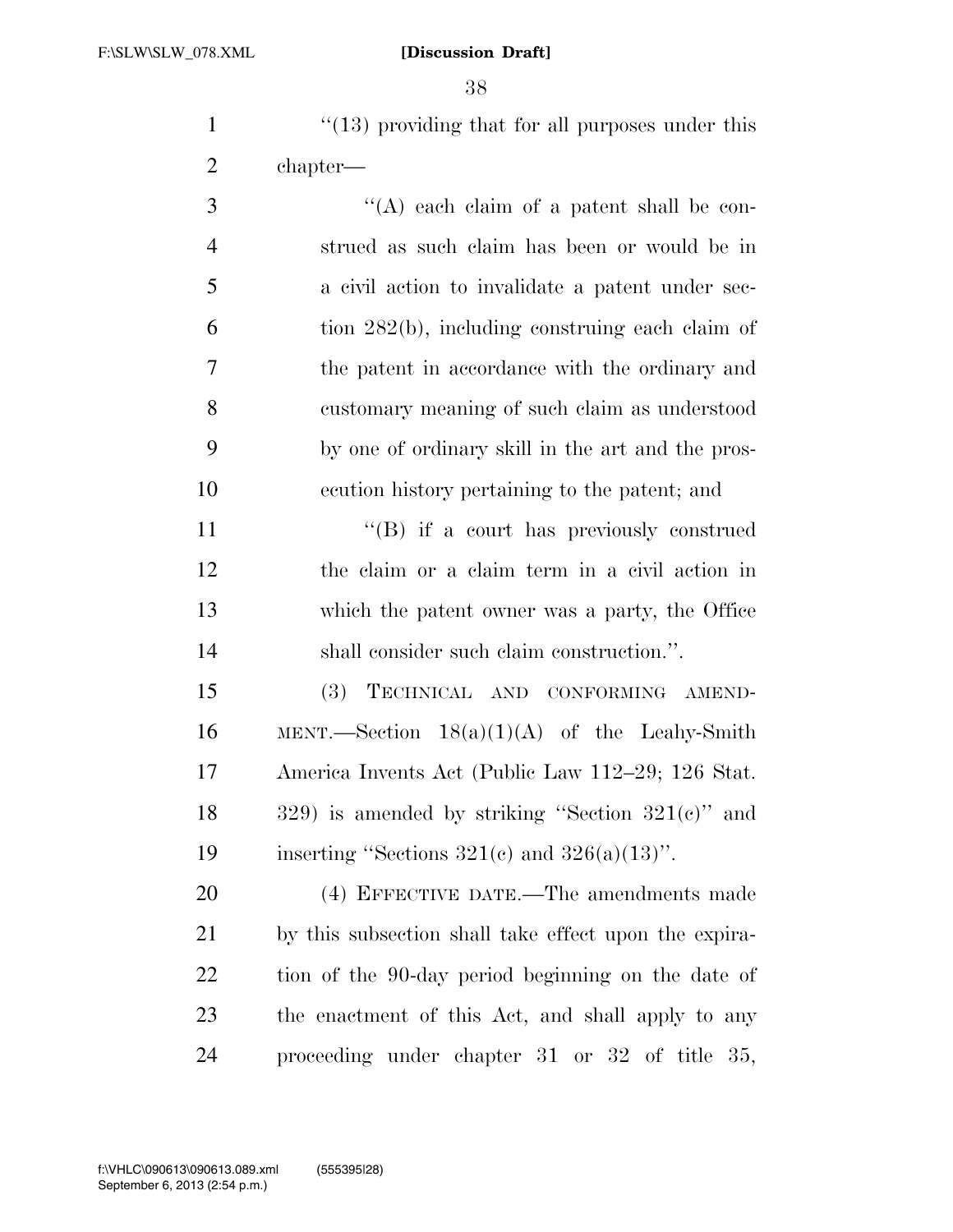United States Code, for which the petition for review 2 is filed on or after such effective date.

 (d) CODIFICATION OF THE DOUBLE-PATENTING DOCTRINE FOR FIRST-INVENTOR-TO-FILE PATENTS.—

 (1) AMENDMENT.—Chapter 10 of title 35, United States Code, is amended by adding at the end the following new section:

## **''§ 106. Prior art in cases of double patenting**

 ''A claimed invention of a patent issued under section 151 (referred to as the 'first patent') that is not prior art to a claimed invention of another patent (referred to as the 'second patent') shall be considered prior art to the claimed invention of the second patent for the purpose of determining the non-obviousness of the claimed invention of the second patent under section 103 if—

 ''(1) the claimed invention of the first patent was effectively filed under section 102(d) on or be- fore the effective filing date of the claimed invention of the second patent;

20  $\text{``(2) either}$ 

21 ''(A) the first patent and second patent name the same inventor; or

23  $\langle$  (B) the claimed invention of the first pat- ent would constitute prior art to the claimed in-vention of the second patent under section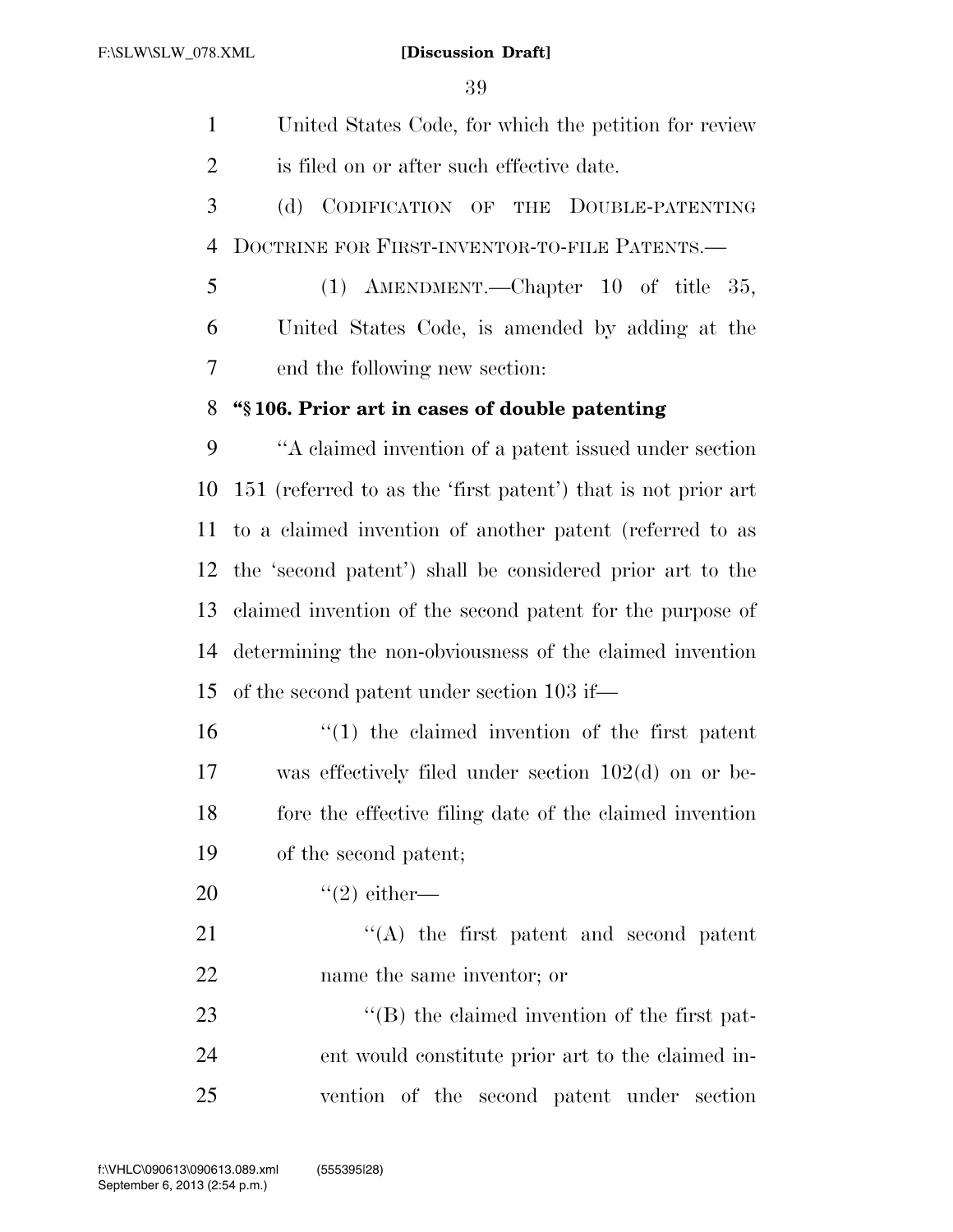| $\mathbf{1}$   | $102(a)(2)$ if<br>an exception under<br>section                |
|----------------|----------------------------------------------------------------|
| $\overline{2}$ | $102(b)(2)$ did not apply and, if applicable, if the           |
| 3              | claimed invention of the first patent had not                  |
| $\overline{4}$ | been effectively filed under section $102(d)$ on               |
| 5              | (but was effectively filed before) the effective               |
| 6              | filing date of the claimed invention of the sec-               |
| 7              | ond patent; and                                                |
| 8              | $\cdot\cdot\cdot(3)$ the patentee of the second patent has not |
| 9              | disclaimed the rights to enforce the second patent             |
| 10             | independently from, and beyond the statutory term              |
| 11             | of, the first patent.".                                        |
| 12             | (2) REGULATIONS.—The Director shall promul-                    |
| 13             | gate regulations setting forth the form and content            |
| 14             | of any disclaimer required for a patent to be issued           |
| 15             | in compliance with section 106 of title 35, United             |
| 16             | States Code, as added by paragraph (1).                        |
| 17             | (3) CONFORMING AMENDMENT.—The table of                         |
| 18             | sections for chapter 10 of title 35, United States             |
| 19             | Code, is amended by adding at the end the following            |
| 20             | new item:                                                      |
|                | "106. Prior art in cases of double patenting.".                |
| 21             | (4) EFFECTIVE DATE.—The amendments made                        |
| <u>22</u>      | by this subsection shall take effect on the date of the        |
| 23             | enactment of this Act and shall apply to a patent or           |
| 24             | patent application only if both the first and second           |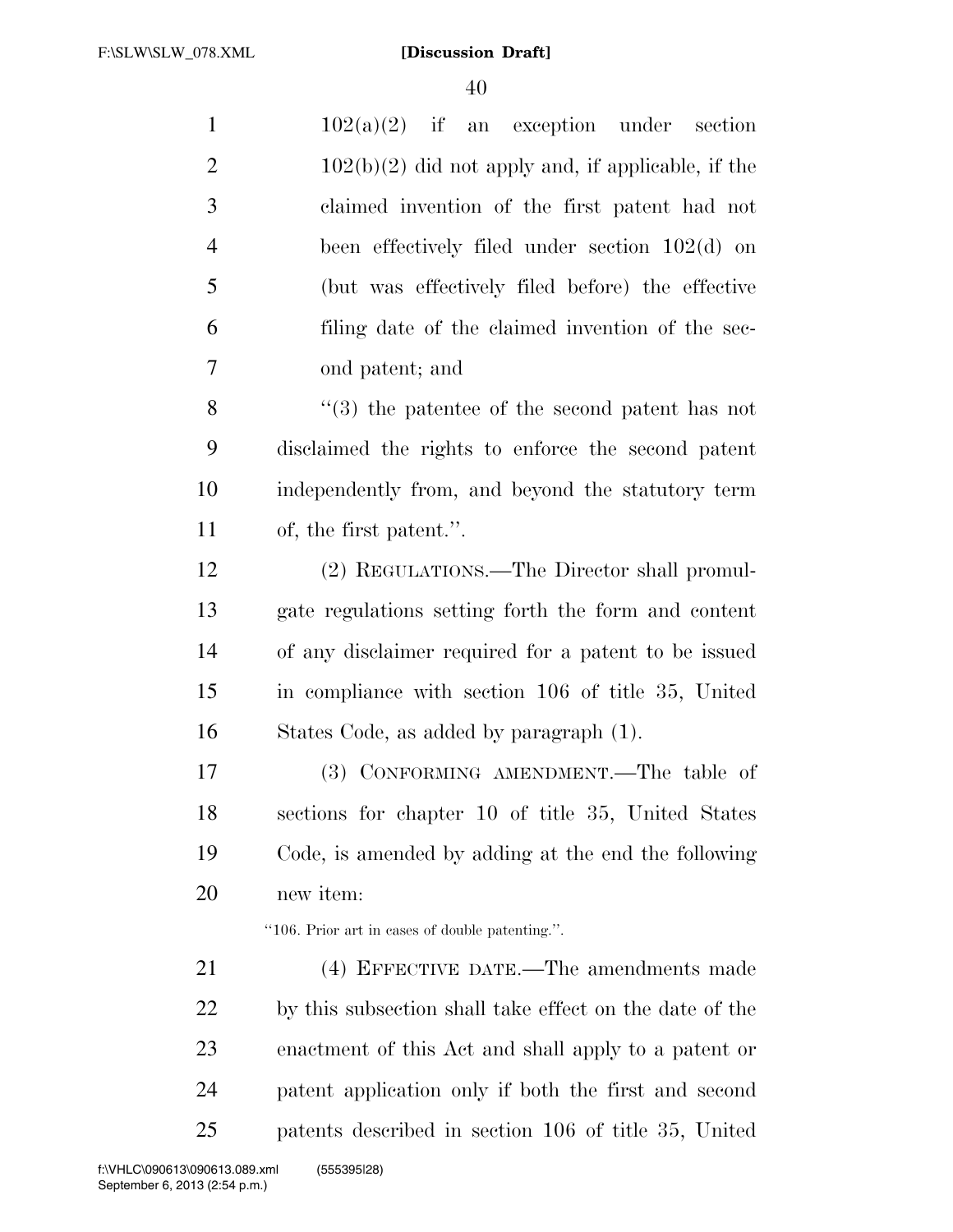States Code, as added by paragraph (1), are patents or patent applications that are described in section  $3 \qquad \qquad 3(n)(1)$  of the Leahy-Smith America Invents Act (35) U.S.C. 100 note).

 (e) COVERED BUSINESS METHOD PATENT RE-VIEWS.—

(1) LIMITATION; REPEAL.—

8 (A) LIMITATION TO FIRST-TO-INVENT PAT- ENTS.—Section 18(a)(2) of the Leahy-Smith America Invents Act is amended by striking ''shall not apply to a patent described in section  $6(f)(2)(A)$  of this Act during the period in which a petition for post-grant review of that patent would satisfy the requirements of section 321(c) of title 35, United States Code'' and in- serting ''shall not apply to a patent that is de-17 secribed in section  $3(n)(1)$  of this Act''.

 (B) REPEAL OF SUNSET.—Section 18(a) of the Leahy-Smith America Invents Act (35 U.S.C. 321 note) is amended by striking para-graph (3).

22 (C) EFFECTIVE DATE.—The amendments made by subparagraphs (A) and (B) shall take effect on the date of the enactment of this Act.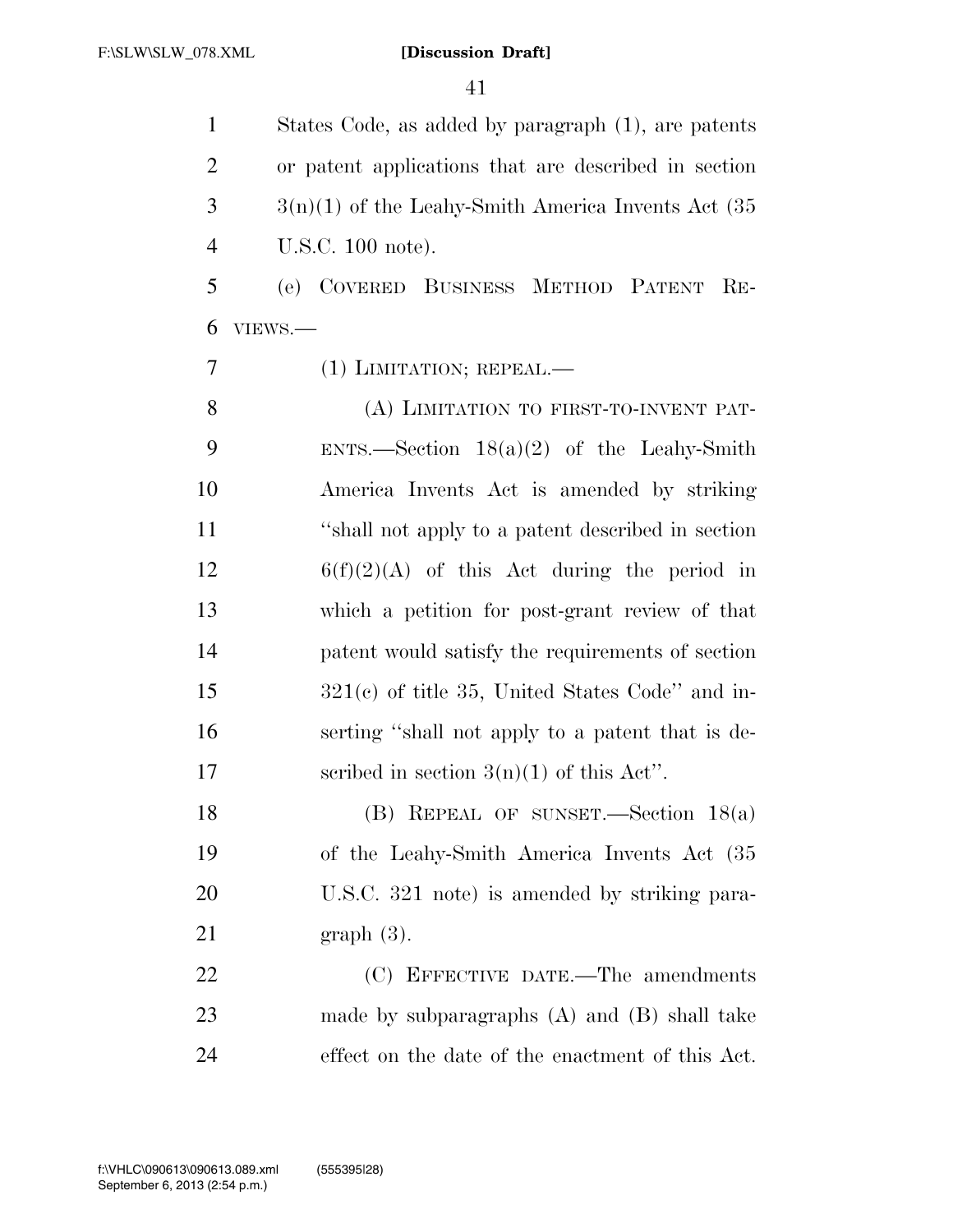(2) DEFINITION; LIMITATION; CLARIFICA-TION.—

 (A) DEFINITION.—For purposes of section 18(d) of the Leahy-Smith America Invents Act, the words ''used in the practice, administration, or management of a financial product or serv- ice'' shall be construed consistently with the in- stitution decision of the Patent Trial and Ap- peal Board of the United States Patent and Trademark Office in *SAP America, Inc. v. Versata Dev. Group, Inc.*, CBM2012-00001, Paper 36 (January 9, 2013).

 (B) LIMITATION TO BUSINESS-METHOD CLAIMS.—Section 18(a)(1)(E) of the Leahy- Smith America Invents Act is amended by striking ''only for a patent that is a covered business method patent'' and inserting ''only for those claims in a patent that qualify the patent as a covered business method patent''.

20 (C) CLARIFICATION OF TECHNOLOGICAL-21 INVENTION LIMITATION.—Section 18(d)(1) of the Leahy-Smith America Invents Act is amended by inserting '', such as inventions in the natural sciences or computer operations. Claimed subject matter's recitation of a techno-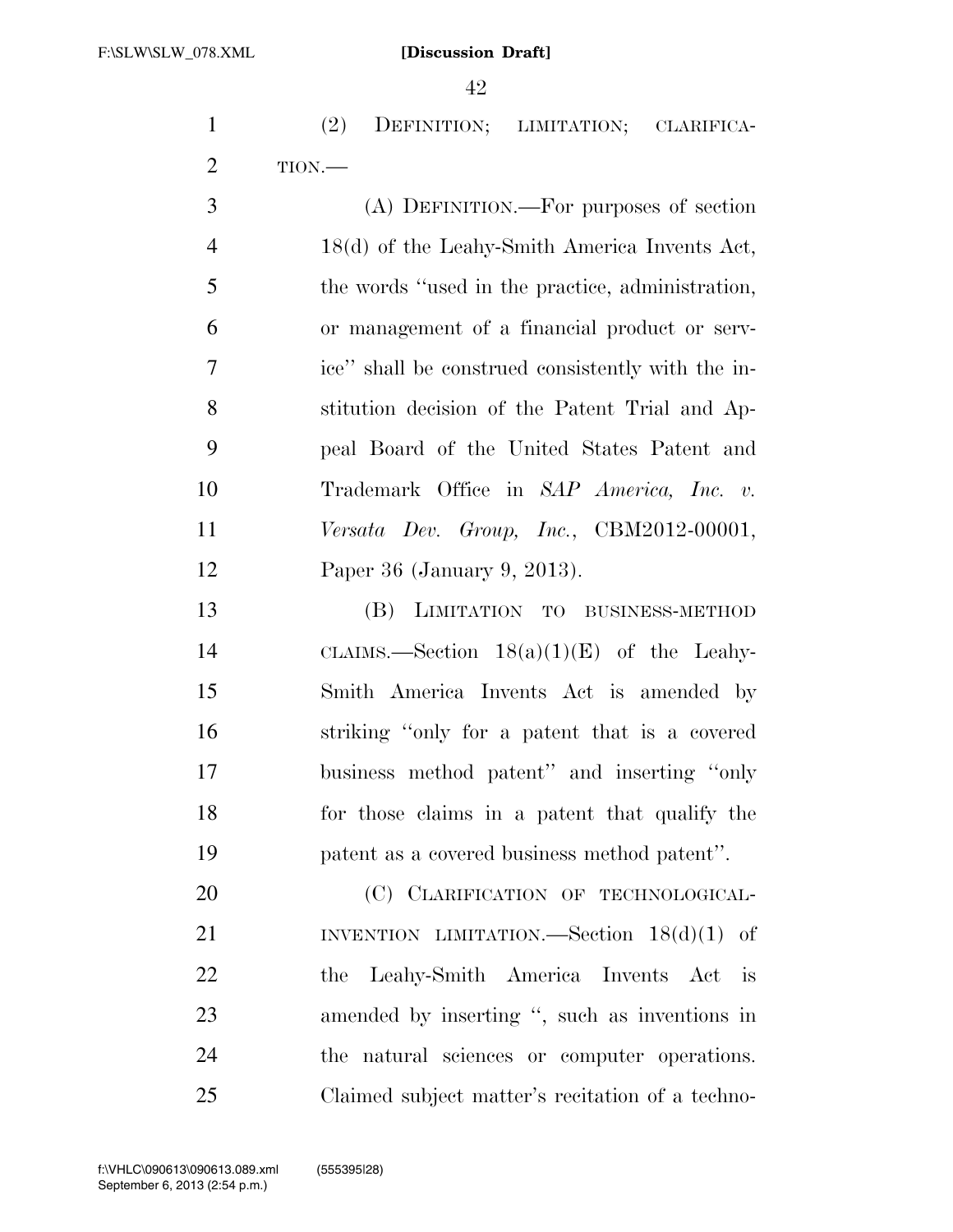| $\mathbf{1}$   | logical feature does not qualify a patent as a          |
|----------------|---------------------------------------------------------|
| $\overline{2}$ | patent for a technological invention if it is read-     |
| 3              | ily apparent that the recited feature is antici-        |
| $\overline{4}$ | pated by or obvious in light of the prior art"          |
| 5              | after "does not include patents for technological       |
| 6              | inventions".                                            |
| 7              | <b>SCOPE</b><br>OF PRIOR ART.—Section<br>(D)            |
| 8              | $18(a)(1)(C)(i)$ of the Leahy-Smith America In-         |
| 9              | vents Act is amended by striking "section"              |
| 10             | $102(a)$ " and inserting "subsection (a), (d), or       |
| 11             | (e) of section $102$ ".                                 |
| 12             | $(E)$ EFFECTIVE DATE.—Subparagraph $(A)$                |
| 13             | and the amendments made by subparagraphs                |
| 14             | $(B)$ , $(C)$ , and $(D)$ shall take effect on the date |
| 15             | of the enactment of this Act and shall apply in         |
| 16             | any proceeding pending on, or filed on or after,        |
| 17             | such date of enactment.                                 |
| 18             | (f) CLARIFICATION OF LIMITS ON PATENT TERM AD-          |
| 19             | JUSTMENT.-                                              |
| 20             | (1) AMENDMENTS.—Section $154(b)(1)(B)$ of               |
| 21             | title 35, United States Code, is amended—               |
| 22             | $(A)$ in the matter preceding clause (i), by            |
| 23             | striking "not including—" and inserting "the            |
| 24             | term of the patent shall be extended 1 day for          |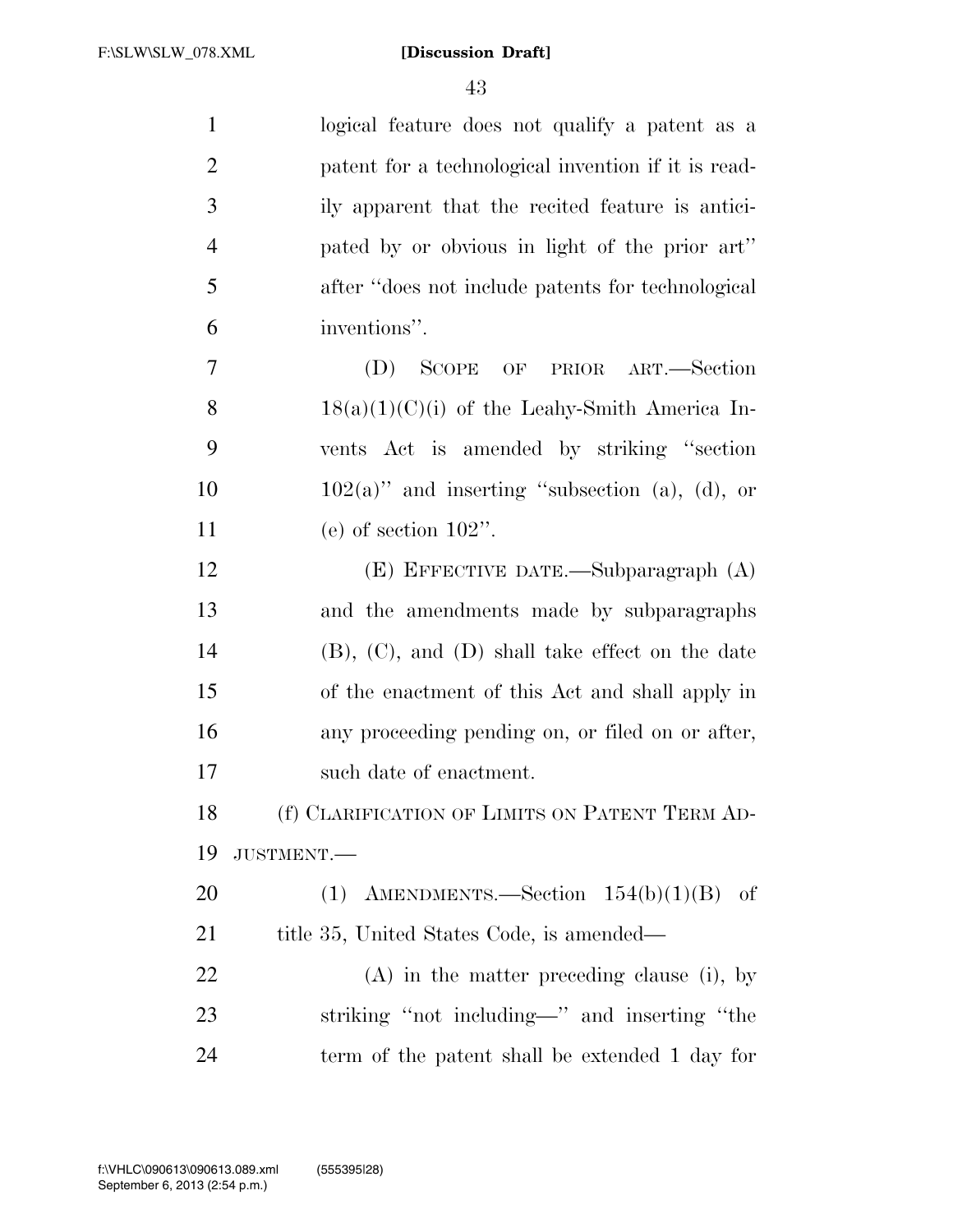| $\mathbf{1}$   | each day after the end of that 3-year period                  |
|----------------|---------------------------------------------------------------|
| $\overline{2}$ | until the patent is issued, not including—";                  |
| 3              | (B) in clause (i), by striking "consumed by                   |
| $\overline{4}$ | continued examination of the application re-                  |
| 5              | quested by the applicant" and inserting "con-                 |
| 6              | sumed after continued examination of the appli-               |
| $\tau$         | cation is requested by the applicant";                        |
| 8              | (C) in clause (iii), by striking the comma                    |
| 9              | at the end and inserting a period; and                        |
| 10             | (D) by striking the matter following clause                   |
| 11             | $(iii)$ .                                                     |
| 12             | (2) EFFECTIVE DATE.—The amendments made                       |
| 13             | by this subsection shall apply to any patent applica-         |
| 14             | tion or patent that is pending on, or filed on or             |
| 15             | after, the date of the enactment of this Act.                 |
| 16             | (g) CLARIFICATION OF JURISDICTION.-Congress                   |
| 17             | finds that the Federal interest in preventing inconsistent    |
| 18             | final judicial determinations as to the legal force or effect |
| 19             | of the claims in a patent presents a substantial Federal      |
| 20             | issue that is important to the Federal system as a whole.     |
| 21             | (h) TECHNICAL CORRECTIONS.—                                   |
| 22             | $(1)$ NOVELTY.—                                               |
| 23             | (A) AMENDMENT.—Section $102(b)(1)(A)$                         |
| 24             | of title 35, United States Code, is amended by                |
| 25             | striking "the inventor or joint inventor or by                |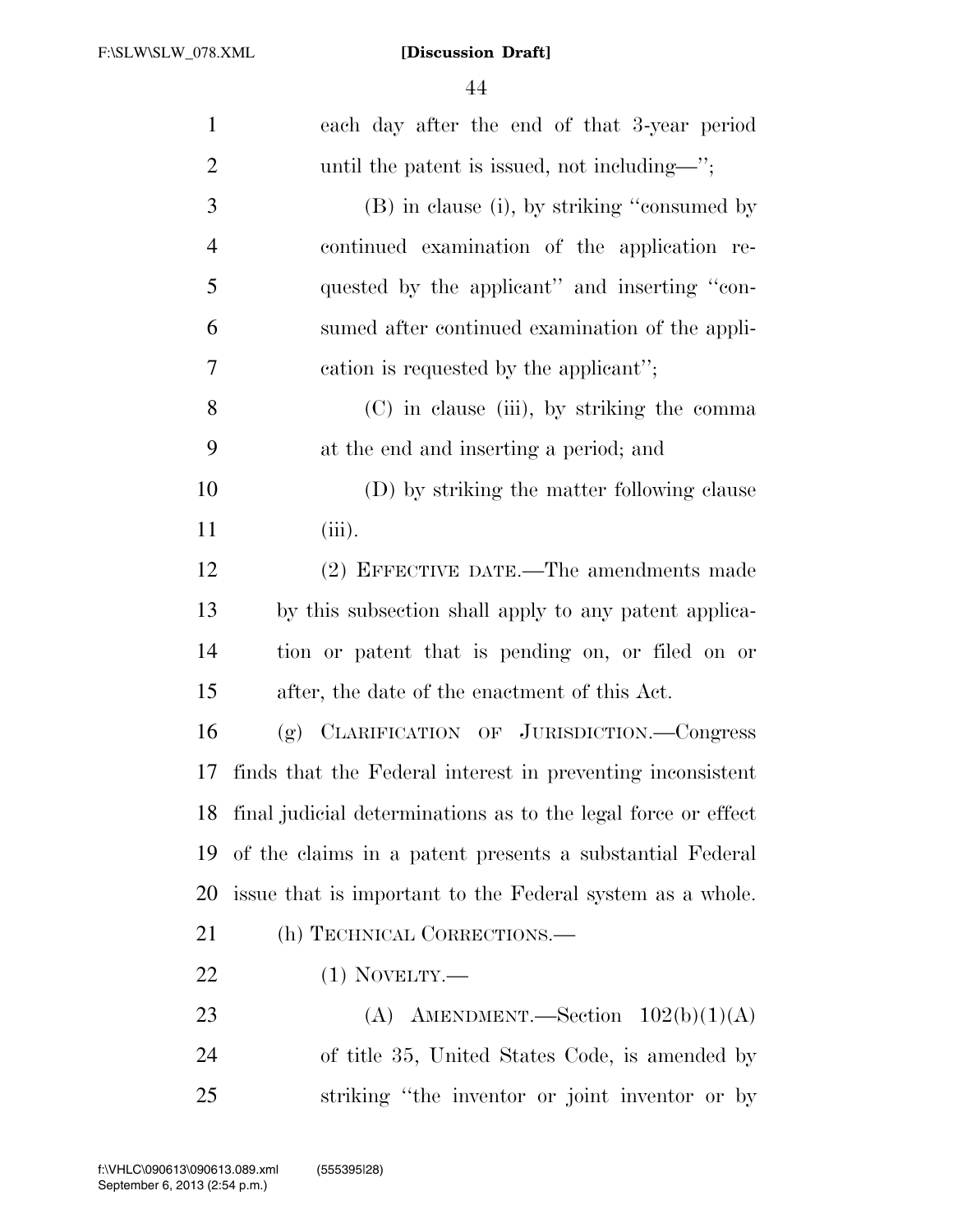| $\mathbf{1}$   | another" and inserting "the inventor or a joint  |
|----------------|--------------------------------------------------|
| $\overline{2}$ | inventor or another".                            |
| 3              | (B) EFFECTIVE DATE.—The amendment                |
| $\overline{4}$ | made by subparagraph $(A)$ shall be effective as |
| 5              | if included in the amendment made by section     |
| 6              | $3(b)(1)$ of the Leahy-Smith America Invents     |
| 7              | Act (Public Law No. $112-29$ ).                  |
| 8              | $(2)$ ASSIGNEE FILERS.—                          |
| 9              | (A) BENEFIT OF EARLIER FILING DATE;              |
| 10             | RIGHT OF PRIORITY.—Section $119(e)(1)$ of title  |
| 11             | 35, United States Code, is amended, in the first |
| 12             | sentence, by striking "by an inventor or inven-  |
| 13             | tors named" and inserting "that names the in-    |
| 14             | ventor or a joint inventor".                     |
| 15             | (B) BENEFIT OF EARLIER FILING DATE IN            |
| 16             | THE UNITED STATES.—Section 120 of title 35,      |
| 17             | United States Code, is amended, in the first     |
| 18             | sentence, by striking "an inventor or joint in-  |
| 19             | ventor" and inserting "the inventor or a joint   |
| 20             | inventor".                                       |
| 21             | (C) DERIVED PATENTS.—Section 291(b)              |
| 22             | of title 35, United States Code, is amended by   |
| 23             | striking "or joint inventor" and inserting "or a |
| 24             | joint inventor".                                 |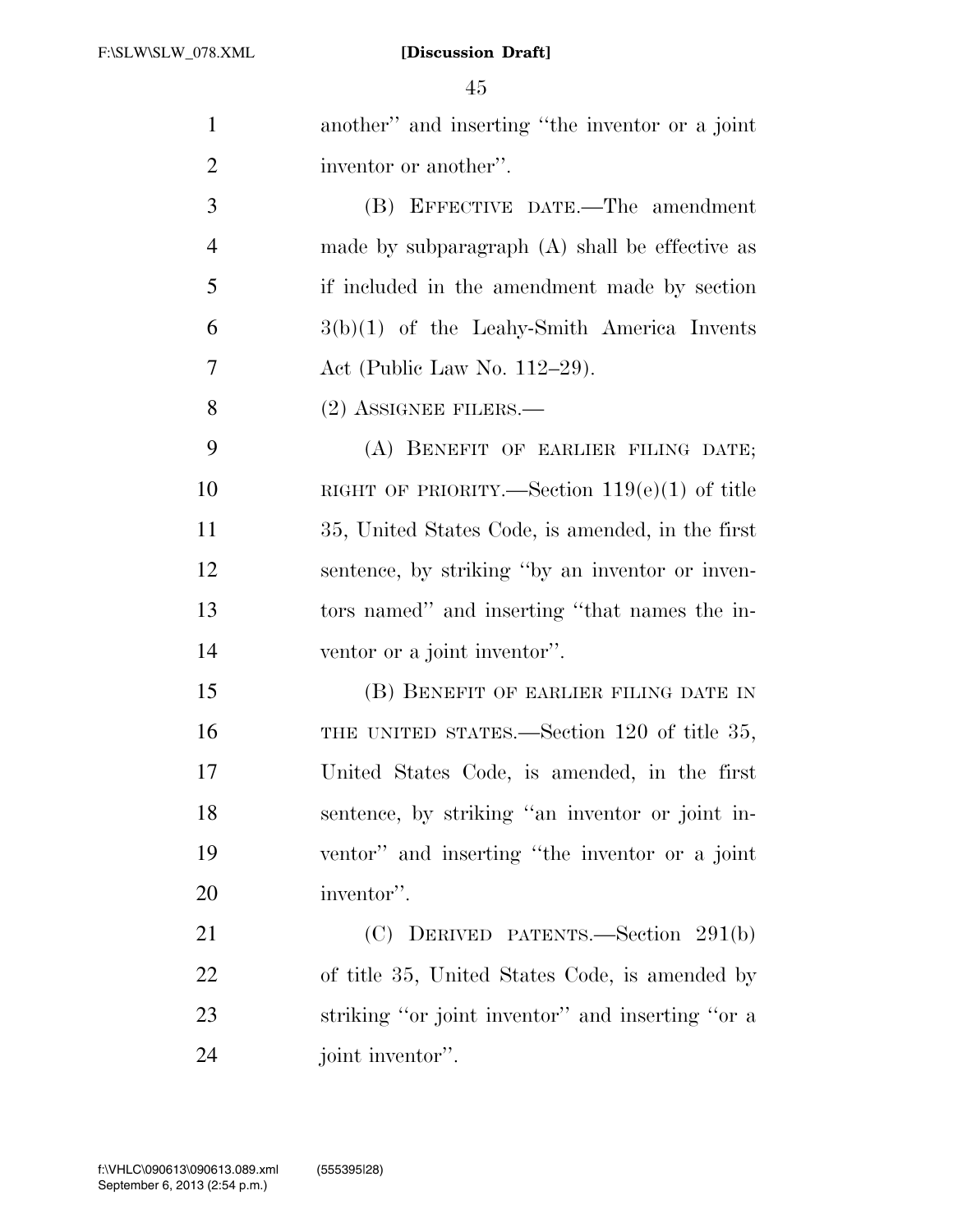(D) EFFECTIVE DATE.—The amendments made by this paragraph shall take effect on the date of the enactment of this Act and shall apply to any patent application, and any patent issuing from such application, that is filed on or after September 16, 2012. (3) SPECIFICATION.—Notwithstanding section 4(e) of the Leahy-Smith America Invents Act (Pub-9 lic Law  $112-29$ ;  $125$  Stat.  $297$ ), the amendments made by subsections (c) and (d) of section 4 of such Act shall apply to any patent application or patent, and in any proceeding or matter, that is pending on, or filed on or after, the date of the enactment of this Act. (4) PATENT OWNER RESPONSE.— (A) CONDUCT OF INTER PARTES RE- VIEW.—Paragraph (8) of section 316(a) of title 35, United States Code, is amended by striking ''the petition under section 313'' and inserting 20 
<sup>''the</sup> petition under section 311''. 21 (B) CONDUCT OF POST-GRANT REVIEW.— Paragraph (8) of section 326(a) of title 35,

 United States Code, is amended by striking ''the petition under section 323'' and inserting 25 "the petition under section 321".